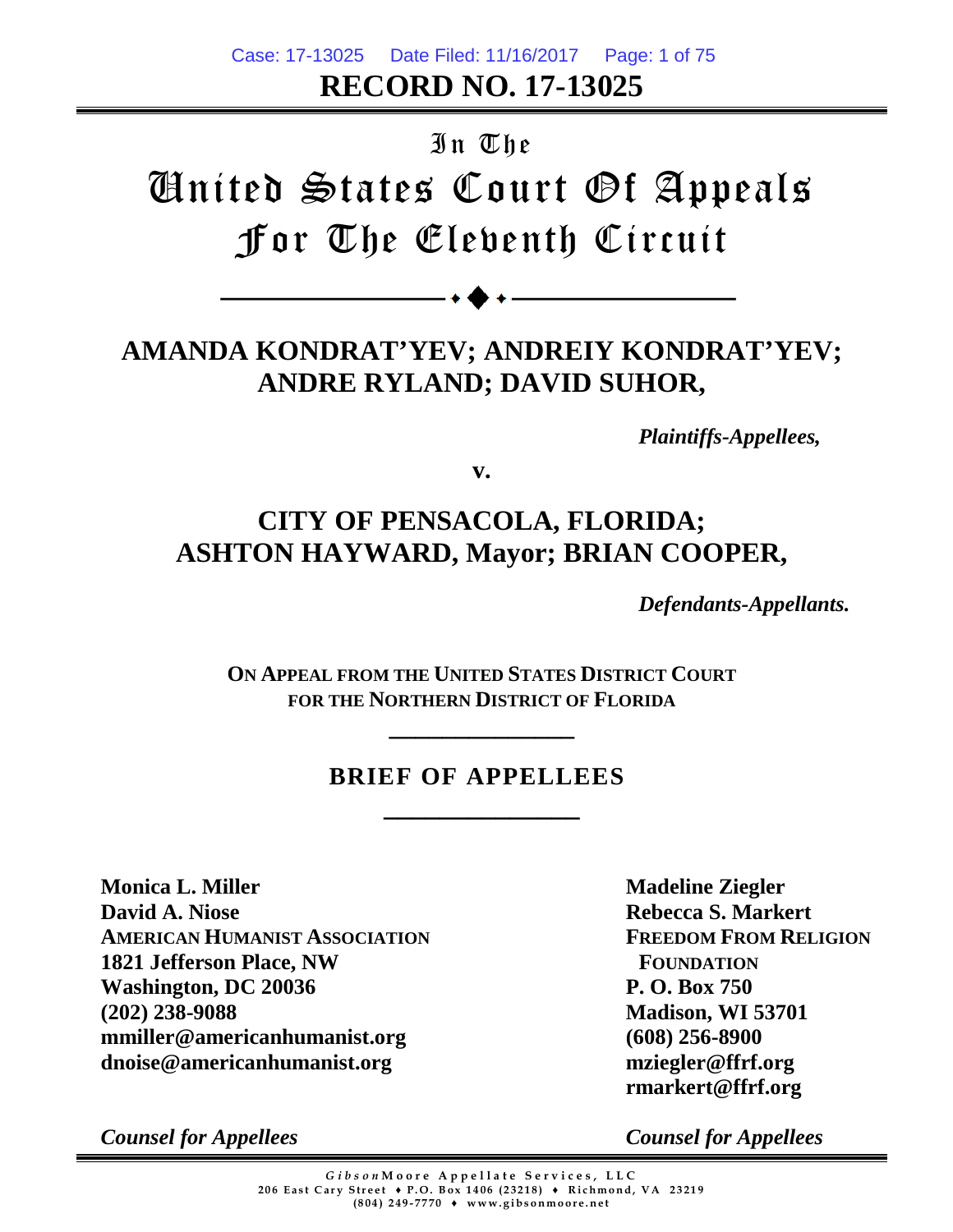## **CERTIFICATE OF INTERESTED PERSONS AND CORPORATE DISCLOSURE STATEMENT**

<span id="page-1-1"></span><span id="page-1-0"></span>Pursuant to Federal Rule of Appellate Procedure 26.1 and Eleventh Circuit Rule 26.1, Appellees certify that the following entities and persons have an interest in the outcome of this appeal:

Allen, Norton & Blue, PA (law firm for the Appellants)

American Humanist Association (law firm for the Appellees)

Becket Fund for Religious Liberty (law firm for Appellants)

Beggs & Lane, RLLP (law firm for Appellants)

City of Pensacola, Florida (Appellant)

Cooper, Brian (Appellant)

Daniel, James Nixon (Counsel for Appellants)

Davis, Joseph (Counsel for Appellants)

Didier, Terrie Lee (Counsel for Appellants)

Freedom From Religion Foundation (law firm for Appellees)

Gay, Jack Wesley (Counsel for Appellants)

Goodrich, Luke William (Counsel for Appellants)

Hayward, Ashton (Appellant)

Kahn, Charles J. (Magistrate Judge)

Kondrat'yev, Amanda (Appellee)

Kondrat'yev, Andreiy (Appellee)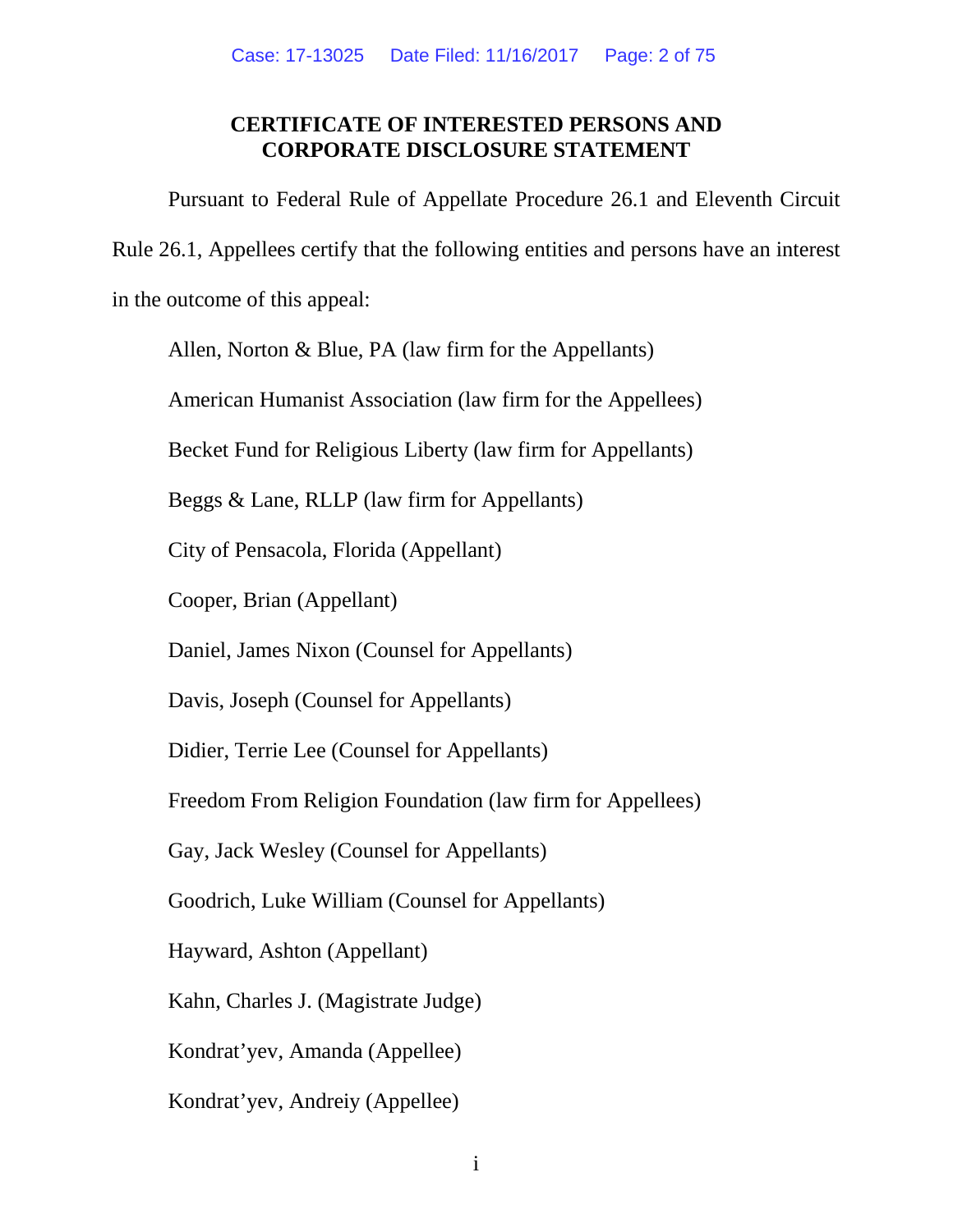Markert, Rebecca (Counsel for Appellees)

Miller, Monic Lynn (Counsel for Appellees)

Niose, David A. (Counsel for Appellees)

Ryland, Andre (Appellee)

Suhor, David (Appellee)

Vinson, C. Roger (District Court Judge)

Windham, Lori (Counsel for Appellants)

Ziegler, Madeline (Counsel for Appellees)

Appellees, Amanda Kondrat'yev, Andreiy Kondrat'yev, Andre Ryland, and

David Suhor, are individuals, and private parties. There are no publicly-traded

corporations or parties to the appeal that have a financial interest in the outcome.

Respectfully submitted,

November 16, 2017

/s/ Monica L. Miller MONICA L. MILLER American Humanist Association 1821 Jefferson Place NW Washington, DC, 20036 Phone: 202-238-9088 Email: mmiller@americanhumanist.org CA Bar: 288343 / DC Bar: 101625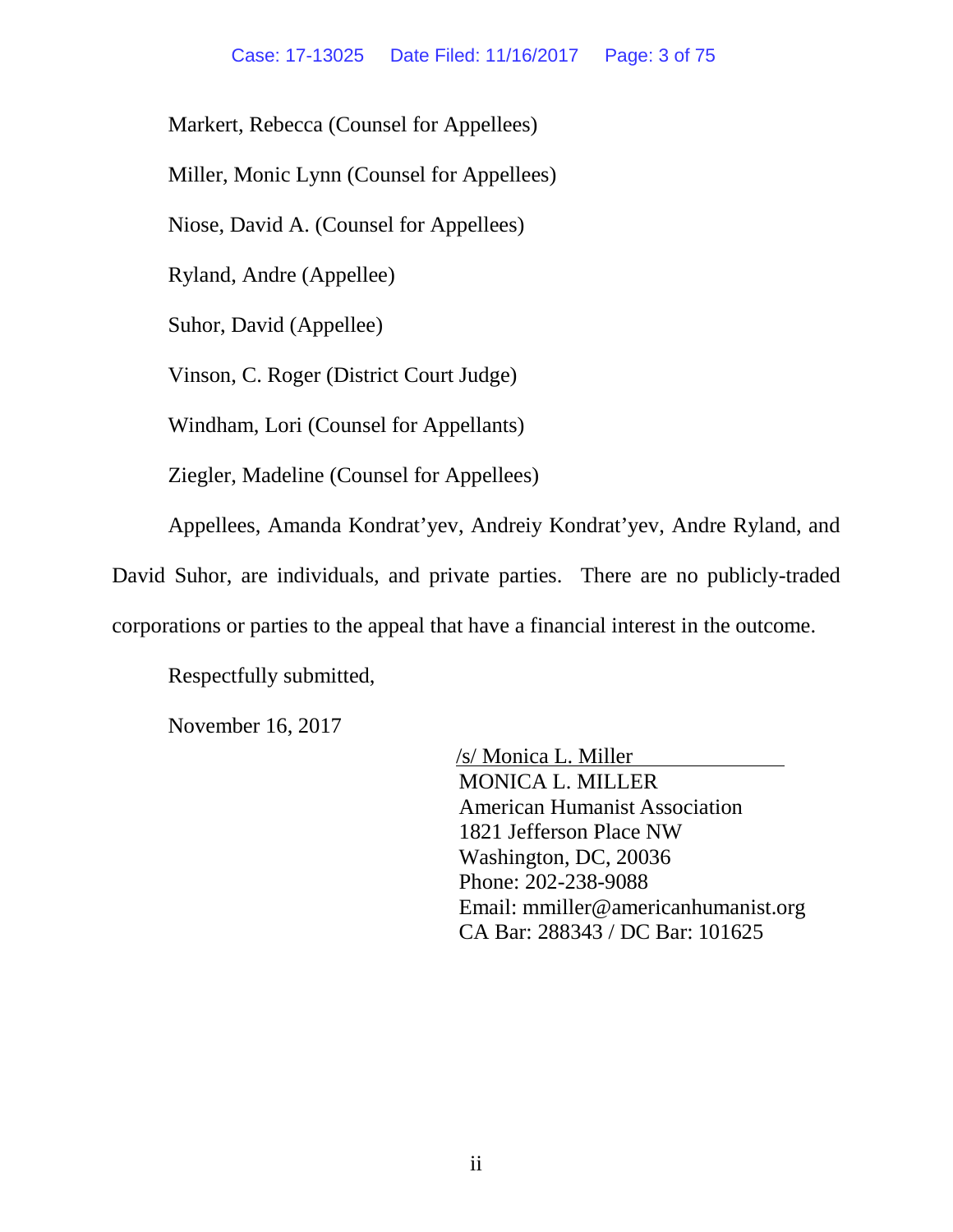#### **STATEMENT REGARDING ORAL ARGUMENT**

<span id="page-3-0"></span>This appeal involves the straightforward issue of whether a city's massive, freestanding Christian cross — prominently displayed on city property — violates the Establishment Clause. This Court has already ruled that a cross displayed in a government park violates the Establishment Clause. Indeed, numerous courts have considered the constitutionality of crosses and have been virtually unanimous in finding them unconstitutional, irrespective of how old they are, whether they are accompanied by other symbols or secular monuments, or have independent historical or practical significance. Even the District Court judge, who was the president of the organization that installed the cross, agreed this case does not present a "difficult question[] —legally speaking—because there is controlling precedent directly on point." (DE-41, 10). Thus, oral argument is unwarranted.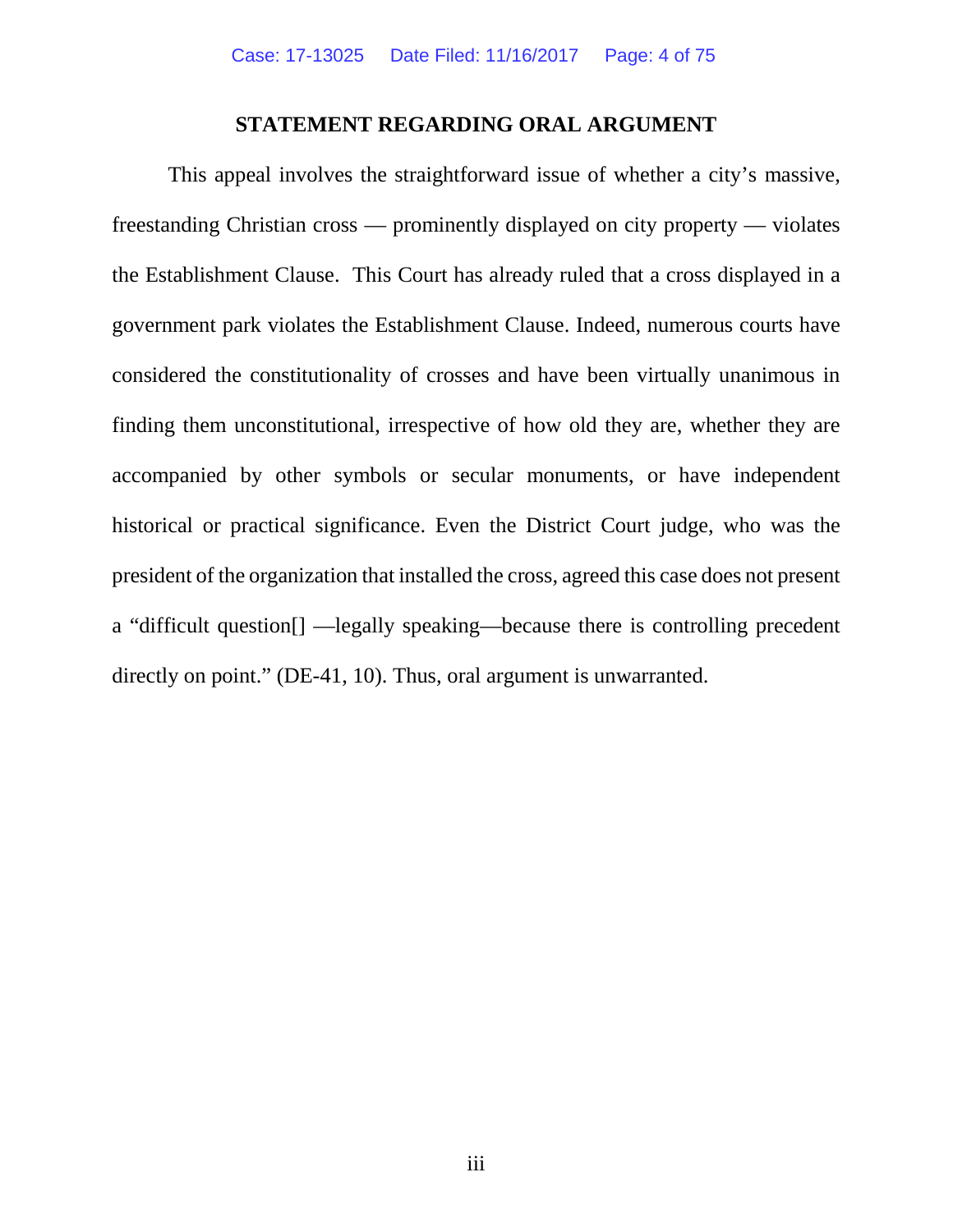# **TABLE OF CONTENTS**

# **Page:**

<span id="page-4-0"></span>

|                |           | <b>CERTIFICATE OF INTERESTED PERSONS AND</b>                      |
|----------------|-----------|-------------------------------------------------------------------|
|                |           |                                                                   |
|                |           |                                                                   |
|                |           |                                                                   |
|                |           |                                                                   |
|                |           |                                                                   |
|                |           |                                                                   |
|                |           |                                                                   |
| 1.             |           |                                                                   |
| 2.             |           |                                                                   |
|                |           |                                                                   |
|                |           |                                                                   |
| $\mathbf{I}$ . |           | Plaintiffs have standing to challenge the massive Christian cross |
| Π.             |           | The City's Christian Cross violates the Establishment Clause      |
|                | A.        |                                                                   |
|                | <b>B.</b> | Bayview Cross contravenes Eleventh Circuit precedent14            |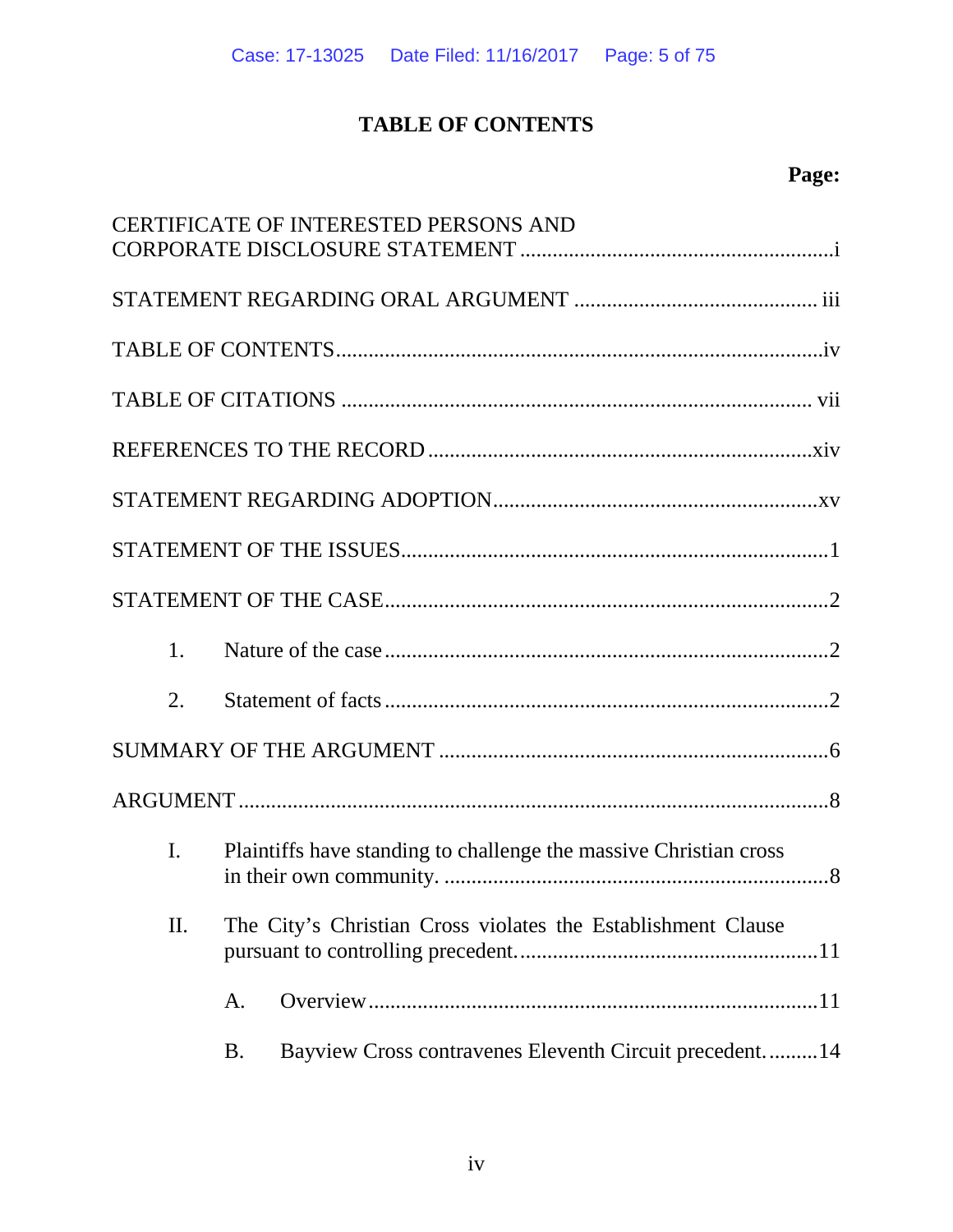|     | $\mathbf{C}$ . |                                                                                                                   |
|-----|----------------|-------------------------------------------------------------------------------------------------------------------|
|     | D.             | The Cross is unconstitutional pursuant to Supreme Court                                                           |
| Ш.  |                |                                                                                                                   |
|     | A.             | The City lacks a primary secular purpose for owning,<br>maintaining, funding, and displaying a massive Christian  |
|     | <b>B.</b>      | Bayview Cross has the effect of endorsing Christianity28                                                          |
|     | C.             | The Cross fosters excessive entanglement with religion33                                                          |
| IV. |                | The Lemon test and Rabun are controlling in cross cases and have                                                  |
|     | A.             | Galloway did not overrule <i>Lemon</i> and is inapt35                                                             |
|     | <b>B.</b>      | Van Orden did not overrule Lemon, and is irrelevant to<br>the constitutionality of a freestanding Christian cross |
|     |                | 1.                                                                                                                |
|     |                | 2.                                                                                                                |
|     |                | 3.                                                                                                                |
|     |                | A Christian cross does not possess a dual<br>a)                                                                   |
|     |                | Bayview Cross is a standalone Christian<br>b)<br>display, unmitigated by any secular features. 45                 |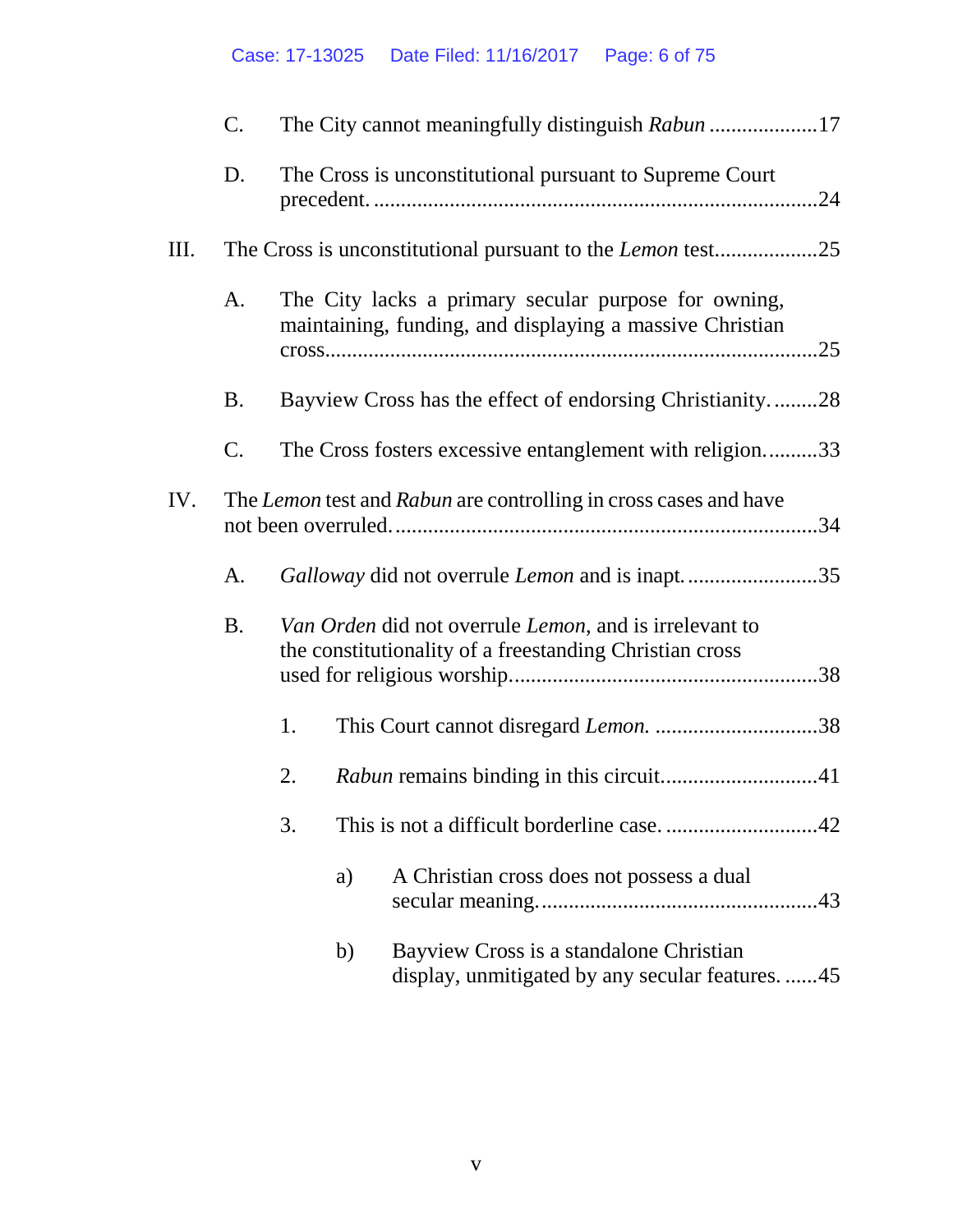# Case: 17-13025 Date Filed: 11/16/2017 Page: 7 of 75

|                | $\mathcal{C}$ )                          | Bayview Cross was installed for a religious |
|----------------|------------------------------------------|---------------------------------------------|
|                | d)                                       | Bayview Cross has consistently been used    |
| $\mathbf{C}$ . |                                          |                                             |
| D.             |                                          |                                             |
|                |                                          |                                             |
|                | <b>CERTIFICATE OF COMPLIANCE</b>         |                                             |
|                | <b>CERTIFICATE OF FILING AND SERVICE</b> |                                             |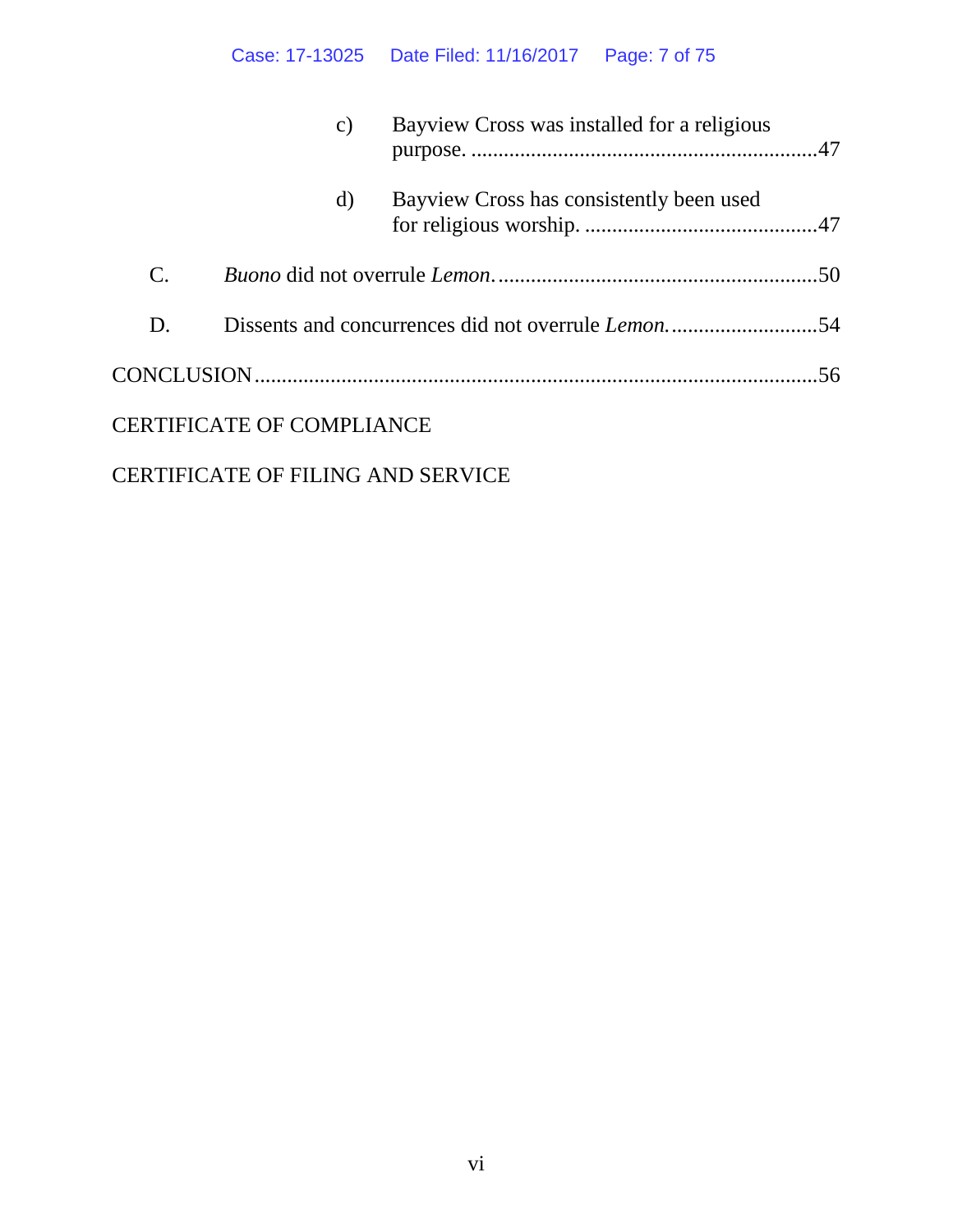# **TABLE OF CITATIONS**

# **Page(s):**

# <span id="page-7-0"></span>**Cases:**

| ACLU of Florida Inc. v. Dixie County,<br>797 F. Supp. 2d 1280 (N.D. Fla. 2011),<br>vacated on standing grounds, 690 F.3d 1244 (11th Cir. 2012) 40 |
|---------------------------------------------------------------------------------------------------------------------------------------------------|
| ACLU of Ohio Foundation v. Deweese,                                                                                                               |
| ACLU v. City of Stow,                                                                                                                             |
| ACLU v. Mercer Cnty.,                                                                                                                             |
| ACLU v. Mississippi State Gen. Servs. Admin.,                                                                                                     |
| ACLU Nebraska Foundation v. City of Plattsmouth,                                                                                                  |
| ACLU v. Rabun Cnty. Chamber of Commerce, Inc.,                                                                                                    |
| *ACLU v. Rabun Cnty. Chamber of Commerce, Inc.,                                                                                                   |
| ACLU v. St. Charles,                                                                                                                              |
| ACLU-NJ ex rel. Miller v. Twp. of Wall,                                                                                                           |
| Am. Atheists, Inc. v. City of Starke,                                                                                                             |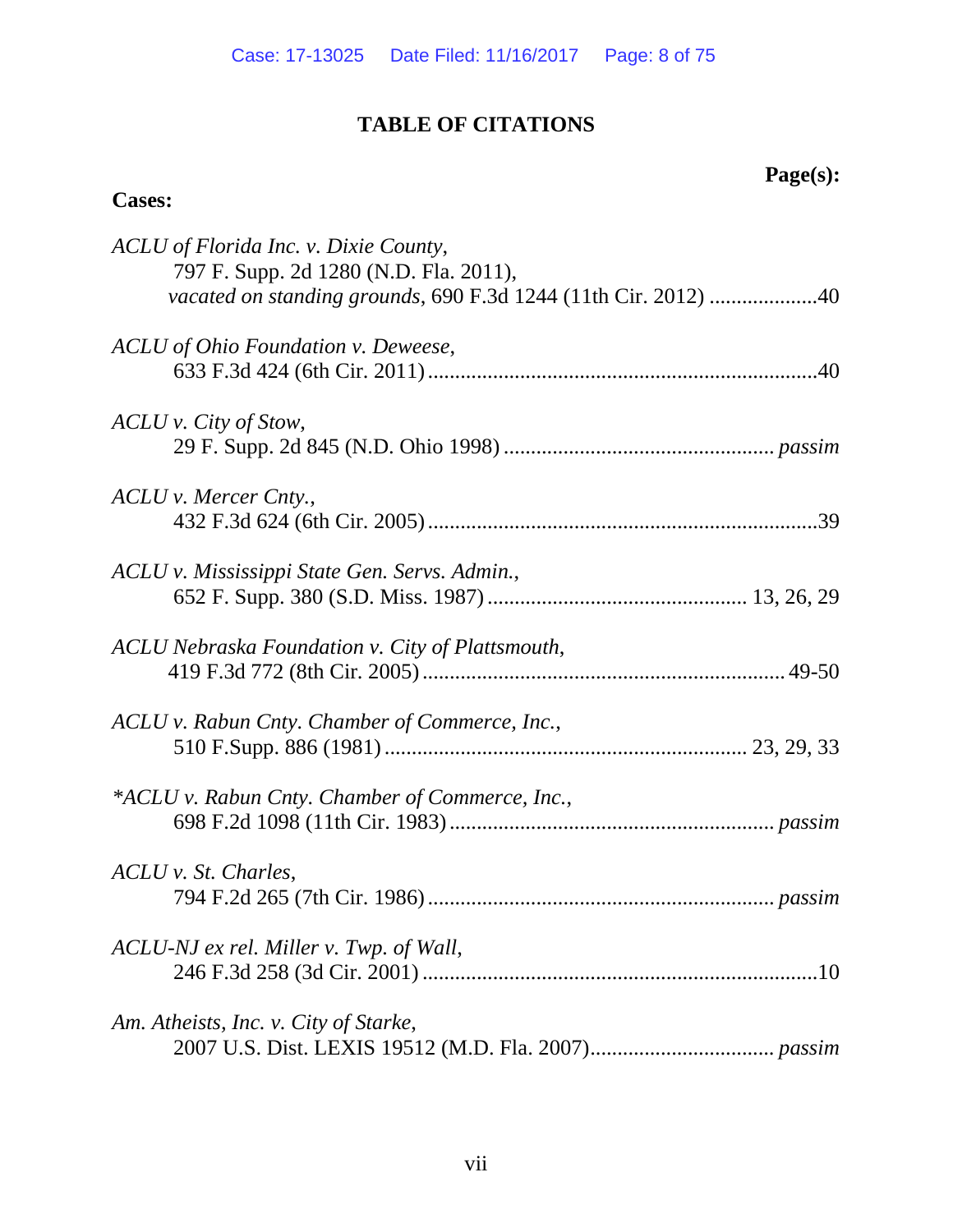| *Am. Atheists, Inc. v. Davenport,<br>637 F.3d 1095 (10th Cir. 2010), cert. denied,  |
|-------------------------------------------------------------------------------------|
| Am. Atheists, Inc. v. Port Auth.,                                                   |
| Am. Humanist Ass'n v. Lake Elsinore,                                                |
| *Am. Humanist Ass'n v. Md.-National Capital Park & Planning Comm'n,                 |
| Atheists of Fla., Inc. v. City of Lakeland,                                         |
| Buono v. Norton,                                                                    |
| Cabral v. City of Evansville,<br>958 F. Supp. 2d 1018 (S.D. Ind. 2013), app. dism., |
| Carpenter v. San Francisco,                                                         |
| Church of Scientology Flag Serv. v. City of Clearwater,                             |
| *Cnty. of Allegheny v. ACLU,                                                        |
| Cutter v. Wilkinson,                                                                |
| Davies v. County of Los Angeles,                                                    |
| Doe v. Crestwood,                                                                   |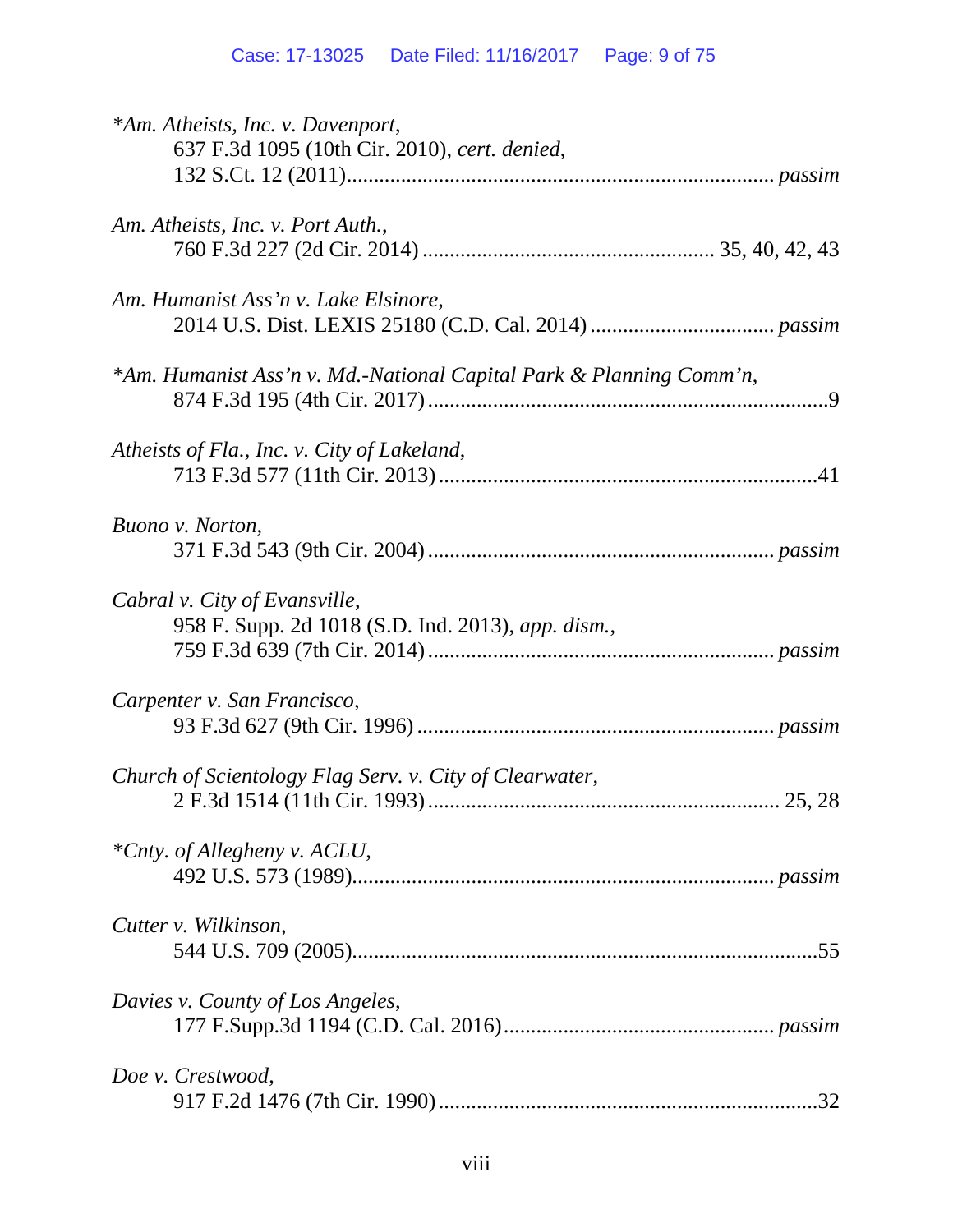| Ellis v. La Mesa,                                                                           |
|---------------------------------------------------------------------------------------------|
| Felix v. City of Bloomfield,<br>841 F.3d 848 (10th Cir. 2016), reh'g denied,                |
| Freedom from Religion Found. Inc. v. New Kensington Arnold Sch. Dist.,                      |
| Freedom from Religion Found. v. County of Lehigh,                                           |
| Freedom from Religion Found., Inc. v. Obama,                                                |
| Friedman v. Bd. of Cnty. Comm'rs,                                                           |
| Gilfillan v. Philadelphia,                                                                  |
| <i>*Glassroth v. Moore,</i>                                                                 |
| <i>*Gonzales v. North Twp. Lake Cnty.,</i>                                                  |
| Good News Club v. Milford Cent. Sch.,                                                       |
| Granzeier v. Middleton,<br>955 F. Supp. 741 (E.D. Ky. 1997), aff'd, 173 F.3d 568            |
| Greater Houston Chapter ACLU v. Eckels,<br>589 F. Supp. 222 (S.D. Tex. 1984), reh'g denied, |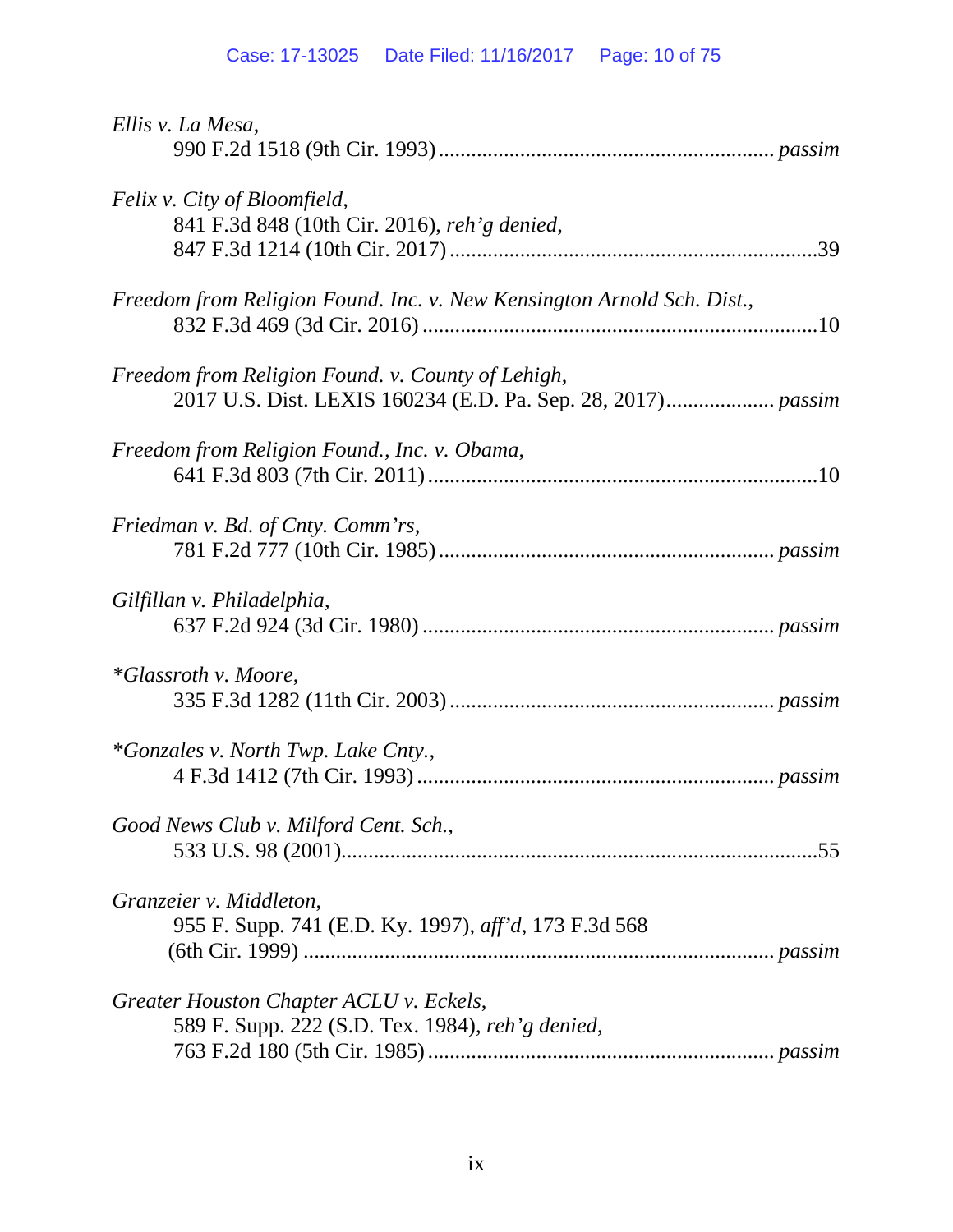| Green v. Haskell Cnty. Bd. of Comm'rs,                    |
|-----------------------------------------------------------|
| *Harris v. City of Zion,                                  |
| Hewett v. City of King,                                   |
| Holloman v. Harland,                                      |
| Hosanna-Tabor Evangelical Lutheran Church & Sch. v. EEOC, |
| Hunter v. Corr. Corp. of Am.,                             |
| Jewish War Veterans v. United States,                     |
| Jones v. White,                                           |
| *King v. Richmond Cnty.,                                  |
| *Lemon v. Kurtzman,                                       |
| Libin v. Greenwich,                                       |
| Lynch v. Donnelly,                                        |
| Marsh v. Chambers,                                        |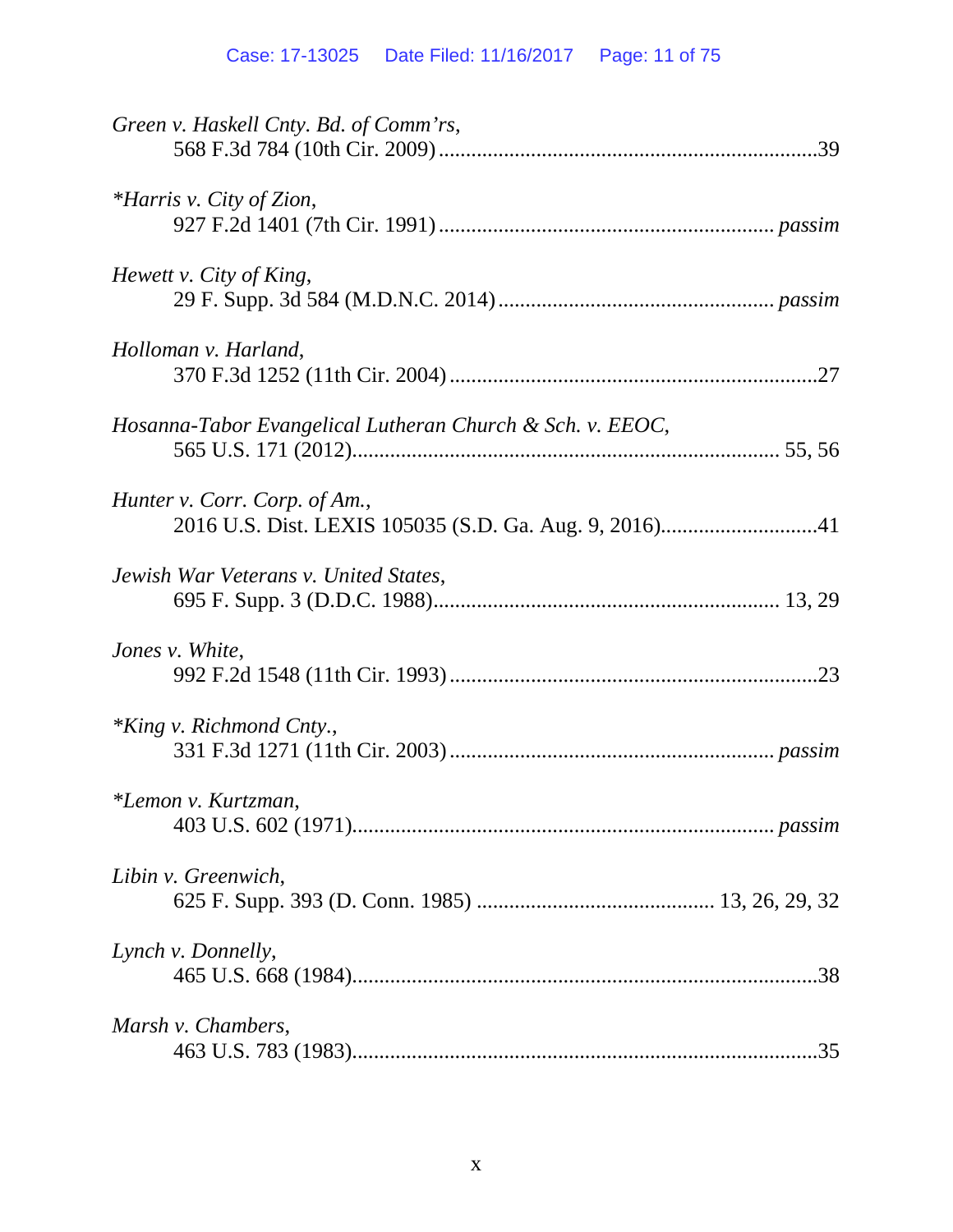| *McCreary Cnty. v. ACLU of Ky.,                        |
|--------------------------------------------------------|
| Mendelson v. St. Cloud,                                |
| Mullin v. Sussex Cnty.,                                |
| Myers v. Loudoun County Pub. Sch.,                     |
| Pelphrey v. Cobb County,                               |
| Pitts v. City of Kankakee,                             |
| Roark v. S. Iron R-1 Sch. Dist.,                       |
| Robinson v. City of Edmond,                            |
| Saladin v. City of Milledgeville,                      |
| Salazar v. Buono,                                      |
| Santa Fe Indep. Sch. Dist. v. Doe,                     |
| Selman v. Cobb Co. Sch. Dist.,                         |
| *Separation of Church & State Comm. v. City of Eugene, |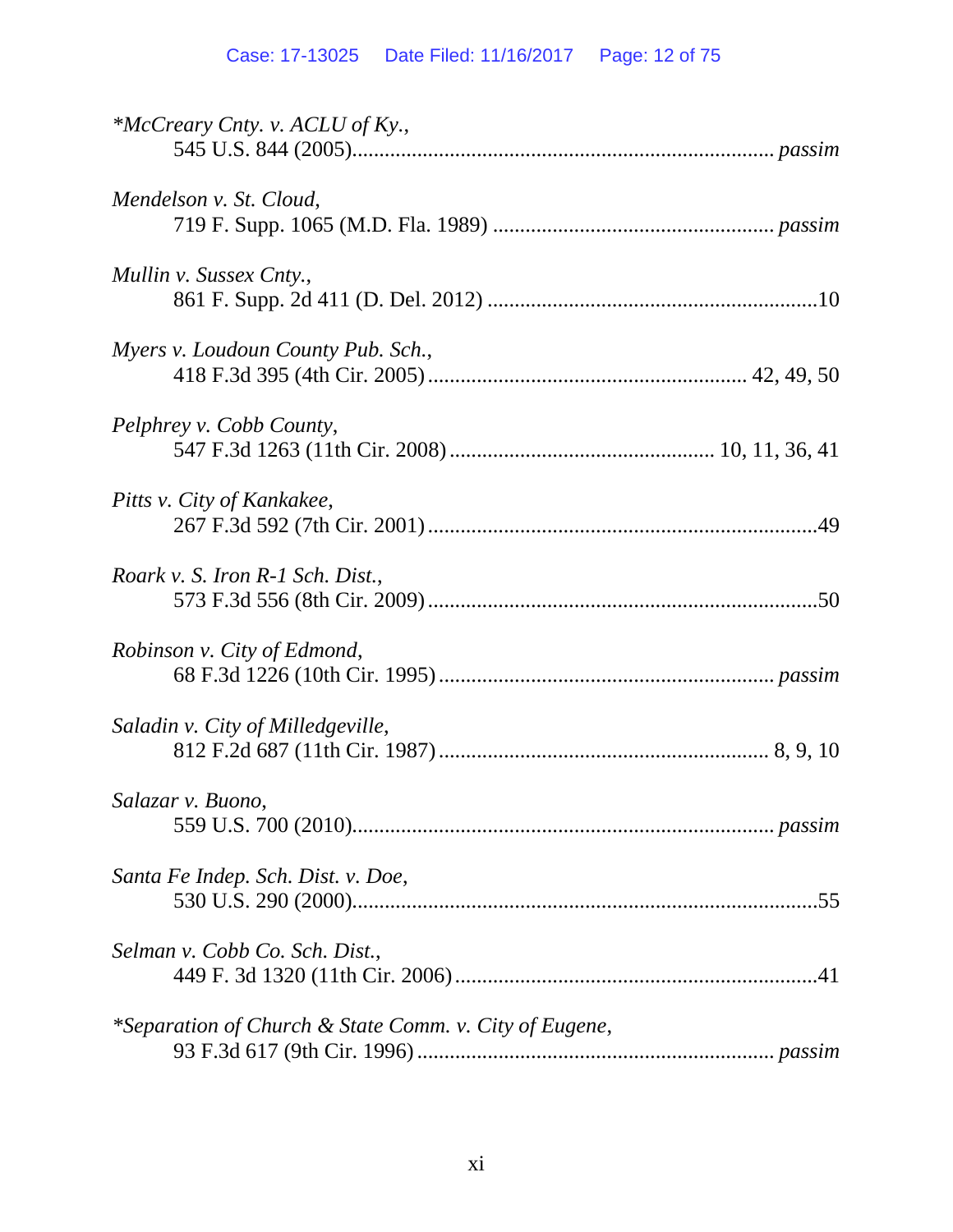# Case: 17-13025 Date Filed: 11/16/2017 Page: 13 of 75

| Shahar v. Bowers,                                                                     |
|---------------------------------------------------------------------------------------|
| Smith v. Cty. of Albemarle,                                                           |
| Smith v. Governor for Ala.,                                                           |
| Stone v. Graham,                                                                      |
| Summers v. Adams,                                                                     |
| Town of Greece v. Galloway,                                                           |
| <i>*Trunk v. San Diego,</i><br>629 F.3d 1099 (9th Cir. 2011), cert. denied,           |
| Valley Forge Christian Coll. v. Am. United for Separation of<br>Church & State, Inc., |
| Van Orden v. Perry,                                                                   |
| Walz v. Tax Comm'n,                                                                   |
| Weinbaum v. City of Las Cruces,                                                       |
| Zelman v. Simmons-Harris,<br>.55                                                      |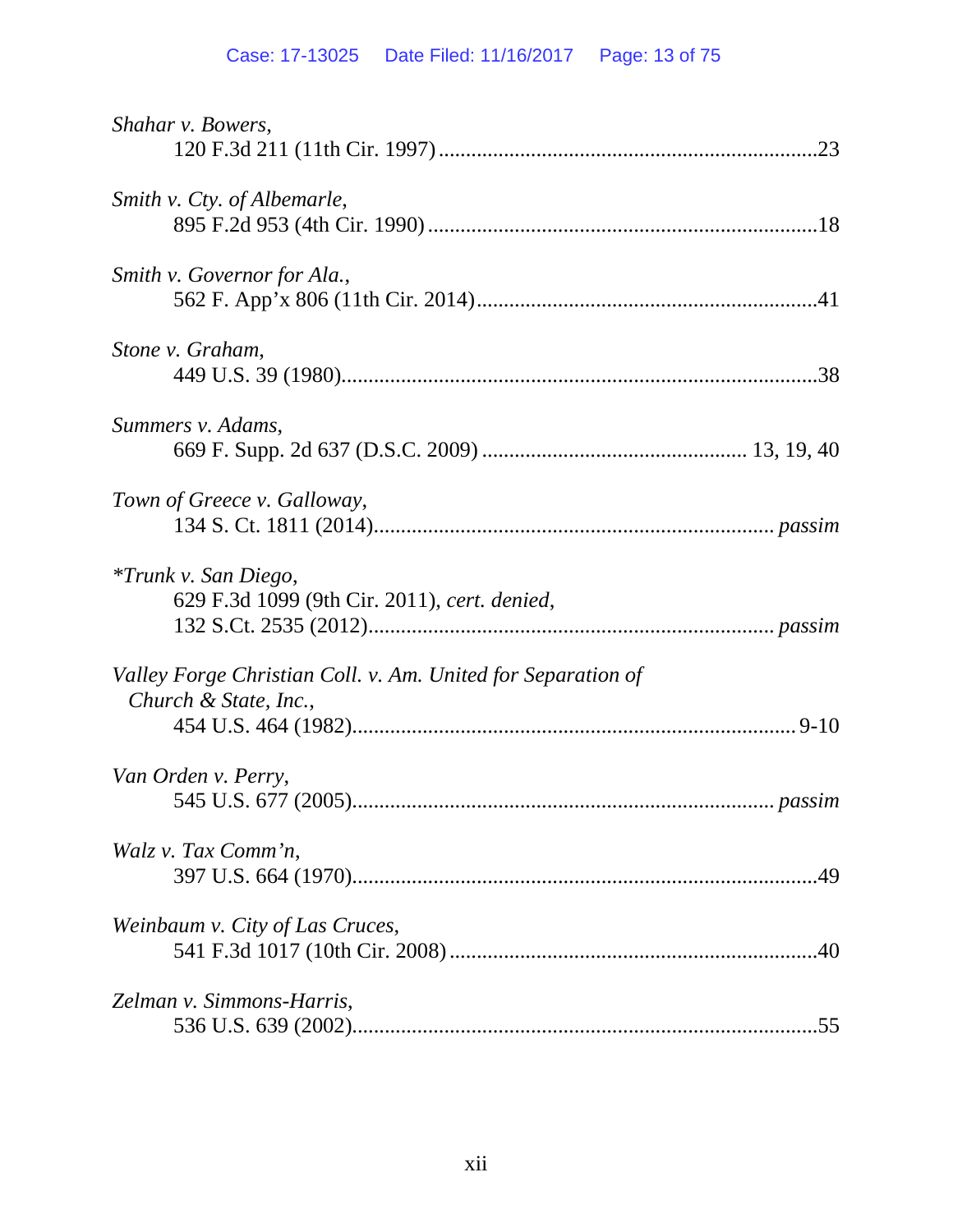# **Constitutional Provisions:** U.S. Const. amend. I..........................................................................................14, 55 **Rules:** Fed. R. App. P. 10(e) ...............................................................................................23 **Other Authorities:** *http://www.pnj.com/story/news/2017/10/28/bayview-community-centertrack-2019-completion-despite-complaints-over-design/798527001/* (last viewed October 30, 2017)........................................................................9 *https://perma.cc/U27K-AXY5* ....................................................................................9 John E. Nowak, *Constitutional Law* (8th ed. 2010) ...............................................39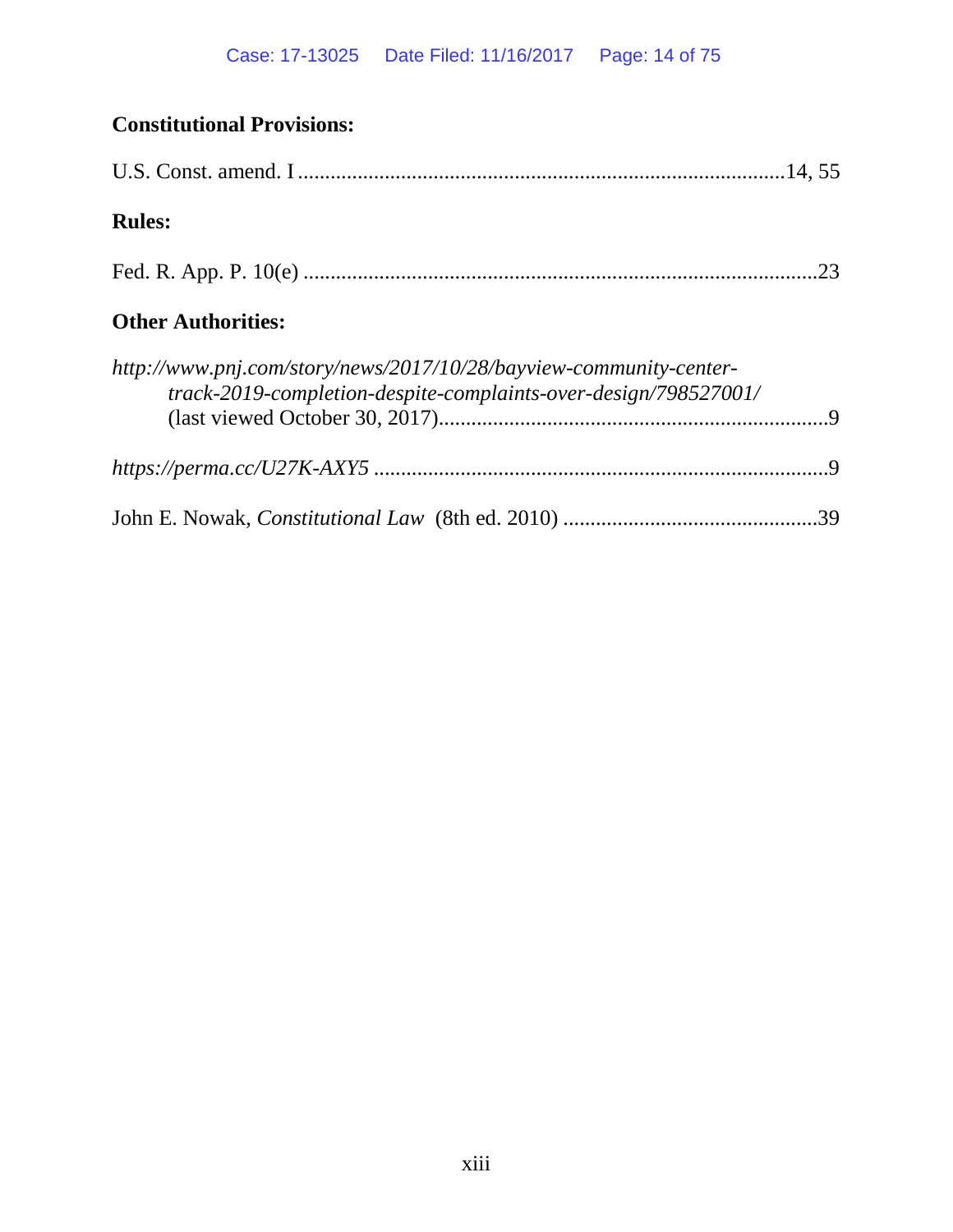### **REFERENCES TO THE RECORD**

<span id="page-14-0"></span>In this brief, references to the initial brief of Defendant-Appellant, the City of Pensacola ("the City"), will be designated "Br."<sup>[1](#page-14-1)</sup> Citations to the District Court record are cited by the Docket Entry ("DE-") followed by the page number designated on the CM/ECF heading at the top of each page, with the exception of Plaintiffs-Appellees' (hereafter "Plaintiffs") Summary Judgment exhibits. Citations to Plaintiffs' exhibits are to the paginated record Plaintiffs submitted in District Court pursuant to Local Rue 56.1, and cited herein as ("R.\_\_"). Plaintiffs' Summary Judgment Record consists of 426 pages split into eighteen CM/ECF entries under DE-31 to meet that court's filing-size requirements. The corresponding docket entries for said record pages are as follows:

| $\mathbf{R}$ . | <b>Docket Entry</b> |
|----------------|---------------------|
| $1 - 52$       | $31-1$              |
| 53-67          | $31 - 2$            |
| 68-81          | $31 - 3$            |
| 82-94          | $31 - 4$            |
| 95-105         | $31 - 5$            |
| 106-116        | $31-6$              |
| 117-129        | $31 - 7$            |
| 130-141        | $31 - 8$            |
| 142-153        | $31-9$              |
| 154-164        | $31 - 10$           |
| 165-174        | $31 - 11$           |
| 175-184        | $31 - 12$           |
| 185-196        | $31 - 13$           |
| 197-212        | $31 - 14$           |

<span id="page-14-1"></span><sup>&</sup>lt;sup>1</sup> Citations track the page numbers of the brief rather than the CM/ECF page.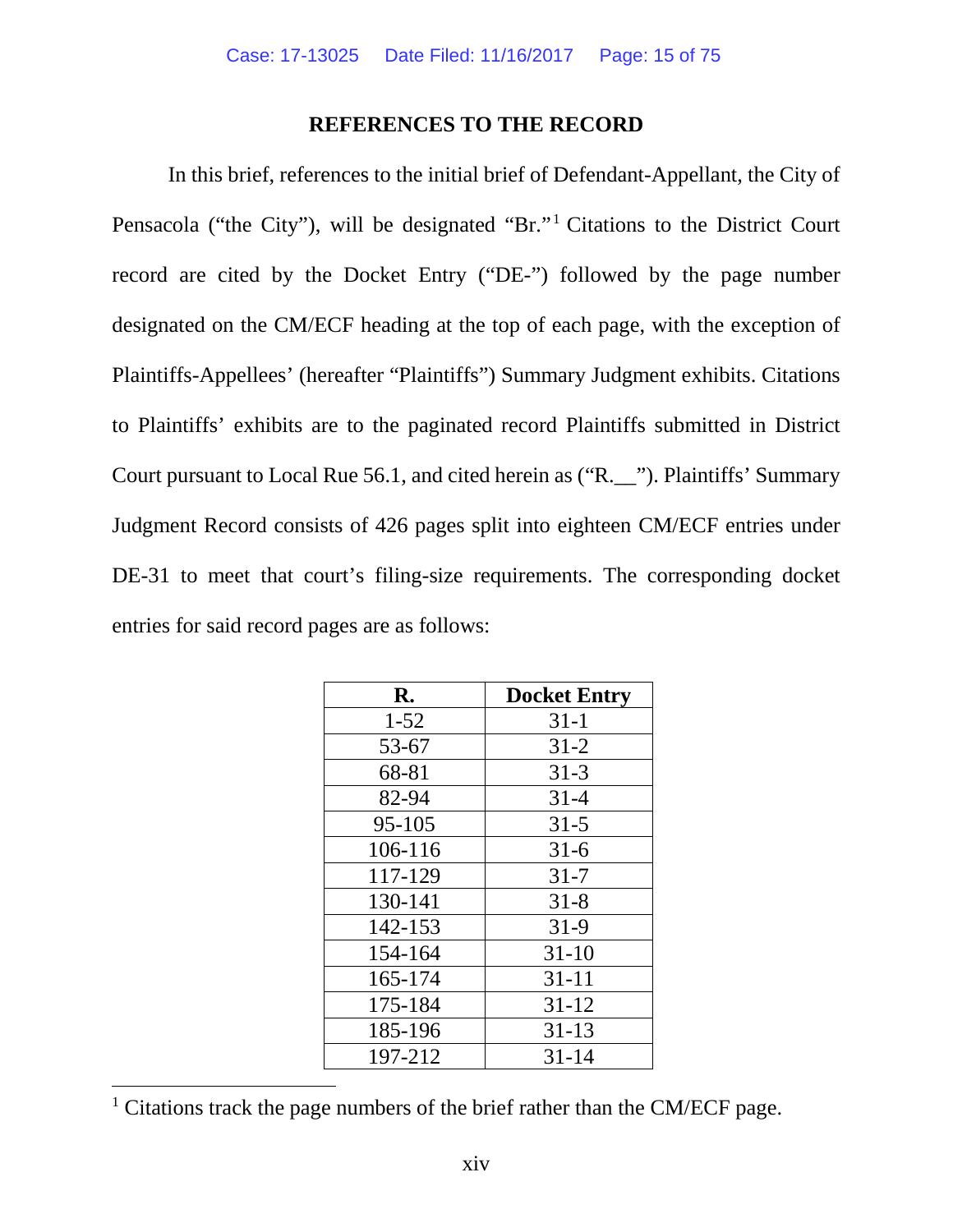#### Case: 17-13025 Date Filed: 11/16/2017 Page: 16 of 75

| 213-259 | $31 - 15$ |
|---------|-----------|
| 260-319 | $31-16$   |
| 320-354 | $31 - 17$ |
| 355-426 | $31 - 18$ |

Plaintiffs also filed two summary judgment exhibits to their reply brief (DE-39-1) and (DE-39-2).

## **STATEMENT REGARDING ADOPTION**

<span id="page-15-0"></span>Plaintiffs adopt the City's Jurisdictional Statement (Br.1) except for the final sentence regarding standing. As discussed in the Argument, the District Court correctly found that Plaintiffs meet the requirements of Article III. (DE-41, 2).

Plaintiffs adopt the City's "standard of review" in full (Br.26), and its "procedural background" as to all referenced dates and court filings (Br.25-26), but not as to any legal conclusions, or characterizations of Plaintiffs' arguments and the summary judgment opinion.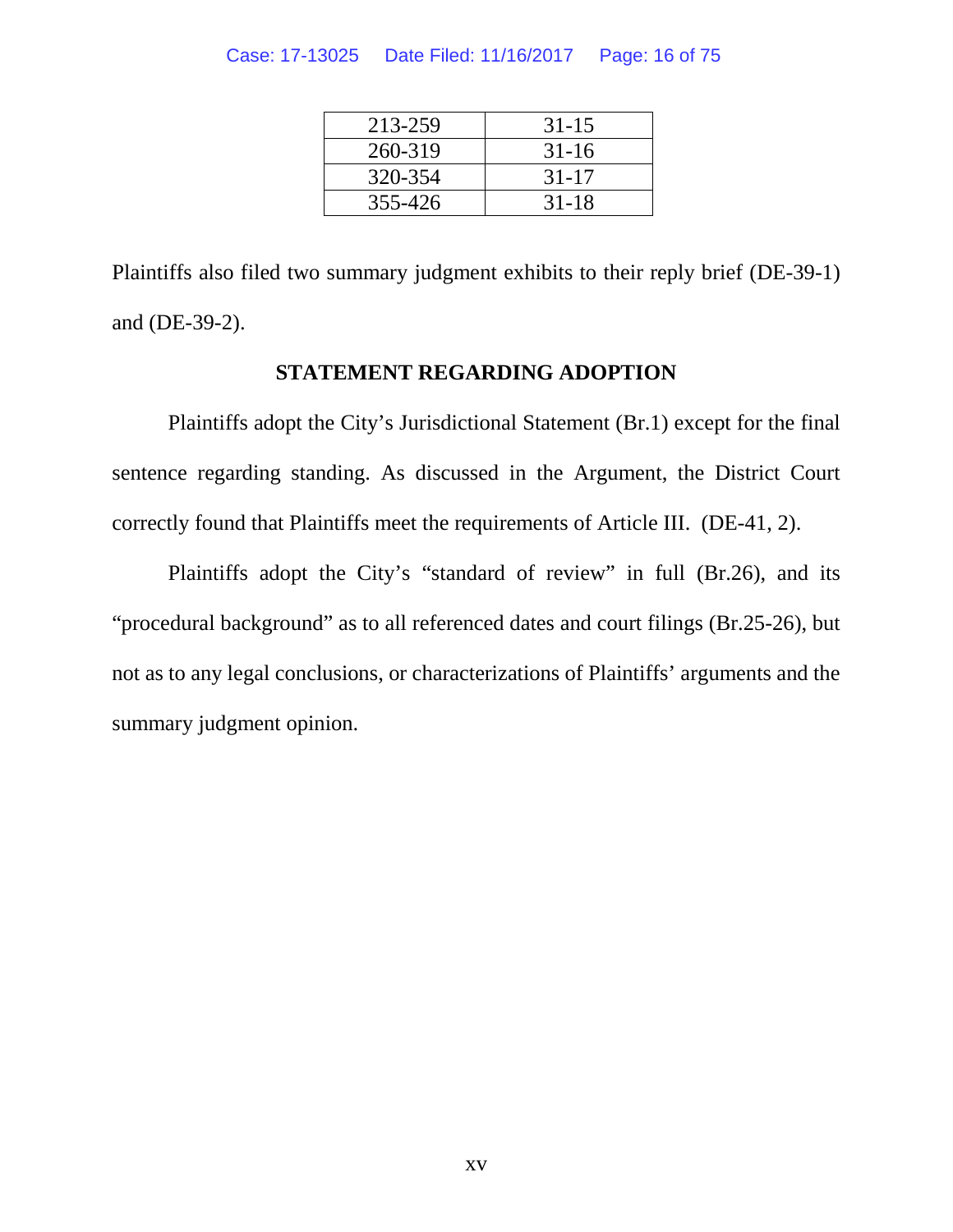## **STATEMENT OF THE ISSUES**

<span id="page-16-0"></span>This Court has held that when the government permanently displays a Latin cross in a park for Easter services, the cross violates the Establishment Clause. The City owns and displays a 30-foot Latin cross in a popular city park for Easter services. The Christian cross is one of only two monuments in the entire park and is the only religious symbol. The issue is simply: Does a city's large, freestanding Christian cross permanently displayed in a government park for Easter services violate the Establishment Clause?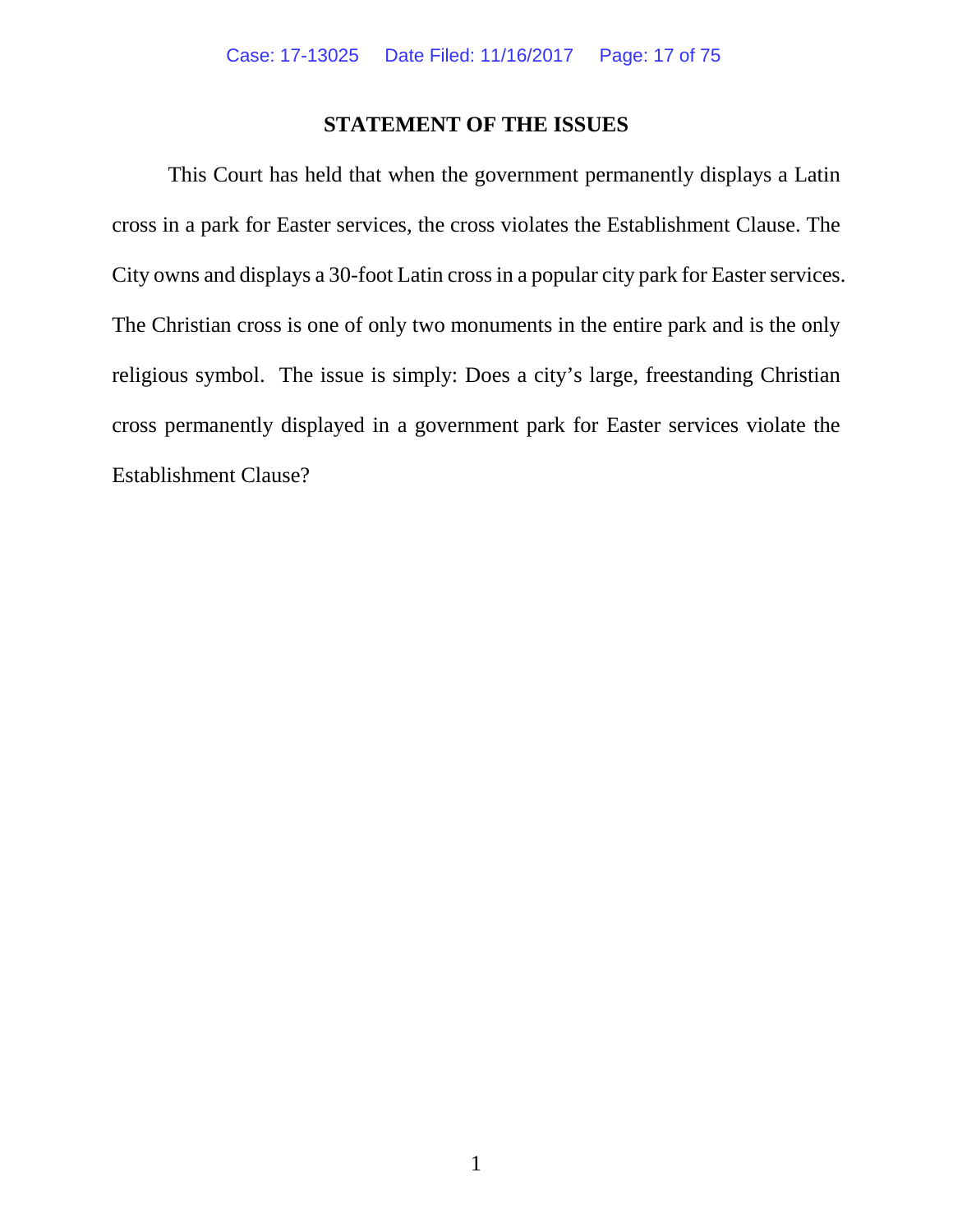#### **STATEMENT OF THE CASE**

#### <span id="page-17-0"></span>**1. Nature of the case**

<span id="page-17-1"></span>The City owns, funds, maintains, and displays a massive freestanding Christian cross, to the exclusion of other religious symbols, in a popular city park.In 1969, the City approved the installation of this permanent, 30-foot Latin cross in Bayview Park (the "Cross" or "Bayview Cross"), for Easter Sunrise Services[.2](#page-17-3)

In *ACLU v. Rabun Cnty. Chamber of Commerce, Inc*., this Court held a cross unconstitutional in virtually identical circumstances. 698 F.2d 1098 (11th Cir. 1983). The District Court's decision was therefore neither remarkable nor surprising. What is surprising, however, is that the City has continued with this appeal knowing "there is controlling precedent directly on point." (DE-41, 10). Tellingly, the presiding judge did not want Plaintiffs to win. (DE-41, 6, 22). Not only was he personally fond of the Cross (walking by it several times a week), but he was also the president of the organization that installed the Cross around the time it was installed. (Tr. 3:9-16)(DE-30-1, 2). Yet he recognized that the "law is the law" and ordered its removal. (DE-41, 21).

### **2. Statement of facts**

<span id="page-17-2"></span>The Christian monolith at issue is a freestanding, unadorned, white Latin cross, standing approximately 30-feet tall with a crossbar approximately 10-feet wide.<sup>3</sup>

<span id="page-17-4"></span><span id="page-17-3"></span> $2 (R.3-11)(R.13)(R.53)(R.397)(R.406-407)(R.422-426)(DE-22, 8-9)(DE-41, 1-2).$  $3 (R.3-11)(R.53)(R.206)(R.397)(R.422-23)(DE-22, 8).$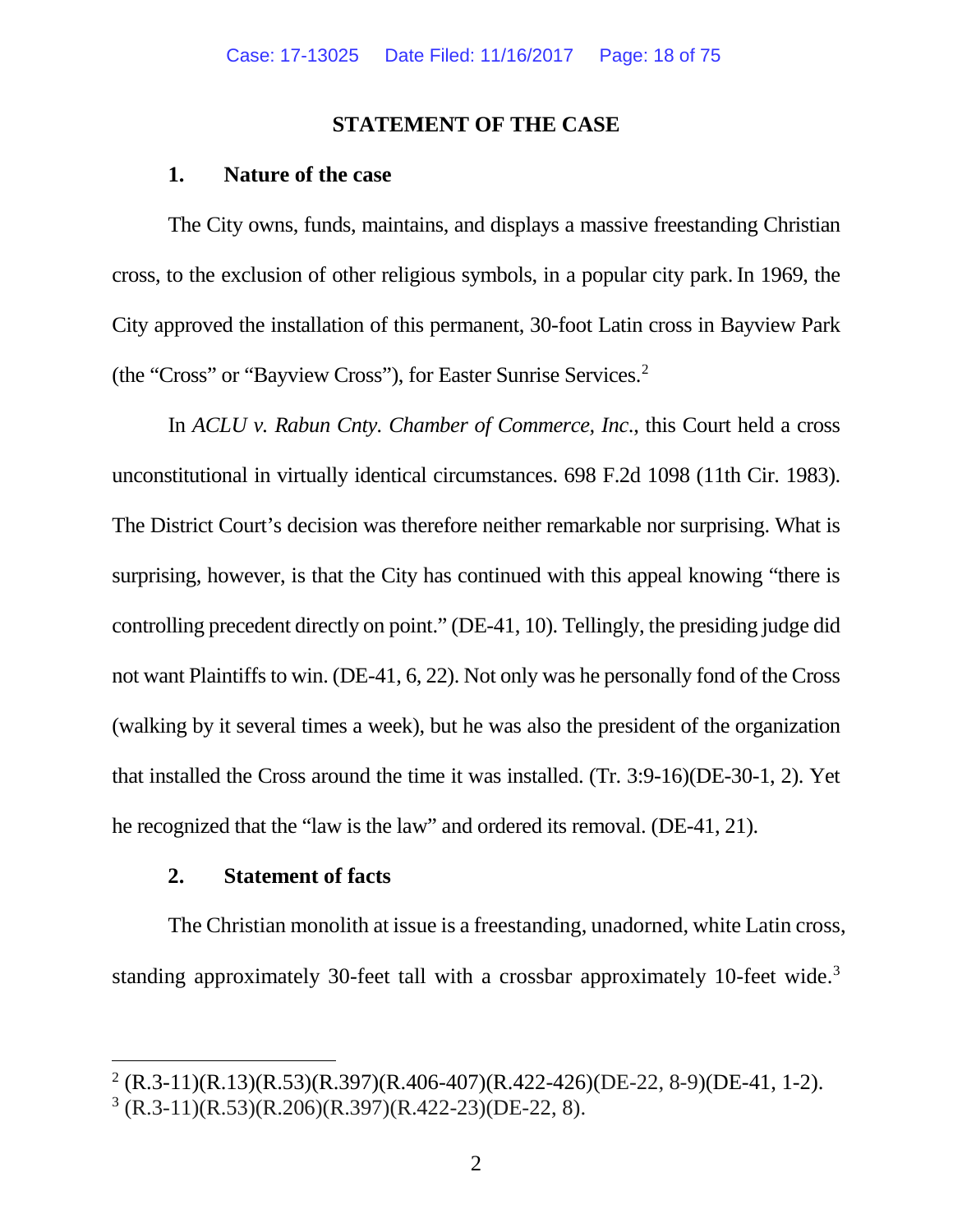The Cross is the only religious monument in Bayview Park.<sup>[4](#page-18-0)</sup> In fact, it is only one of only *two* monuments in the entire park, the other being a modestly-sized memorial to Tim Bonifay, installed in 1979. [5](#page-18-1) The City owns the Cross and is responsible for its maintenance and upkeep.[6](#page-18-2) Since 2009, the City has expended approximately \$2,000 of taxpayer funds on the Cross and its maintenance.<sup>[7](#page-18-3)</sup>

Bayview Cross has consistently been used for religious purposes, serving as the centerpiece for annual Easter Sunrise Services. [8](#page-18-4) Easter Sunrise is a Christian worship service that includes prayers, hymns, and sermons.<sup>[9](#page-18-5)</sup> Bayview Cross was permanently installed in 1969 for these services.<sup>[10](#page-18-6)</sup>

In 1941, the National Youth Administration placed a wooden cross in the park for the inaugural Easter service. [11](#page-18-7) The service commenced with a call to worship followed by an opening prayer, the address ("The Risen Christ"), and the dedication.[12](#page-18-8) Songs included "Holy, Holy, Holy," "Christ Arose," and "The Old

<span id="page-18-8"></span> $12$  (R.57-58)(R.415).

<span id="page-18-0"></span> $4$  (R.374-375)(DE-22, 9).

<span id="page-18-1"></span> $5$  (R.8-11)(R.18)(R.50-52)(R.375).

<span id="page-18-2"></span> $<sup>6</sup>$  (R.53)(R.316-344)(R.371)(R.397-98)(DE-22, 9).</sup>

<span id="page-18-3"></span> $7 (R.15-16)(R.315-344)(R.371)(R.397-98)(DE-22, 9).$ 

<span id="page-18-4"></span> $8 (R.18)(R.50)(R.53-54)(R.57-249)(R.254-288)(R.398)(DE-22, 10-11) (DE-30-1,$ 50-51, 56, 73, 111).

<span id="page-18-5"></span> $^{9}$  (R.57-249)(R.415-417)(DE-22, 11).

<span id="page-18-6"></span> $10$  (R.53)(R.206)(R.371-74)(R.416)(DE-22, 9).

<span id="page-18-7"></span> $^{11}$ (R.57-69)(R.374)(DE-30-1, 50-51)(R.415-417)(DE-22, 9-11).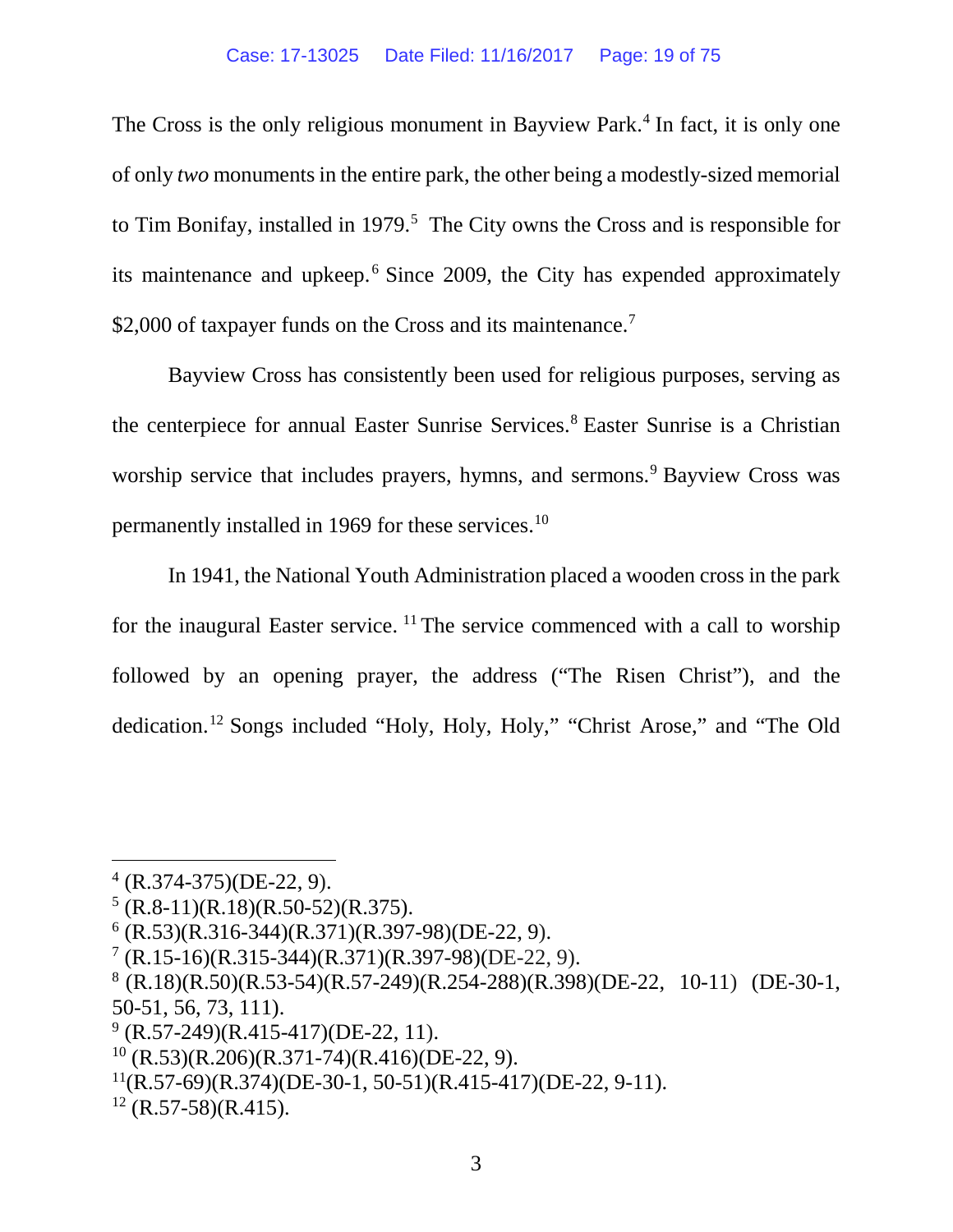Rugged Cross." [13](#page-19-0) The service was sponsored by the Pensacola Ministerial Association and the Pensacola Junior Chamber of Commerce ("Jaycees").<sup>[14](#page-19-1)</sup>

In 1949, a small amphitheater was installed near the Cross to serve as a permanent home for the Easter services. [15](#page-19-2) The amphitheater was dedicated at the 1949 Easter service, the theme of which was "Christ's Triumph Over Death."[16](#page-19-3) In 1951, the City resolved "that a plaque be furnished by the City, with dedication services to be held on next Easter at sunrise."<sup>[17](#page-19-4)</sup> The plaque states that the amphitheater is dedicated to the "Chm. Of Easter Sunrise Com. 1941."[18](#page-19-5)

At the February 1969 Parks and Recreation meeting, the Jaycees sought approval to erect a "new cross at Bayview for their Easter Sunrise Services."[19](#page-19-6) The minutes reflect the City noting: "They will put it up and our department will maintain it after that time. They would like to keep it lighted at all times just like the street lights work." (R.53). The City emphatically approved: "[Board] Members felt that this would be a *very* worthwhile project." (R.53)(emphasis added). The Cross was dedicated at the 29th Easter Sunrise Service.<sup>20</sup>

<span id="page-19-0"></span> $13$  (R.59)(R.63)(R.415).

<span id="page-19-1"></span> $^{14}$ (R.57-58)(DE-22, 5).

<span id="page-19-2"></span> $15$  (R.18)(R.50)(DE-30-1, 51)(R.374-375)(DE-22, 9).

<span id="page-19-3"></span> $16$  (R.130-131)(R.415).

<span id="page-19-4"></span><sup>17</sup> (R.52). *See also* (R.145-147)(DE-30-1, 50)(R.375).

<span id="page-19-5"></span> $18$  (R.18)(R.350).

<span id="page-19-6"></span> $19$  (R.53)(R.374).

<span id="page-19-7"></span> $20$  (R.206)(R.212-13)(R.416)(DE-41, 1).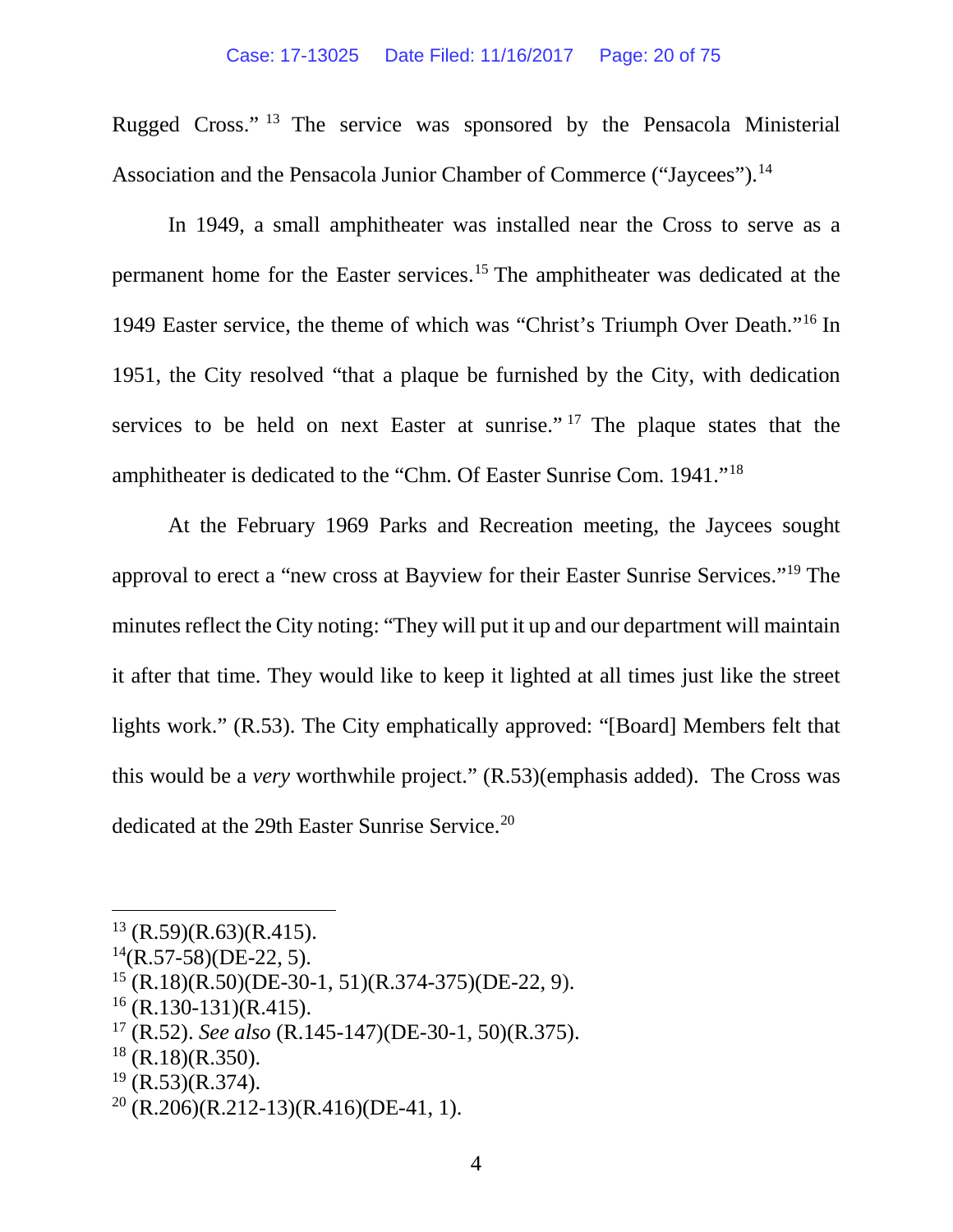While the City claims it has "never sponsored or financially supported these events," and "there is no record of any city official attending any event at the cross," (Br.22), the City was an official "co-sponsor" of the 2008, 2009, and 2010 Easter services.<sup>[21](#page-20-0)</sup> "The City of Pensacola" and "City of Pensacola personnel" were listed as "participating in the service" in 1974 and 1975, respectively.<sup>[22](#page-20-1)</sup> The City helped arrange bus transportation for the first service in 1941, [23](#page-20-2) and erected "a stand for speakers and singers" for the 1944 service.<sup>[24](#page-20-3)</sup> In 1945, the Jaycees' president "expressed appreciation of the excellent job done by city officials" in clearing grass and installing foot bridges for the Easter services. [25](#page-20-4)

The services held at the Cross have been hostile to non-Christians.<sup>[26](#page-20-5)</sup> The chaplain's address at the 1952 service decreed: "Cynicism, doubts of the faithless, ridicule of those wise in materialistic ways and things, and the quarrelling of those who try to confuse beginners in Christian living all strive to defeat 'our faith.'" (R.153). The object of the 1970 service was to transform "doubters" "into believers," and the pastor's sermon characterized a disciple doubtful of Jesus'

<span id="page-20-4"></span> $25$  (R.103)(R.415).

<span id="page-20-0"></span><sup>&</sup>lt;sup>21</sup> (R.258-65)(R.278)(R.284)(R.366)(R.380).

<span id="page-20-1"></span> $22$  (R.225)(R.227).

<span id="page-20-2"></span> $23$  (DE-22, 3)(R.60).

<span id="page-20-3"></span> $24$  (R.92)(R.415).

<span id="page-20-5"></span> $26$  (R.153)(R.210-213)(R.416)(R.419)(R.422).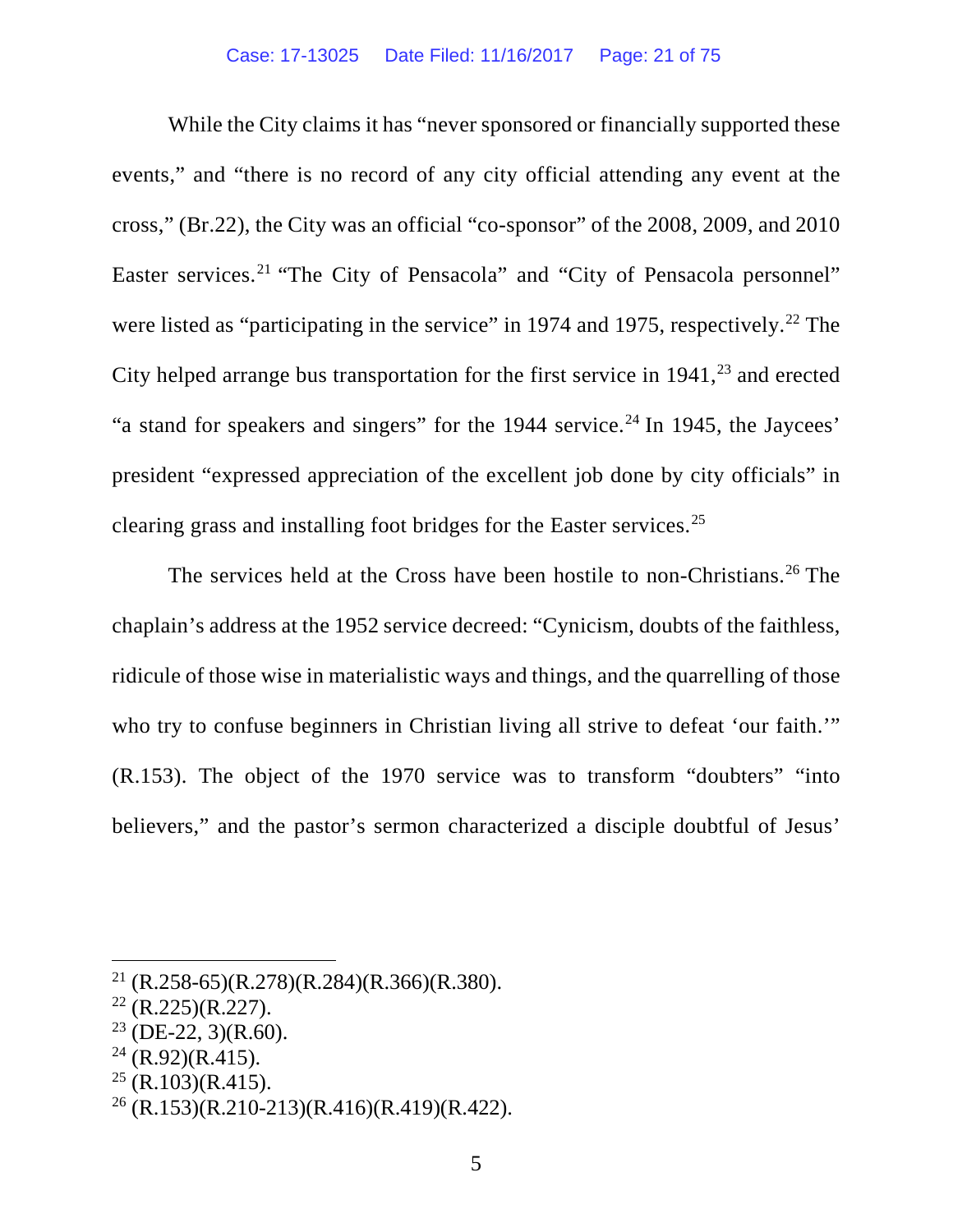resurrection as a "cringing coward."[27](#page-21-1) In August 2015, Christians organized a rally, emphasizing:

"This gathering is not just about the removal of some 50+ year old cross, but is about Christians coming together, outside the church walls, making a stand for Christ and their faith. Our nation is in need of a revival."[28](#page-21-2)

The City has received numerous complaints about the Cross including one nearly 20 years ago. [29](#page-21-3) In July 2015, the American Humanist Association (AHA) and Freedom From Religion Foundation (FFRF) separately sent the City cease-and-desist letters to no avail.<sup>[30](#page-21-4)</sup>

## **SUMMARY OF THE ARGUMENT**

<span id="page-21-0"></span>This is an easy case. The City's Cross readily contravenes Eleventh Circuit and Supreme Court precedent, including *Rabun* and *Allegheny*, and fails all three prongs of the controlling *Lemon* test. Numerous courts, including the Third, Fourth, Seventh, Ninth, and Tenth Circuits, have found crosses unconstitutional, irrespective of how old they were, whether they were displayed among other symbols or monuments, or had independent historical or practical significance.

The City cannot cite a single binding case upholding the constitutionality of a freestanding Latin cross on government property, let alone one as flagrantly

<span id="page-21-1"></span> $27$  (R.210-213)(R.416).

<span id="page-21-2"></span> $^{28}$ (R.45)(R.250-252)(R.291-294)(DE-22, 12).

<span id="page-21-3"></span> $29$  (R.25-37)(R.39-40)(R.247-252)(DE-22, 12)(DE-39-2).

<span id="page-21-4"></span> $30$  (R.25-37)(R.39-40)(DE-22, 12).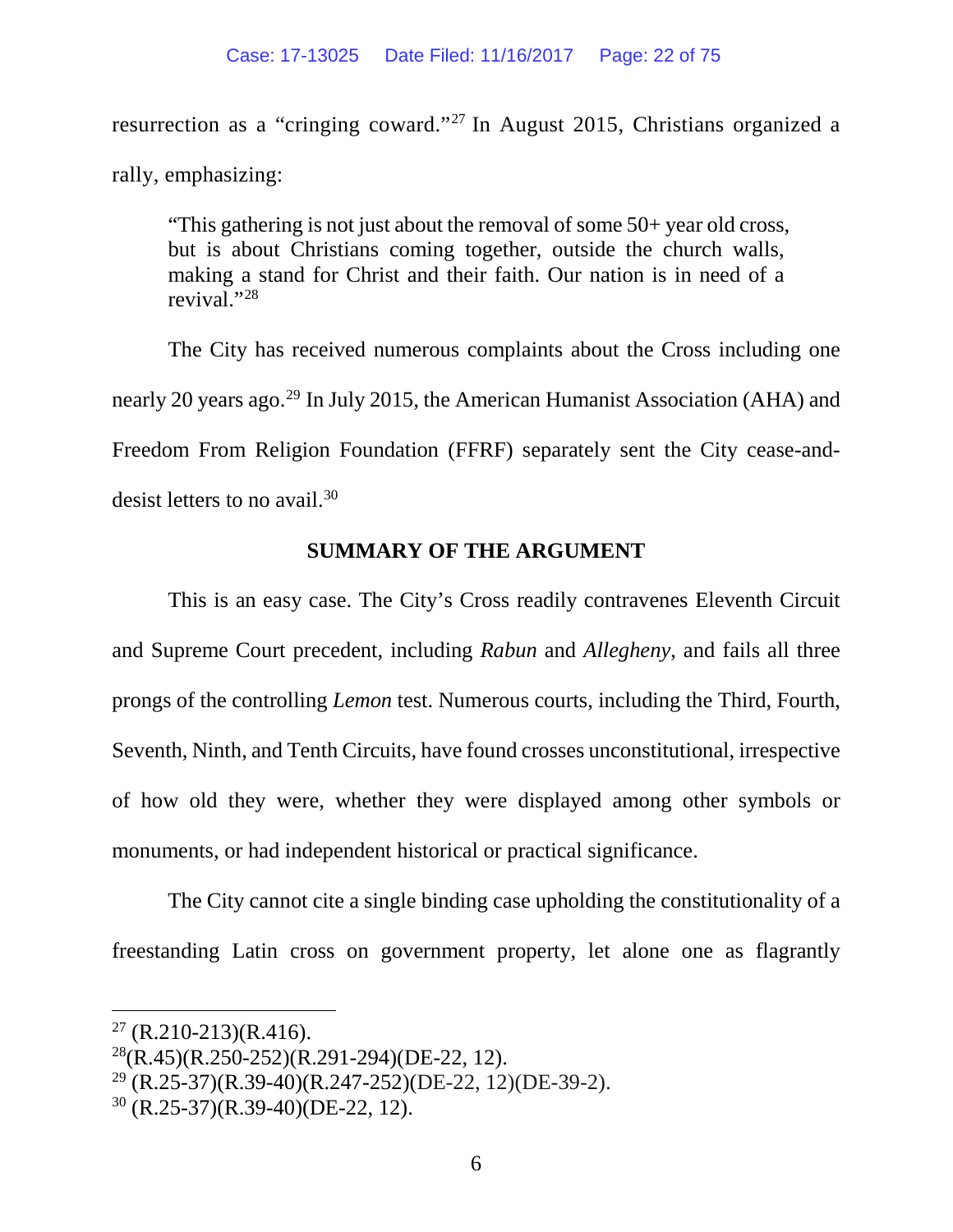sectarian as Bayview Cross. Instead, the City argues that *Rabun* and the *Lemon* test have been overruled, relying upon: (1) the legislative-prayer exception; (2) Justice Breyer's concurrence in *Van Orden*; and (3) *dicta* from *Buono*. This case does not challenge legislative prayer, Ten Commandments dominated by an array of secular monuments in a museum-like setting (*Van Orden*), or a statute conveying land to a private entity (*Buono*). Nor do these cases remotely support the City's argument that *Lemon* has been overruled. Indeed, every cross case decided after *Buono*, *Van Orden*, and *Galloway* applied *Lemon*.

The Supreme Court has never overruled *Lemon.* On the very same day *Van Orden* was decided, the Supreme Court in *McCreary* held that *Lemon* applied to a Ten Commandments display. Justice Breyer's concurring opinion in *Van Orden* is only relevant to difficult borderline Ten Commandment cases. *Van Orden* involved a nondenominational Ten Commandments that (i) had a secular purpose, (ii) was displayed among numerous secular monuments, (iii) the secular legal and historical aspects of the tablets' message predominated, and (iv) had no religious usage.

Every *cross* case decided after *Van Orden* adhered to *Lemon*, including decisions by the Second, Fourth, Ninth, and Tenth Circuits. *Van Orden* is also readily distinguishable. The cross is an exclusively religious symbol lacking an "undeniable" secular historic meaning. The massive Christian cross stands alone

7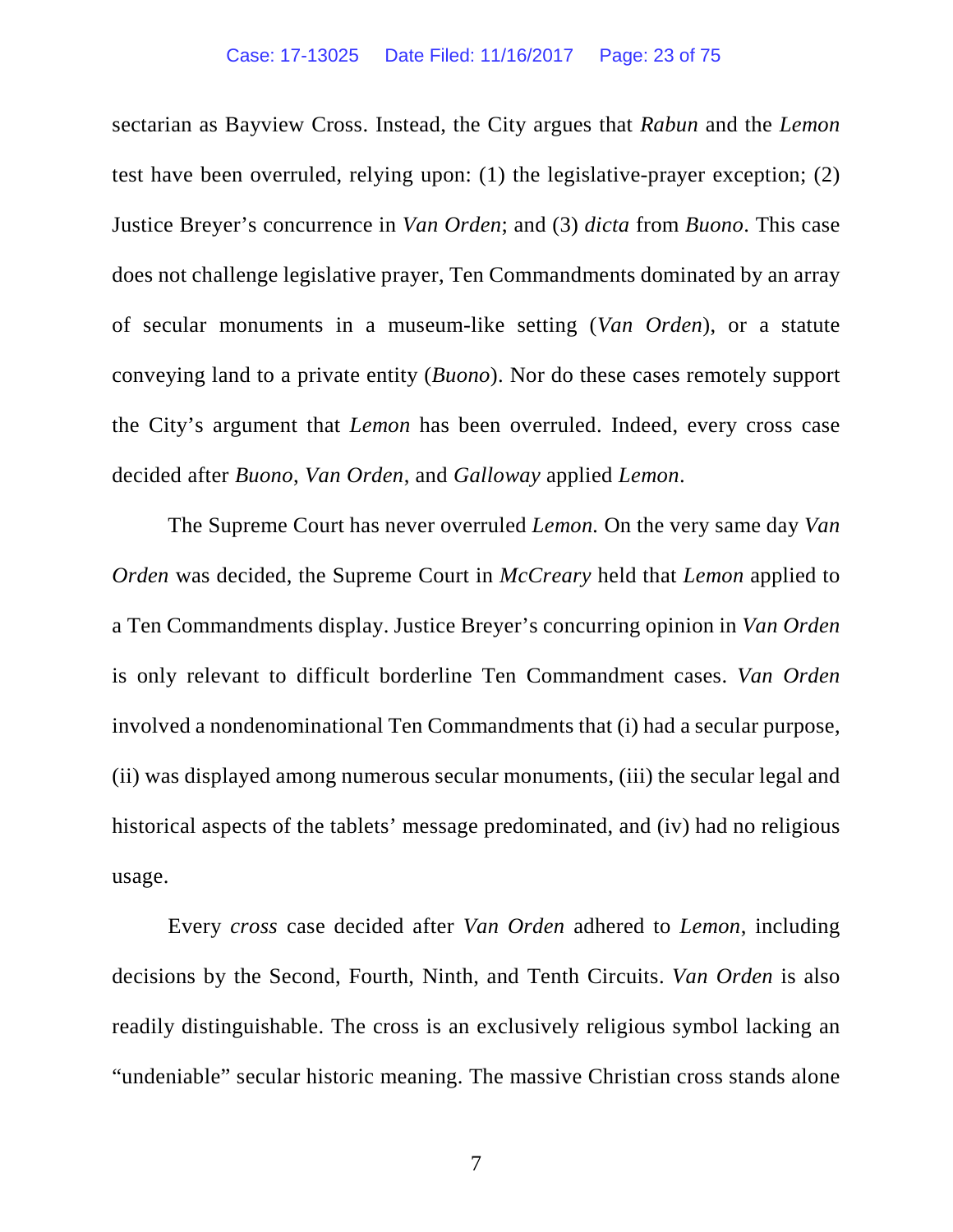in a popular city park, was installed for Christian religious services, and has consistently been used for such religious purposes.

## **ARGUMENT**

# <span id="page-23-1"></span><span id="page-23-0"></span>**I. Plaintiffs have standing to challenge the massive Christian cross in their own community.**

Plaintiffs, four local residents who are atheist and humanist members of AHA and FFRF, have had repeated direct, unwelcome contact with the Cross.<sup>[31](#page-23-2)</sup> David Suhor lives 1.5 miles from the Cross and encounters it on his regular bike rides, as often as twice a week. (R.419). Andre Ryland lives about 7.5 miles from the Cross and often encounters it while walking the trail around the park and attending events in park including "meetings at the Senior Center."[32](#page-23-3) The District Court found it "undisputed" Ryland "has standing in this action, and that is sufficient." (DE-41, 2). The City disputes this merely because: (1) despite repeatedly encountering the Cross and having a Pensacola address (R.421), he is technically a county rather than city resident; and (2) he has "not even tried to avoid the cross, much less borne any burden." (Br.30, 32).

Establishment Clause standing is predicated simply upon direct, unwelcome contact with the display. *Saladin v. City of Milledgeville*, 812 F.2d 687, 691 (11th Cir. 1987). In *Saladin*, even though some of the plaintiffs lived outside the city, they

<span id="page-23-2"></span> $31$  (R.418-19)(R.422)(DE-1, 3-6).

<span id="page-23-3"></span> $32$  (R.418-423)(Br.24).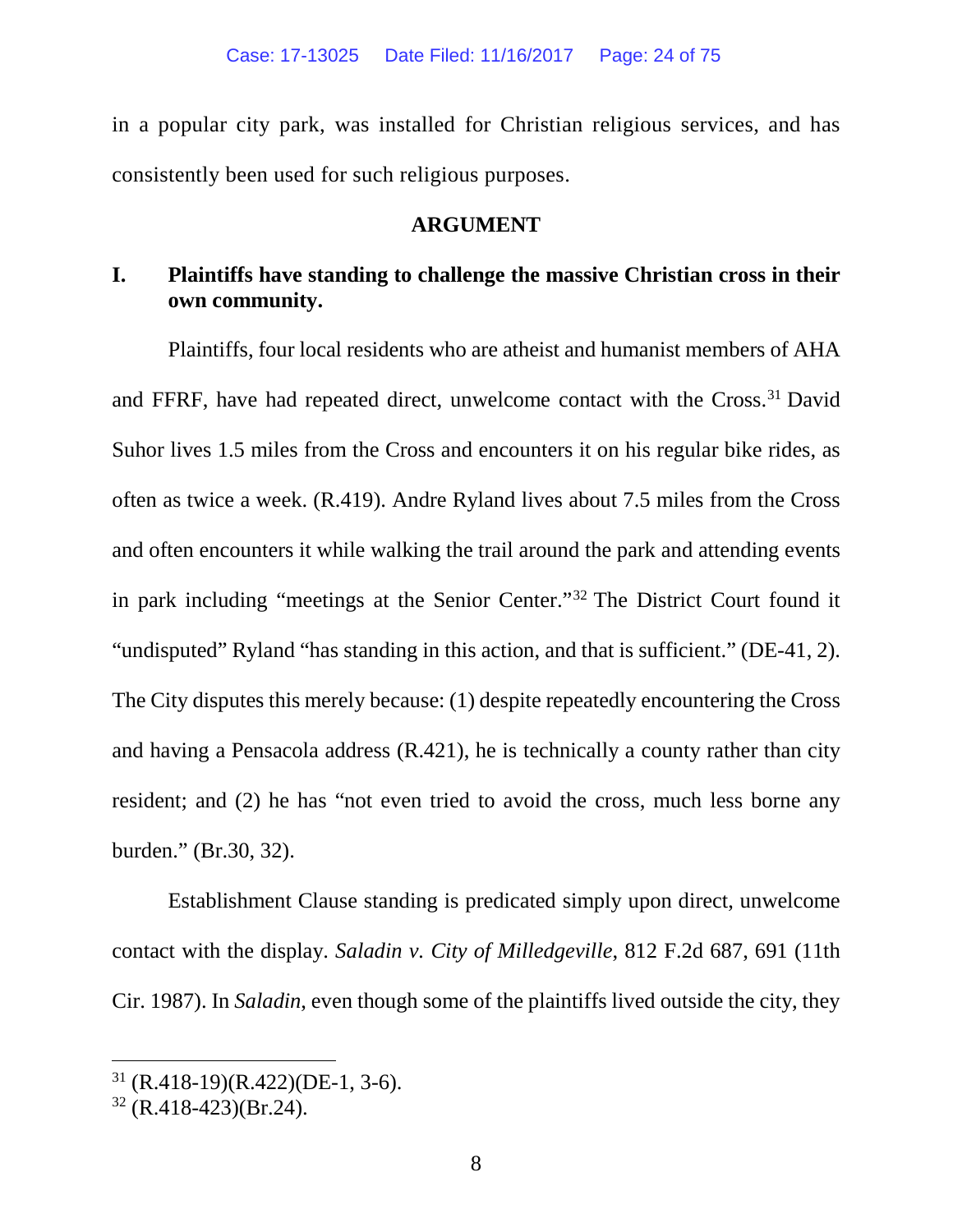had standing to challenge the city's seal because they directly encountered it. *Id*. at 693. Similarly, in *Rabun*, plaintiffs had standing to challenge a cross in a park even though each resided in Atlanta, which was "more than 100 miles" away. 698 F.2d at 1107-08. It was enough that one plaintiff had standing based on the fact the cross was visible from "the porch of his summer cabin" and from the roadway he used to reach the cabin. *Id.* The Fourth Circuit recently ruled that three plaintiffs had standing to challenge a cross in a town even though none were town residents and none assumed special burdens to avoid the cross. *Am. Humanist Ass'n v. Md.- National Capital Park & Planning Comm'n*, 874 F.3d 195, 202 (4th Cir. 2017), *petition for reh'g en banc filed* (hereafter "*AHA*"). Notably, the City's Director of Parks recently admitted that Bayview is "a regional park that serves just about our entire community," and "[p]eople come from all over the county and the adjoining county."[33](#page-24-0)

The City's second contention, that plaintiffs "must show they have been 'forced to assume special burdens' to avoid the offensive display" (Br.30), is wrong. Plaintiffs have standing if they have been "subjected to unwelcome religious exercises *or* were forced to assume special burdens to avoid them." *Valley Forge Christian Coll. v. Am. United for Separation of Church & State, Inc*., 454 U.S. 464,

<span id="page-24-0"></span> <sup>33</sup> *http://www.pnj.com/story/news/2017/10/28/bayview-community-center-track-2019-completion-despite-complaints-over-design/798527001/* (last viewed October 30, 2017); *https://perma.cc/U27K-AXY5* (permalink).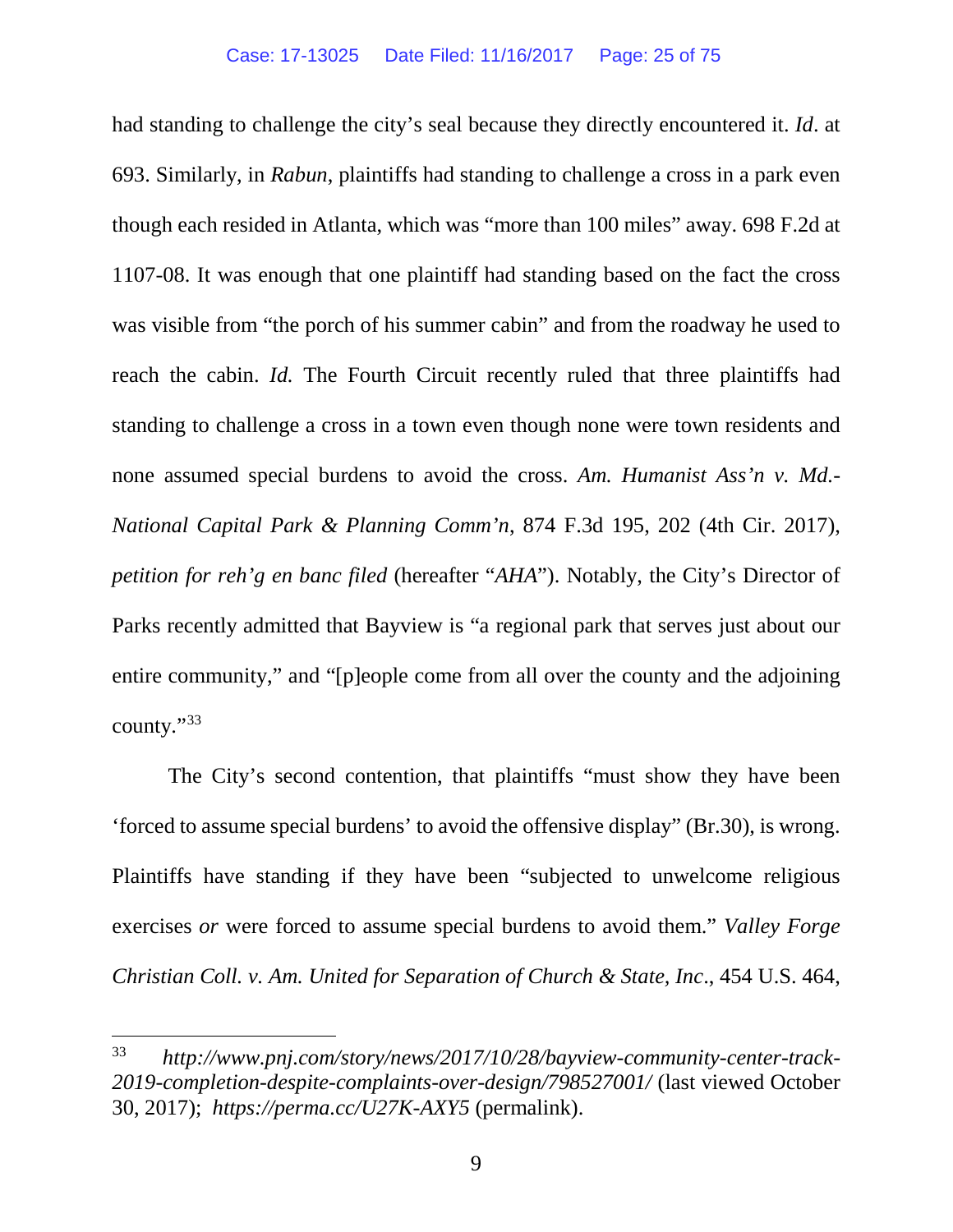487 n.22 (1982) (emphasis added). The City concedes Ryland has directly contacted the Cross and is "offended" and "excluded" when he sees it, but retorts: "that is merely a 'psychological consequence' insufficient to confer standing." (Br.30). However, the two cases the City relies upon, *Valley Forge*, and *Freedom from Religion Found., Inc. v. Obama*, 641 F.3d 803 (7th Cir. 2011), are "inapposite because, in both, the plaintiffs had no direct contact with the challenged conduct but, instead, merely heard of the conduct from others." *Mullin v. Sussex Cnty.*, 861 F. Supp. 2d 411, 420 n.4 (D. Del. 2012). Just like in *Saladin*, 812 F.2d at 692, Ryland's "direct contact with the offensive conduct" distinguishes him from the plaintiffs in *Valley Forge*, and *Obama*, as well as *ACLU-NJ ex rel. Miller v. Twp. of Wall*, 246 F.3d 258, 265-66 (3d Cir. 2001) (Br.32). As the Third Circuit recently declared, a plaintiff "may establish standing by showing direct, unwelcome contact with the allegedly offending object or event, regardless of whether such contact is infrequent or *she does not alter her behavior to avoid it*." *Freedom from Religion Found. Inc. v. New Kensington Arnold Sch. Dist*., 832 F.3d 469, 479 (3d Cir. 2016) (emphasis added).

Furthermore, Suhor *is* a City resident. The City claims his standing is defeated because he staged a protest against the Cross by holding a Satanic service on Easter. (Br.33). A plaintiff need not avoid the display to maintain standing. This Court in *Pelphrey v. Cobb County* held that a plaintiff had standing to challenge legislative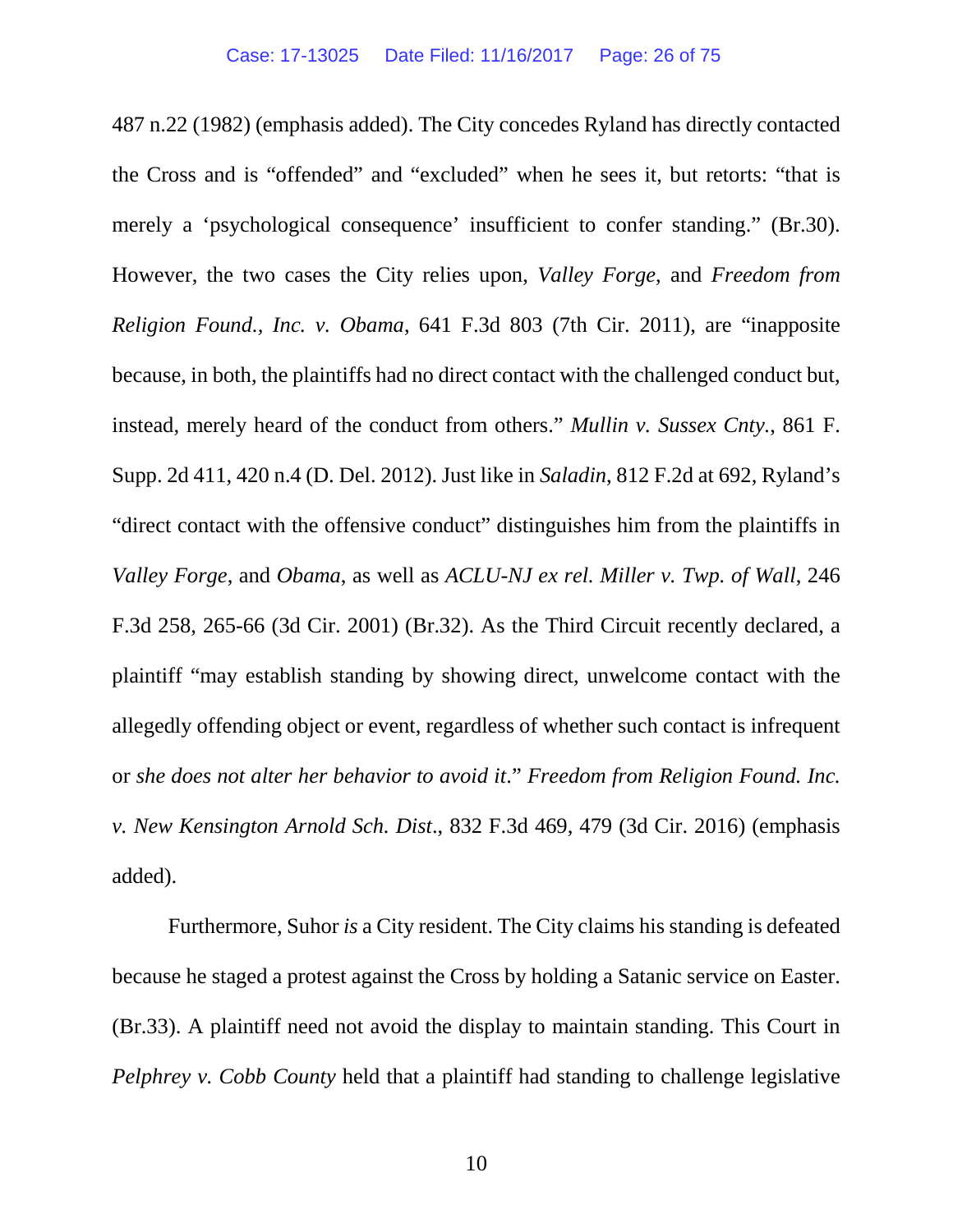prayers even though he *chose* to subject himself to the prayers on the internet and easily could have avoided them. 547 F.3d 1263, 1279-80 (11th Cir. 2008).<sup>[34](#page-26-2)</sup>

## <span id="page-26-0"></span>**II. The City's Christian Cross violates the Establishment Clause pursuant to controlling precedent.**

## **A. Overview**

<span id="page-26-1"></span>The "Establishment Clause, at the very least, prohibits government from appearing to take a position on questions of religious belief." *Cnty. of Allegheny v. ACLU*, 492 U.S. 573, 593-94 (1989). To pass muster under the Establishment Clause, a display must satisfy each prong of the *Lemon* test, meaning it must: (1) have a valid secular purpose; (2) not have the effect of advancing, endorsing, or inhibiting religion; and (3) not foster excessive entanglement with religion. *Id.* at 592 (citing *Lemon v. Kurtzman*, 403 U.S. 602 (1971)). *See McCreary Cnty. v. ACLU of Ky*., 545 U.S. 844, 864 (2005) (religious displays subject to *Lemon*).

Binding "caselaw shows that exclusively religious symbols, such as a cross, will almost always render a governmental [display] unconstitutional." *King v. Richmond Cnty.*, 331 F.3d 1271, 1285 (11th Cir. 2003); *see also Separation of Church & State Comm. v. City of Eugene*, 93 F.3d 617, 620 (9th Cir. 1996) ("There is *no question* that the Latin cross is a symbol of Christianity, and that its placement

<span id="page-26-2"></span> <sup>34</sup> *See also Hewett v. City of King*, 29 F. Supp. 3d 584, 603-04 (M.D.N.C. 2014) (plaintiff had standing to challenge a prayer event even though he attended to protest).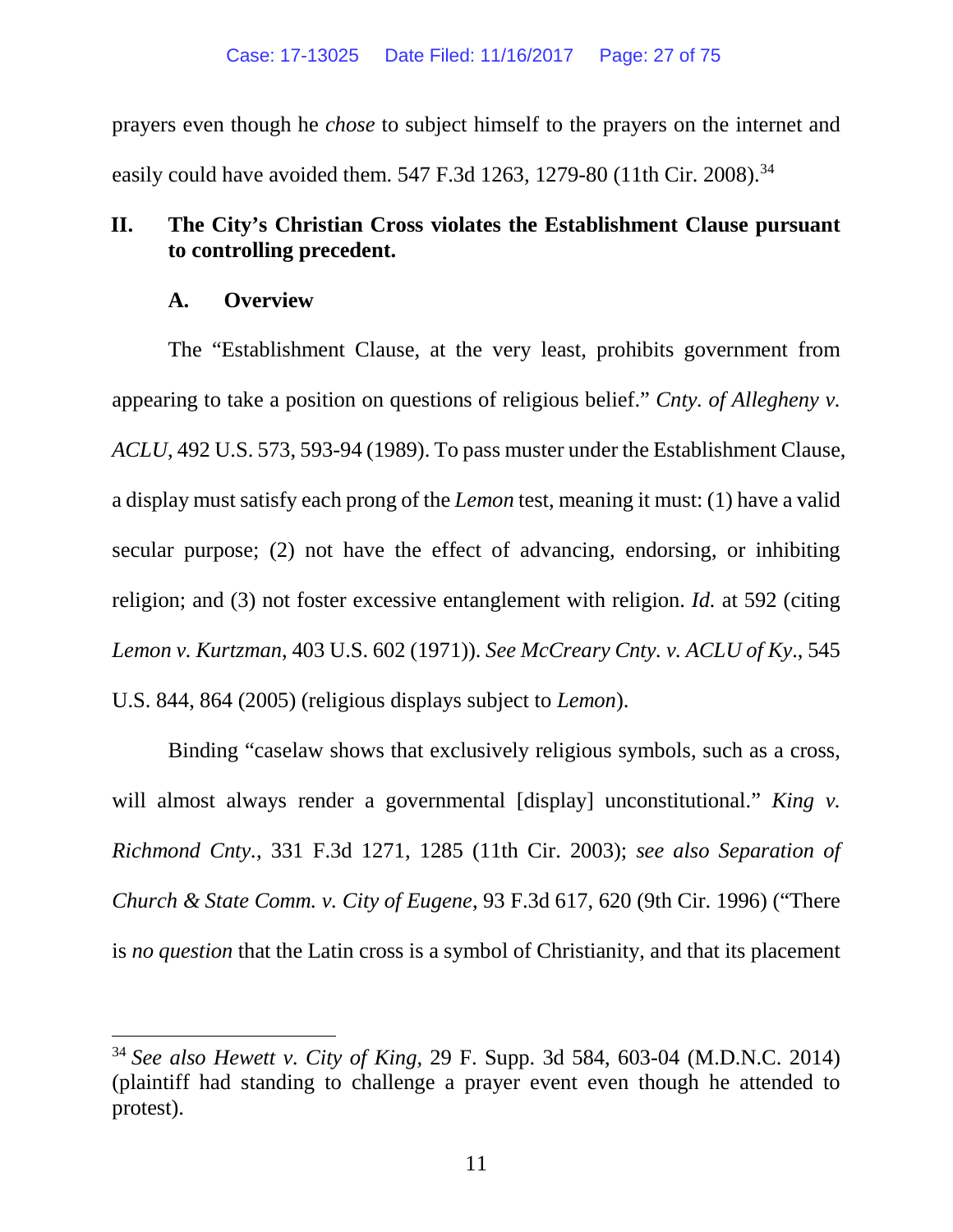on public land . . . violates the Establishment Clause.") (emphasis added)). Every cross challenged within the Eleventh Circuit has been found unconstitutional. *Rabun*, 698 F.2d at 1111; *Am. Atheists, Inc. v. City of Starke*, 2007 U.S. Dist. LEXIS 19512 (M.D. Fla. 2007); *Mendelson v. St. Cloud*, 719 F. Supp. 1065 (M.D. Fla. 1989).

Other federal courts have been virtually unanimous in holding that a government cross display violates the Establishment Clause. *See AHA*, 874 F.3d 195 (historic 90-year-old war memorial cross); *Trunk v. San Diego*, 629 F.3d 1099 (9th Cir. 2011), *cert. denied*, 132 S.Ct. 2535 (2012) (historic war memorial cross); *Am. Atheists, Inc. v. Davenport*, 637 F.3d 1095 (10th Cir. 2010), *cert. denied*, 132 S.Ct. 12 (2011) (individualized roadside memorial crosses for state troopers); *Buono v. Norton*, 371 F.3d 543 (9th Cir. 2004) (7-foot war memorial cross); *Carpenter v. San Francisco*, 93 F.3d 627 (9th Cir. 1996) (landmark cross in remote park); *Eugene*, 93 F.3d 617 (war memorial cross); *Robinson v. City of Edmond*, 68 F.3d 1226 (10th Cir. 1995) (cross on insignia); *Ellis v. La Mesa*, 990 F.2d 1518 (9th Cir. 1993) (memorial crosses and insignia cross); *Gonzales v. North Twp. Lake Cnty.*, 4 F.3d 1412 (7th Cir. 1993) (war memorial); *Harris v. City of Zion*, 927 F.2d 1401 (7th Cir. 1991) (insignia); *ACLU v. St. Charles*, 794 F.2d 265 (7th Cir. 1986) (holiday cross); *Friedman v. Bd. of Cnty. Comm'rs*, 781 F.2d 777 (10th Cir. 1985) (en banc) (insignia); *Gilfillan v. Philadelphia*, 637 F.2d 924 (3d Cir. 1980) (platform containing cross); *Freedom from Religion Found. v. County of Lehigh*, 2017 U.S.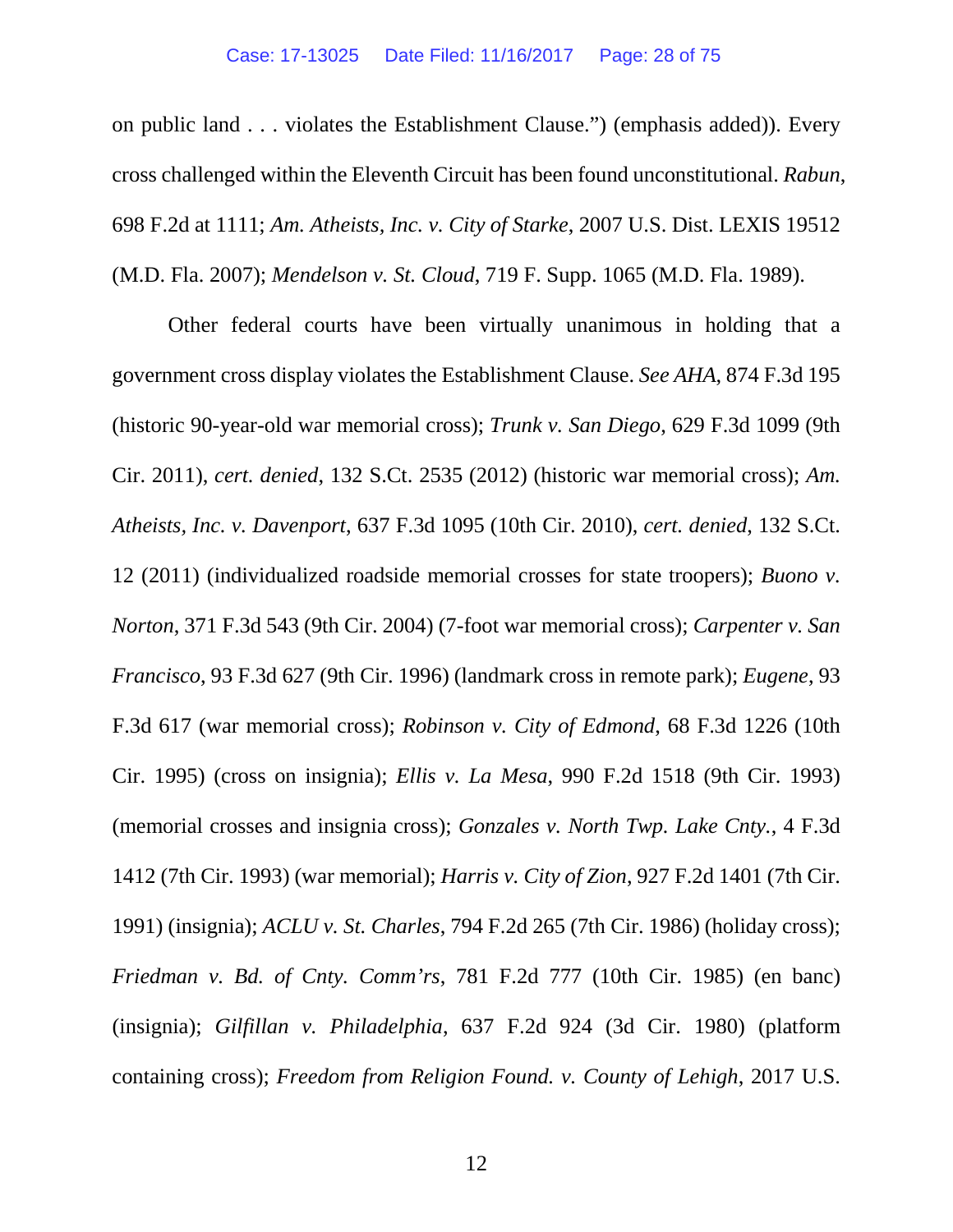Dist. LEXIS 160234 (E.D. Pa. Sep. 28, 2017) (insignia cross); *Davies v. County of Los Angeles*, 177 F.Supp.3d 1194 (C.D. Cal. 2016) (insignia cross); *Am. Humanist Ass'n v. Lake Elsinore*, 2014 U.S. Dist. LEXIS 25180 (C.D. Cal. 2014) (multifaceted war memorial); *Cabral v. City of Evansville*, 958 F. Supp. 2d 1018 (S.D. Ind. 2013), *app. dism.*, 759 F.3d 639 (7th Cir. 2014) (temporary 6-foot crosses); *Summers v. Adams*, 669 F. Supp. 2d 637 (D.S.C. 2009) (license plate cross); *ACLU v. City of Stow*, 29 F. Supp. 2d 845 (N.D. Ohio 1998) (insignia); *Granzeier v. Middleton*, 955 F. Supp. 741 (E.D. Ky. 1997), *aff'd*, 173 F.3d 568 (6th Cir. 1999) (temporary sign with 4-inch cross); *Jewish War Veterans v. United States*, 695 F. Supp. 3 (D.D.C. 1988) (war memorial on military base); *ACLU v. Mississippi State Gen. Servs. Admin.*, 652 F. Supp. 380 (S.D. Miss. 1987) (temporary holiday cross); *Libin v. Greenwich*, 625 F. Supp. 393 (D. Conn. 1985) (temporary 5-foot cross on firehouse); *Greater Houston Chapter ACLU v. Eckels*, 589 F. Supp. 222 (S.D. Tex. 1984), *reh'g denied*, 763 F.2d 180 (5th Cir. 1985) (war memorial in local park).

Courts have found crosses unconstitutional irrespective of whether it was a:

- war memorial (*AHA*, *Trunk*, *Buono*, *Eugene*, *Gonzales*, *Lake Elsinore*, *Jewish War Veterans*, *Eckels*)
- tourist attraction (*Rabun*, *Gilfillan*)
- roadside memorial for highway troopers (*Davenport*)
- navigational aid to pilots or fishermen (*Mendelson*, *Ellis*)
- work of art (*AHA*, *Gonzales*, *Carpenter*)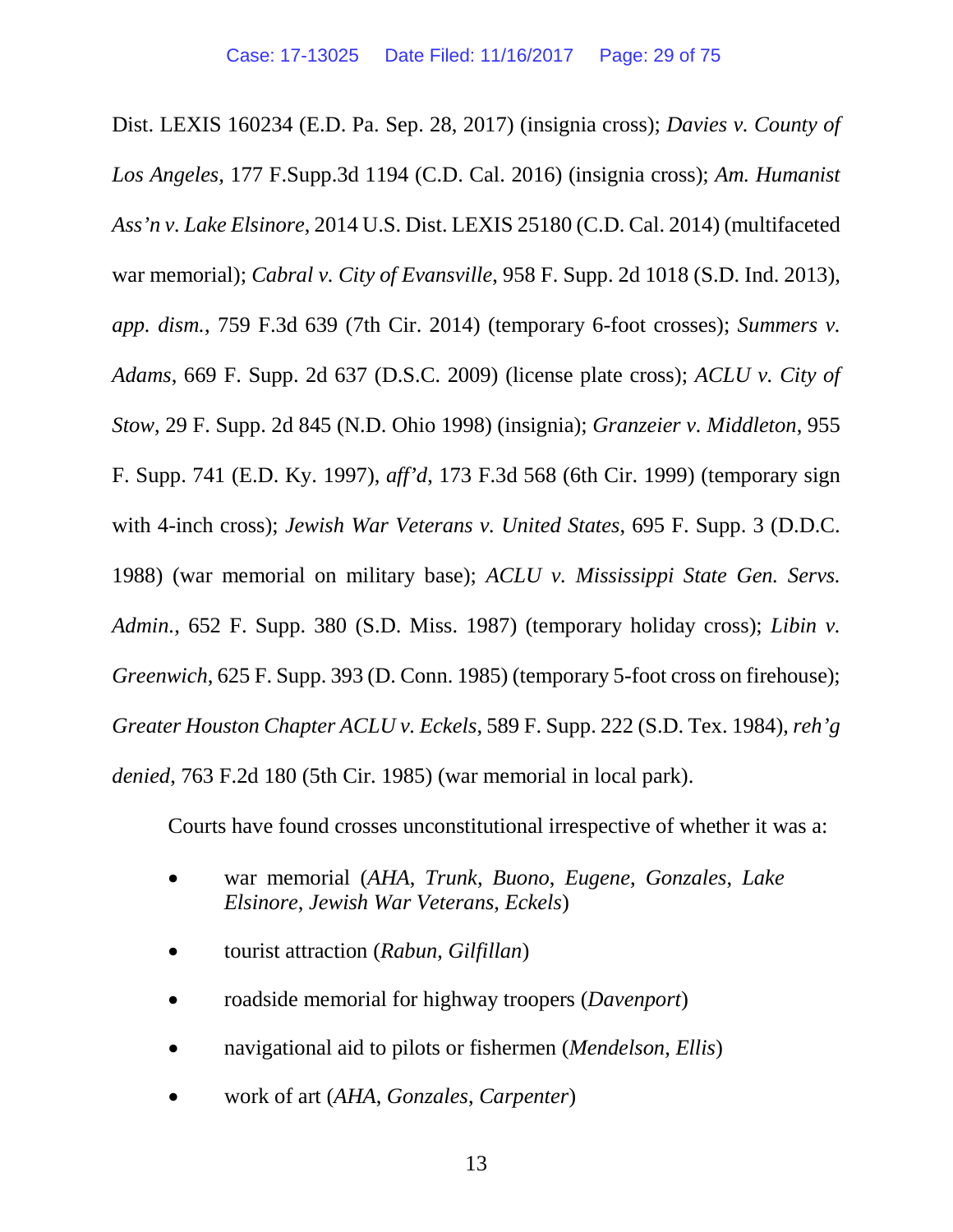- historically or culturally significant landmark (*Rabun*, *Trunk*, *Carpenter*, *Robinson*, *Gonzales*, *Ellis*, *Harris*, *Friedman*, *Mendelson*)
- small or decentralized part of a larger display (*Harris*, *Friedman*, *Robinson*, *Lehigh*, *Lake Elsinore*, *Stow*)
- multifaceted display or outnumbered by surrounding secular symbols, monuments, or text (*AHA*, *Davenport*, *Trunk*, *Harris*, *Friedman*, *Robinson*, *St. Charles*, *Lehigh*, *Lake Elsinore*, *Stow*)

#### **B. Bayview Cross contravenes Eleventh Circuit precedent.**

<span id="page-29-0"></span>This Court in *Rabun* held that the "maintenance of the cross in a state park violates the Establishment Clause." 698 F.2d at 1111. *Rabun* specifically requires a city to remove a Latin cross installed in a public park despite its "'historical acceptance.'" *Id.* (citation omitted). The District Court correctly found *Rabun* "controlling," as it involved "this exact issue on virtually identical facts." (DE-41, 10). "[C]onsistent with that directly-on-point and binding case law," the court concluded, "Bayview Cross fails the first prong of the *Lemon* test and, thus, runs afoul of the First Amendment as currently interpreted by the Supreme Court." (DE-41, 21).

The parallels to *Rabun* are uncanny*.* The *Rabun* cross was erected in a park by a private entity to replace an older cross. *Id.* at 1101-02. Easter Sunrise Services were held at the site. *Id.* In early 1979, the Chamber of Commerce sought approval from Georgia Department of Natural Resources to replace the old cross. *Id.* The request "indicated that the Chamber would take full responsibility for the fund-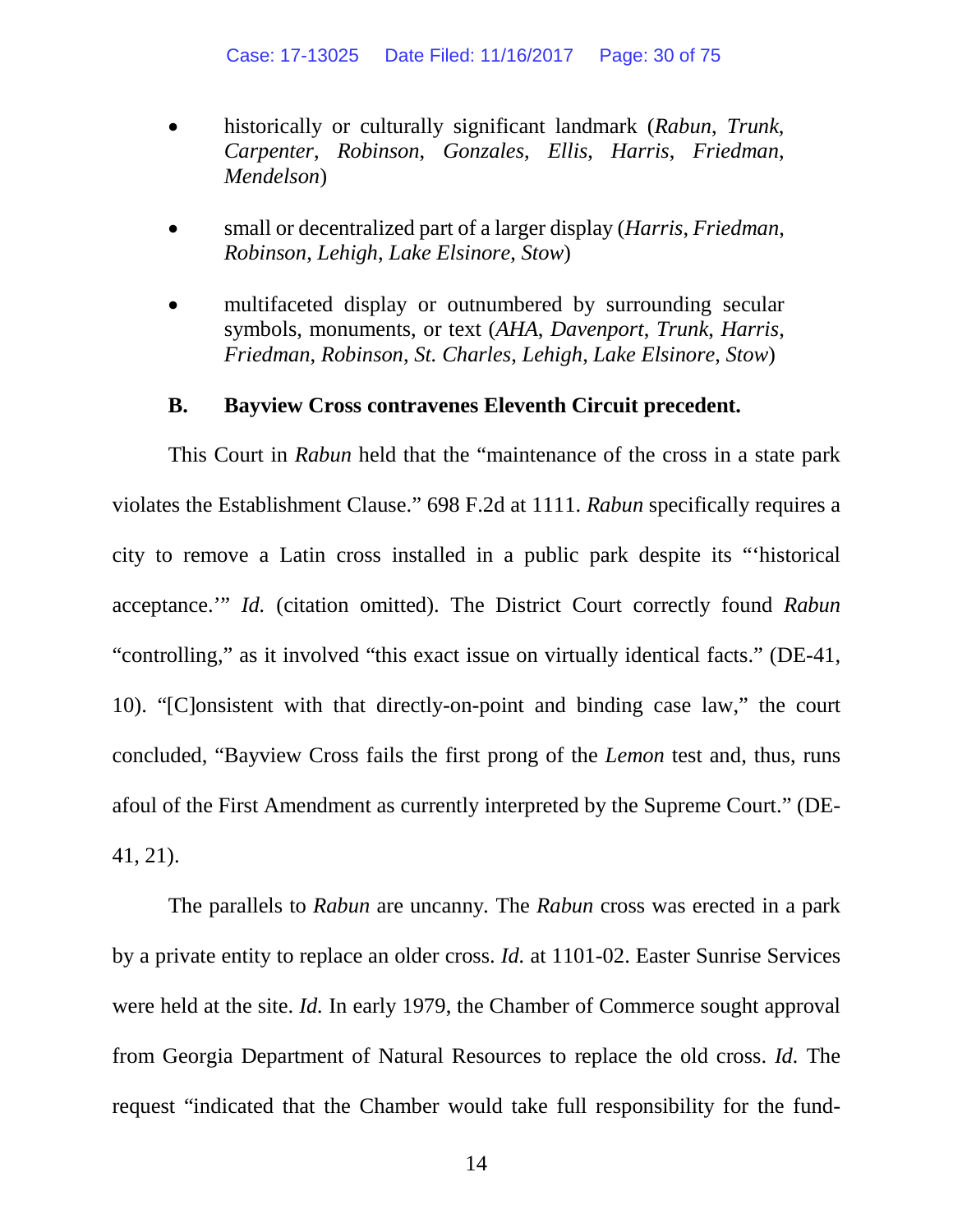#### Case: 17-13025 Date Filed: 11/16/2017 Page: 31 of 75

raising of both the construction and maintenance costs, [and] stated that the Chamber hoped to have the cross ready for dedication on Easter Sunday." *Id.* The Department "approved the Chamber's request." *Id.*

Almost identically, in early 1969, the Pensacola Junior Chamber of Commerce sought permission from the Parks and Recreation Department to erect a "new cross at Bayview for their Easter Sunrise Services."[35](#page-30-0) Like *Rabun*, the Jaycees told the City "[t]hey will put it up." But here, *the City* would "maintain it after that time." And like *Rabun*, the City approved. (R.53).

The *Rabun* cross was dedicated at the "21st Annual Easter Sunrise Service." 698 F.2d*.* at 1101. Bayview Cross was dedicated at the 29th Easter Sunrise Service. [36](#page-30-1) The *Rabun* cross was 35-feet-tall and lighted. *Id.* at 1101 n.1. The Bayview Cross is reportedly a "34-foot, lighted cross." (R.206).

In *Rabun*, the Department received an objection from ACLU of Georgia. *Id.*  at 1102. The City received objections from citizens and AHA and FFRF.[37](#page-30-2) But in *Rabun*, the government actually heeded the warnings and ordered "the Chamber to remove the cross." *Id.* The Chamber refused. *Id.* Here, the City eschewed multiple legal warnings and issued a press release boasting: "The City is making no plans to remove the cross." (R.252). The Mayor also told the press: "I hope there is

<span id="page-30-0"></span> $35$  (R.373)(R.53).

<span id="page-30-1"></span> $36$  (R.206)(R.416).

<span id="page-30-2"></span><sup>37</sup> (R.25-37)(R.39-40)(R.247-49)(DE-22, 12)(DE-1, 14-15)(DE-39-2).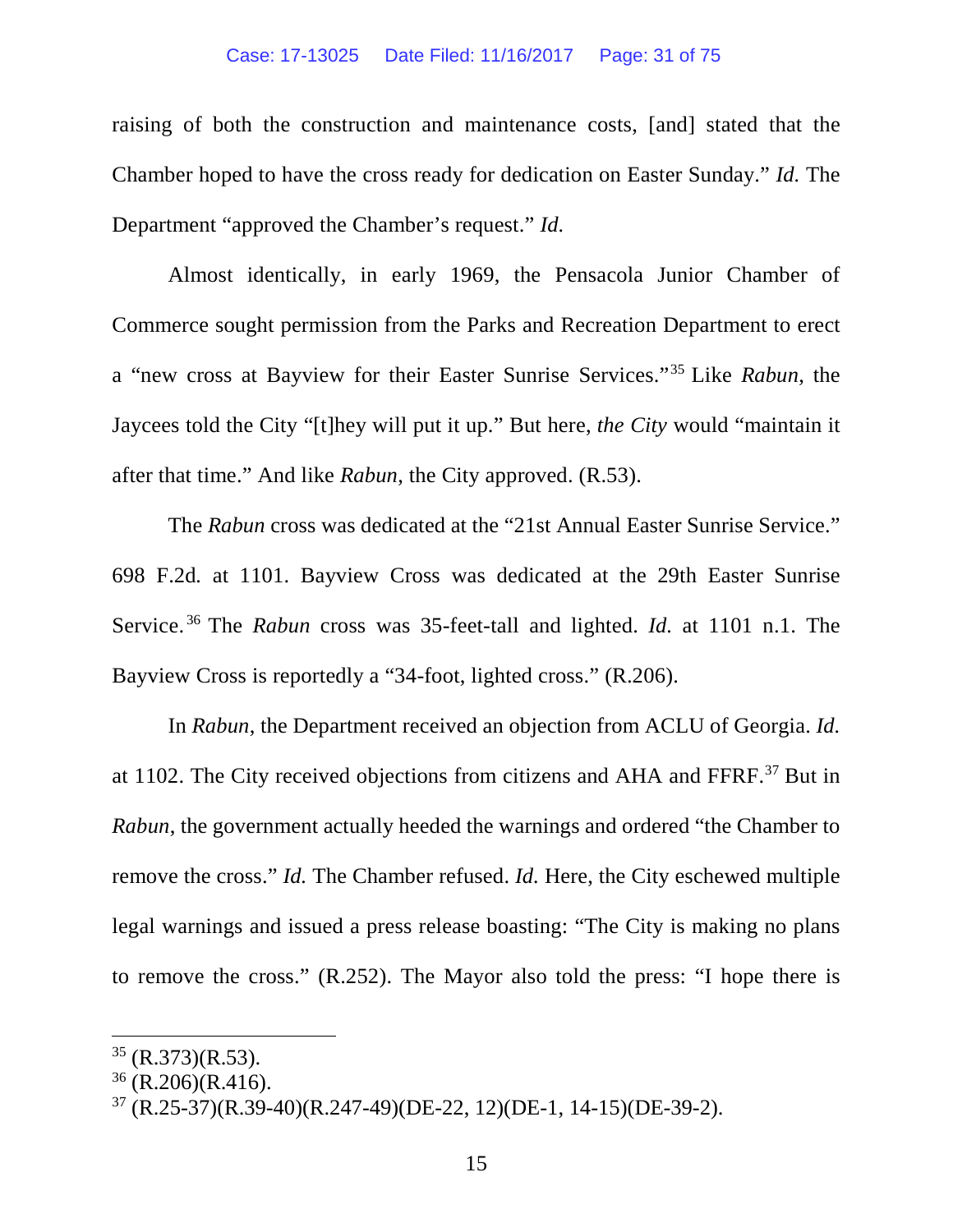always a place for religion in the public square. I surely don't want to remove it." (R.248).

The *Rabun* cross was found unconstitutional under each *Lemon* prong. 510 F. Supp. 886, 891-92 (N.D. Ga. 1981). This Court affirmed, finding that the government so patently "failed to establish a secular purpose" that it was unnecessary to even discuss the other prongs. 698 F.2d at 1109, 1111.

As *Rabun* is controlling and indistinguishable, Bayview Cross also "must be removed." *Id.* In fact, Bayview Cross enmeshes state and church to a much greater degree than *Rabun* for four reasons. First, as the District Court noted, the mayor's proclamation was "essentially an admission that the cross has been sustained for a religious purpose." (DE-41, 11). Second, whereas the Department in *Rabun* ordered the "Chamber to remove the cross," albeit ineffectively, *id.* at 1101-02, the City did the opposite, publicly declaring its intent to keep the Cross.<sup>[38](#page-31-0)</sup> It was sufficient that the *Rabun* Department "failed to take any affirmative action." *Id.* at 1109 n.19. Third, unlike *Rabun*, the City is responsible for the maintenance and upkeep of the Cross.<sup>[39](#page-31-1)</sup> *Id.* at 1101. Fourth, the City has endorsed and supported the Easter services held at the Cross. [40](#page-31-2) *See McCreary*, 545 U.S. at 869 (government involvement in religious event at display increased its religious meaning).

<span id="page-31-0"></span> $38$  (R.248)(R.398)(DE-22, 12).

<span id="page-31-1"></span><sup>39</sup> (R.52)(R.315-344)(R.371)(R.397-98)(DE-22, 9).

<span id="page-31-2"></span> $^{40}$  (R.92)(R.103)(R.225)(R.227)(R.258-65)(R.278)(R.284)(R.366)(R.380).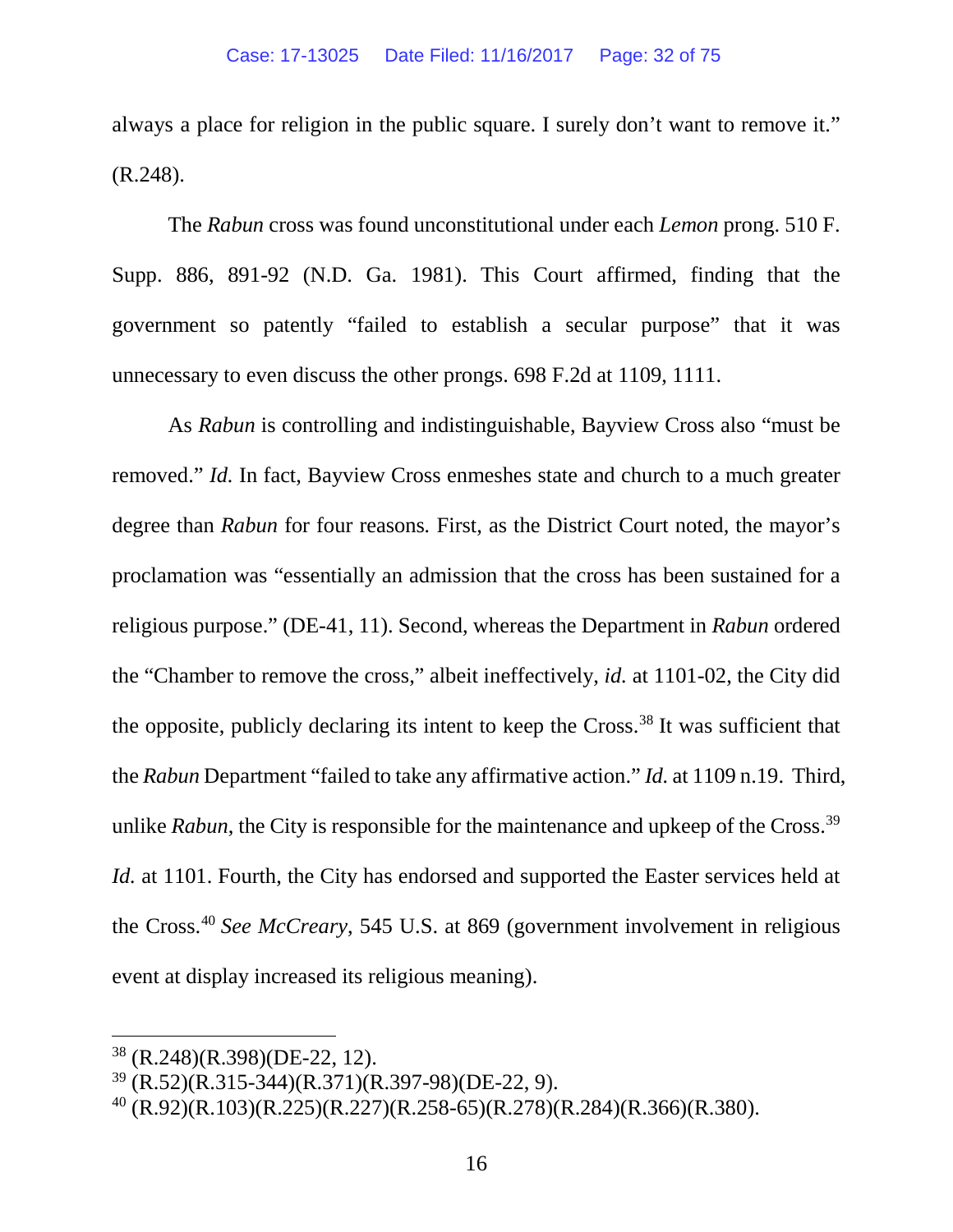#### **C. The City cannot meaningfully distinguish** *Rabun***.**

Astonishingly, despite being duty-bound to address directly adverse precedent, the City failed to even mention *Rabun* in its summary judgment brief. (DE-30). When asked at the hearing, "how do you distinguish *Rabun*," the City's primary response was that *Rabun* is old and predates *Van Orden v. Perry*, 545 U.S. 677 (2005) (Tr.32:1-4). But as the court pointed out, the case's age does not *distinguish*  it and *Van Orden* is inapplicable to crosses. (Tr.33:22-35:3) (DE-41, 12-20).

On appeal, the City argues that *Rabun* is distinguishable because "*Rabun* involved a brand-new cross." (Br.49). But in *Rabun*, a cross had been displayed since 1957, and no objections were made to the earlier crosses. 698 F.2d at 1101. The District Court even informed the City of this fact. (Tr.34:23-35:3). The City's argument also smacks of hypocrisy, as it counts the temporary crosses preceding Bayview Cross in claiming it is "76" years old. (Br.2-3, 50, 63, 67). But the challenged cross was not erected until 1969, making it 48. (Br.20-21). Newspaper reports indicate that a temporary cross was erected anew each year for the first decades of the Easter services. (R.415).

Regardless, the age of the Cross is immaterial. This Court in *Rabun* made clear that even though a cross stood in the park "[f]or many years," it could not be saved by "historical acceptance." *Id.* at 1111. Many crosses have been held unconstitutional despite going unchallenged for decades. *See AHA*, 874 F.3d at 208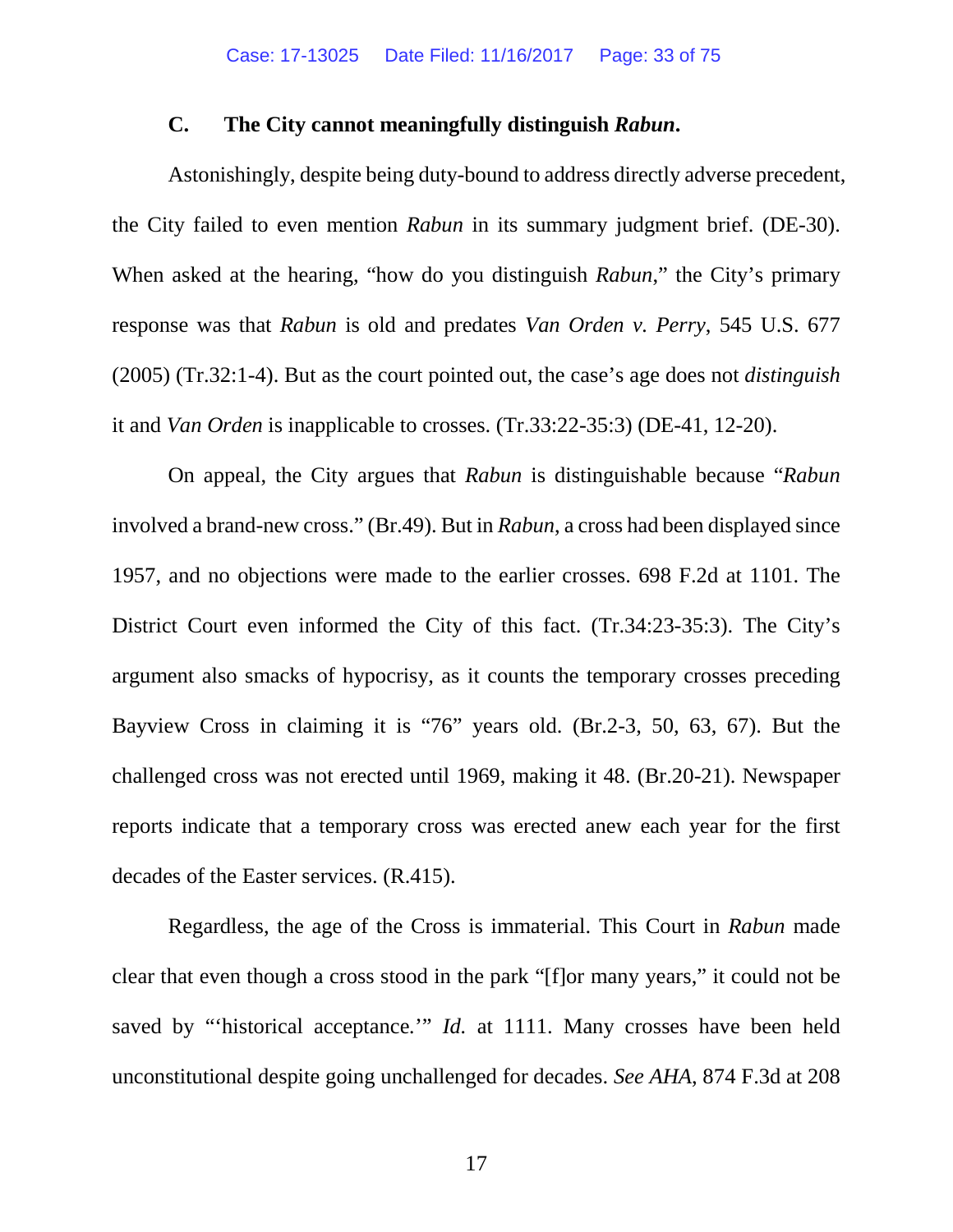(90 years); *Trunk*, 629 F.3d at 1102-03 (76 years); *Gonzales*, 4 F.3d at 1415 (30 years); *Harris*, 927 F.2d 1401 (89 years); *Friedman*, 781 F.2d 777 (60 years); *Ellis*, 990 F.2d 1518 (61 years); *Carpenter*, 93 F.3d at 631-32 (60 years); *Lehigh*, 2017 U.S. Dist. LEXIS 160234, at \*7 (73 years).

The City's remaining attempts at distinguishing *Rabun* are equally unavailing. The City first argues that Bayview Cross is accompanied "with a large plaque saying it was 'Sponsored' by, 'Donated' by, and 'Dedicated' to a private nonreligious group." (Br.50). The Cross, however, has no plaque. The plaque appears on the *amphitheater*. And the City dedicated the plaque on the amphitheater to the man who started the Easter services, not to a "nonreligious group."[41](#page-33-0)

More importantly, the fact that Bayview Cross stands near a plaque that explicitly refers to religious services only makes it more imbued with religious meaning than the *Rabun* cross. *See Allegheny*, 492 U.S. at 600 ("the sign simply demonstrates that the government is endorsing the religious message of that organization"); *Smith v. Cty. of Albemarle*, 895 F.2d 953, 958 (4th Cir. 1990) ("The endorsement of the religious message proceeds as much from the religious display itself as from the identification of a religious sponsor.").

<span id="page-33-0"></span> <sup>41</sup> (R.52)(DE-30-1, 51). Moreover, the Jaycees' "Creed" avows: "We believe that faith in God gives meaning and purpose to human life[.]" (DE-30-1, 18)(R.399).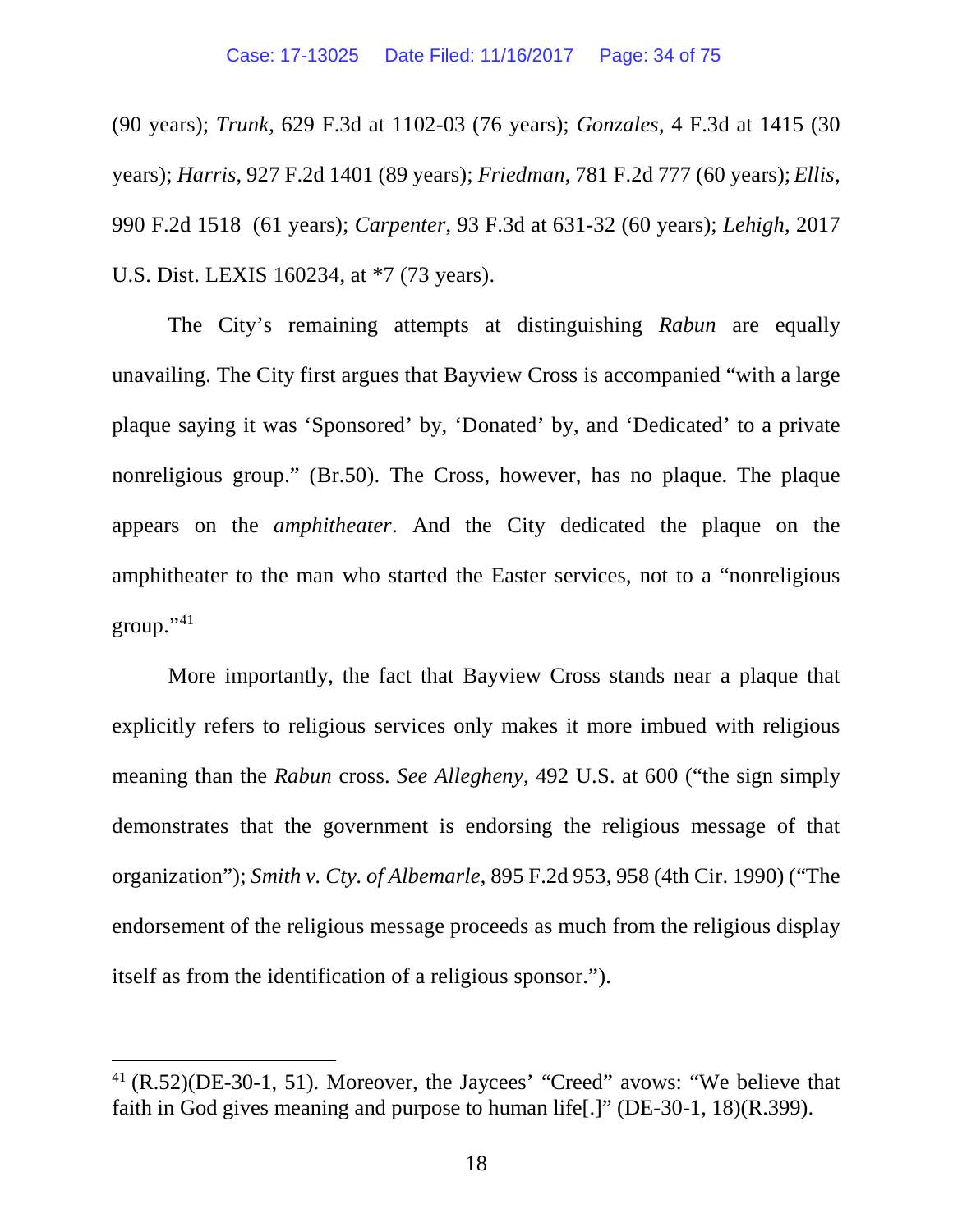Next, the City argues *Rabun* is distinguishable because the "cross stood on an 85-foot-tall structure that was 'visible for several miles from the major highways.'" (Br.49-50). The cross itself, however, was "35 feet," 698 F.2d at 1101 n.1, and Bayview Cross is almost identical in size. Nor has the City explained why this matters. This Court has held that "*exclusively religious symbols, such as a cross*, will almost always render a governmental seal unconstitutional, *no matter how small the religious symbol is*." *King*, 331 F.3d at 1285 (emphasis added) (citations omitted); *see Davenport*, 637 F.3d at 1124 (12-feet crosses); *Buono*, 371 F.3d at 550 (7-feet cross); *Gonzales*, 4 F.3d at 1414 (16-feet); *Lake Elsinore*, 2014 U.S. Dist. LEXIS 25180, at \*44-45 (6-feet); *Cabral*, 958 F. Supp. 2d at 1021 (6-feet); *Summers*, 669 F. Supp. 2d at 645 (small cross on license plate); *Granzeier*, 955 F. Supp. at 743 (4 inches); *Mendelson*, 719 F. Supp. at 1066 (12-feet); *Robinson*, 68 F.3d at 1228 (small cross in seal); *accord Harris*, 927 F.2d at 1401; *Friedman*, 781 F.2d at 778; *Lehigh*, 2017 U.S. Dist. LEXIS 160234 at \*1-2; *Davies*, 177 F. Supp. 3d at 1227; *Stow*, 29 F. Supp. 2d at 847.

Moreover, the visibility of the Cross is completely irrelevant under *Lemon*'s purpose prong, which focuses on *intent*. And it is only minimally relevant to the effect prong, which "focuses on whether the religious display creates an appearance of governmental endorsement of religion. Thus, how few or how many people view the display does not advance the analysis." *Eugene*, 93 F.3d at 625 n.11 (O'Scannlain,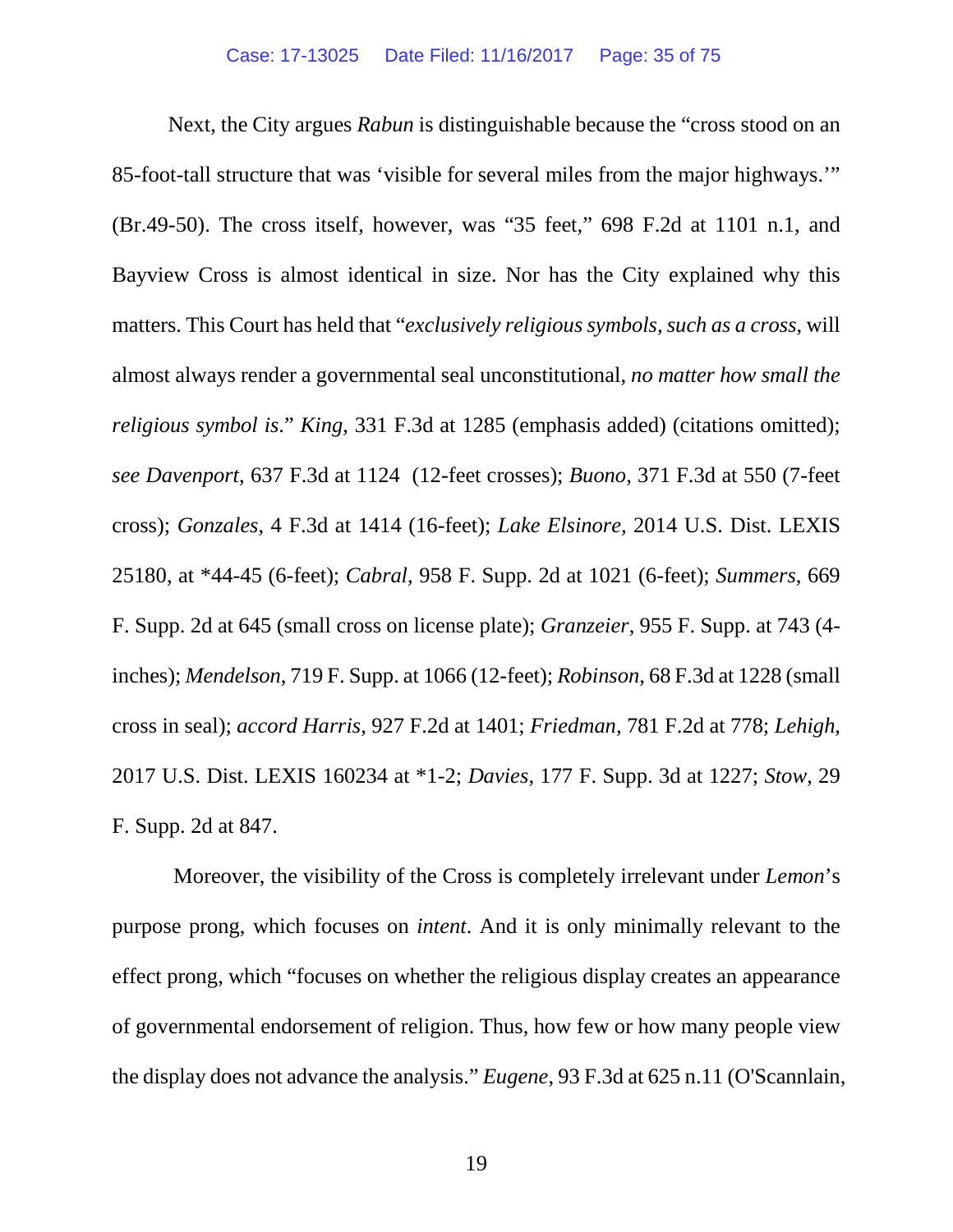#### Case: 17-13025 Date Filed: 11/16/2017 Page: 36 of 75

J., concurring). In *Eugene*, the Ninth Circuit concluded it was "simple" and "straightforward" that a war memorial cross erected by American Legion in a remote of location of a park "clearly" unconstitutionally advanced religion. *Id.* at 617-20 n.5. In *Buono*, the court ruled that a small cross in the Mojave desert unconstitutionally endorsed religion and that its "remote location" does not "make a difference." 371 F.3d at 549-50. *See also Eckels*, 589 F. Supp. at 223 (cross in local park). Besides, Bayview Cross is likely seen by far more individuals than the *Rabun* cross, which was on a mountain in a state park rather than a popular city park*.* The City claims that "[t]ens of thousands of Pensacolians have used the site," excluding the regular passersby. (Br.23).

The City then argues that in *Rabun*, the "stated purpose was 'promoting tourism'—*i.e.*, attracting people to see and use the cross." (Br.49). Of course, the City is also "attracting people to see and use the cross." The City initially claimed its secular purpose for the Cross is "to make the park a welcoming and beautiful place for the public to enjoy." (R.373). The City continues to argue that the Cross serves the purpose of "bringing Pensacolians together for a wide variety of community events." (Br.62).

The City's final basis for distinguishing *Rabun* is that "the cross was not part of any broader effort to commemorate the area's history and culture." (Br.50). This argument suffers five flaws. First, promoting "tourism" is tantamount to

20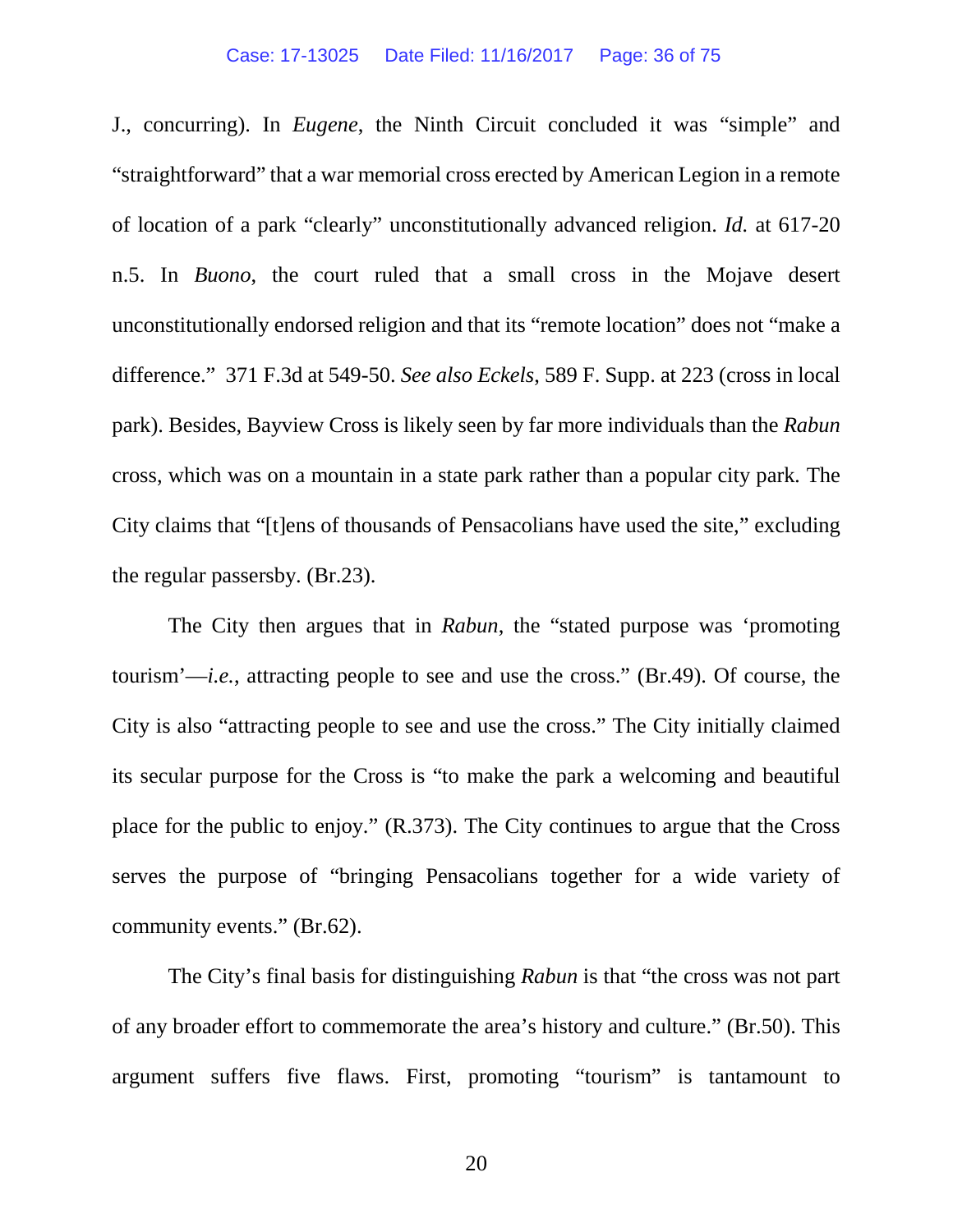#### Case: 17-13025 Date Filed: 11/16/2017 Page: 37 of 75

commemorating "the area's history and culture." Second, this Court made clear that even if "the purpose for constructing the cross was to promote tourism, this alleged secular purpose would not have provided a sufficient basis for avoiding conflict with the Establishment Clause." *Rabun*, 698 F.2d at 1111. The Court reasoned: "a government may not 'employ religious means to reach a secular goal unless secular means are wholly unavailing.'" *Id.* (citations omitted). The City similarly cannot employ religious means to "commemorate the area's history and culture."

Third, this Court specifically rejected the argument that retaining a cross for "historical" purposes satisfies *Lemon*. *Id*. Relying on *Rabun*'s logic, the court in *Mendelson* refused to accept as a legitimate secular purpose, the assertion that the "cross has historical value to the community" and "has secular and historical value as a guidepost for fishermen and pilots and as a landmark." 719 F. Supp. at 1069- 70. *See also Robinson*, 68 F.3d at 1230; *Gonzales*, 4 F.3d at 1421 (cross failed purpose test despite claim "the monument is intended to honor our history"); *id.*  ("fact that [the cross] is also a 'work of art' designed by a noted architect . . . does not change its purpose. It simply is an attempt to create an aesthetically pleasing religious symbol; it does not obviate its religious purpose."); *Harris*, 927 F.2d at 1414-15 (even a city with "a unique history" may "not honor its history by retaining [a] blatantly sectarian seal"); *Lehigh*, 2017 U.S. Dist. LEXIS 160234, at \*30 ("[h]onoring the settlers by retaining a cross on the Seal is the equivalent of honoring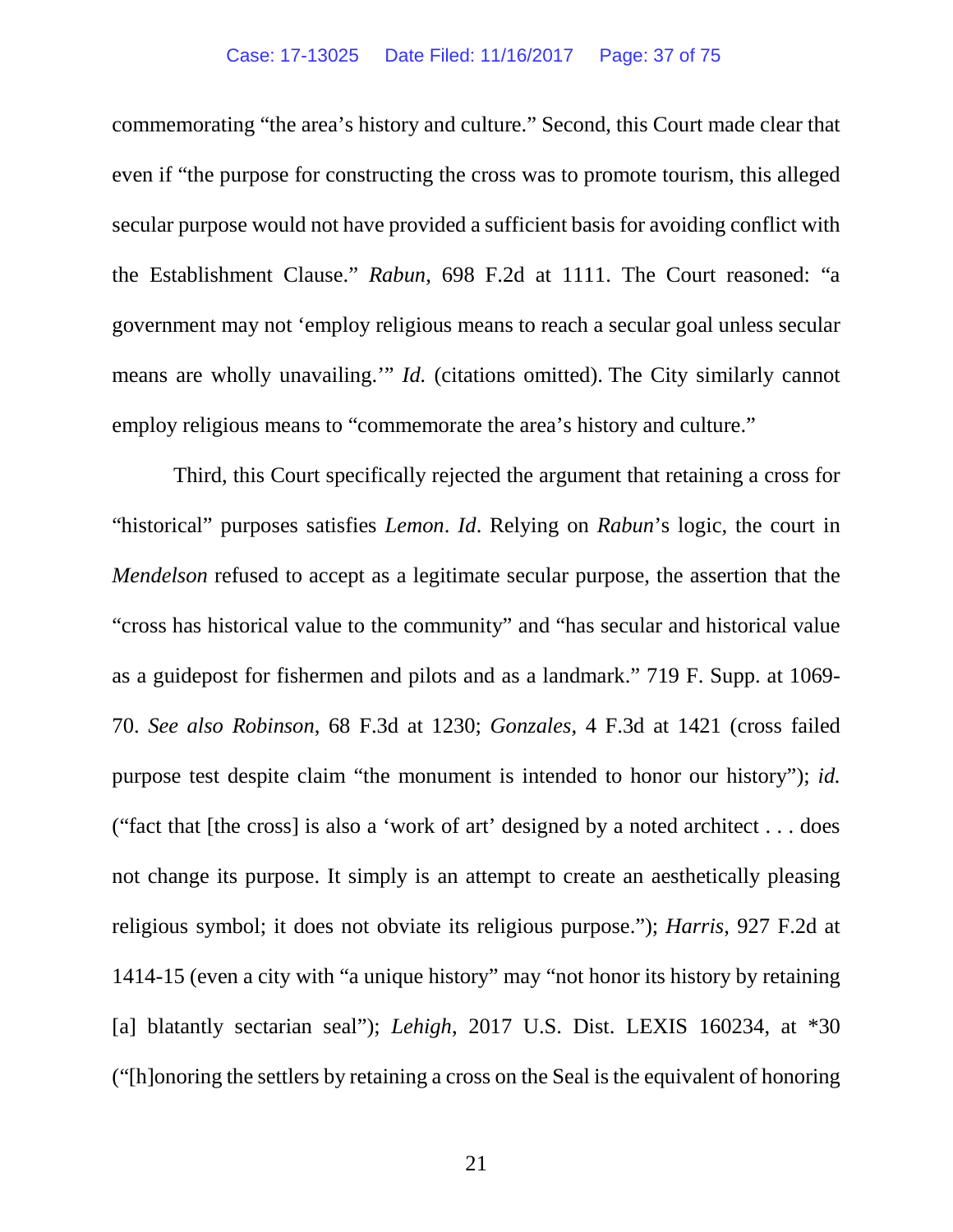the fact that the settlers were Christian."); *Davies*, 177 F. Supp. 3d at 1222 (cross failed purpose test despite "artistic or historical accuracy"). This also ignores the Cross's original purpose. In *Harris*, the Seventh Circuit held that the seal's religious purpose when it was originally adopted in 1902 was not diminished by a more recent decision to retain it for historical purposes. 927 F.2d at 1414.

Furthermore, under *Lemon*'s effect prong, intent is irrelevant. The "cross dramatically conveys a message of governmental support for Christianity, whatever the intentions of those responsible for the display may be." *St. Charles*, 794 F.2d at 271. The Fourth, Seventh, Ninth, and Tenth Circuits have all found historical crosses unconstitutional under this prong. *See AHA*, 874 F.3d 195; *Trunk*, 629 F.3d at 1111 n.11; *Robinson*, 68 F.3d at 1230; *Harris*, 927 F.2d at 1403-04, 1414-15.

Fourth, the City's only evidence that Bayview Cross is even part of a "broader effort" is its claim that the Cross is "one of over 170 displays" within Pensacola. (Br.50). *See also* (Br.9, 61, 68). But none of these other "displays" (save for Tim Bonifay) are actually in Bayview Park.<sup>[42](#page-37-0)</sup> The courts "have not looked beyond the immediate area of the display." *Ellis*, 990 F.2d at 1526. *See Allegheny*, 492 U.S. at 581. For instance, the Fourth Circuit in *AHA* confined its analysis to veterans' park rather than Prince George's County or even the Town of Bladensburg. 874 F.3d at 209-210. And within veterans' park, most of the other war memorials were with

<span id="page-37-0"></span> <sup>42</sup> (DE-41, 16)(R.374-75).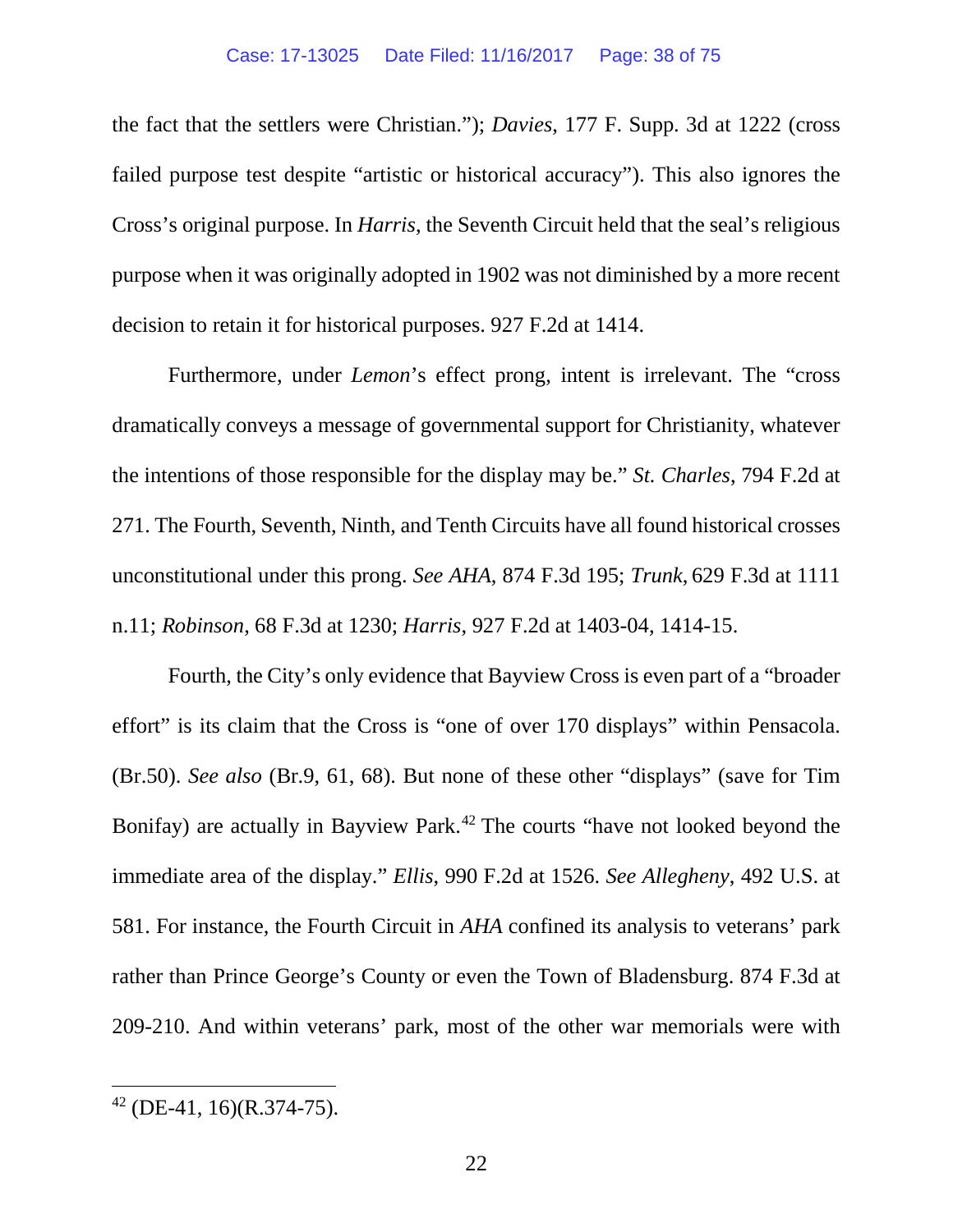"200 feet" of the cross. *Id.* The Ninth Circuit in *Carpenter* also found no merit to the government's contention that the cross could "'be properly viewed as one of the works of art in [San Francisco's] public art collection.'" 93 F.3d at 631-32 (citation omitted).

The City also tries, for the first time on appeal, to count several park features as "memorials" including the tennis courts and a plaque near the dog beach. (Br.14, 16). The evidence of these so-called "memorials" is not in the record and should be disregarded by the Court, as Appellants have not made the requisite request under Fed. R. App. P. 10(e). *See Jones v. White*, 992 F.2d 1548, 1567 (11th Cir. 1993) ("We have not allowed supplementation when a party has failed to request leave of this court to supplement a record on appeal or has appended to an appellate brief without filing a motion requesting supplementation."); *Shahar v. Bowers,* 120 F.3d 211, 212 (11th Cir. 1997). Even if this Court were to accept the City's two Addendums into the record, these "memorials" are irrelevant. To an objective observer, the Cross does not appear to be part of any "array" of memorials to passersby. *See Rabun*, 510 F. Supp. at 889 n.5 ("A great deal of evidence . . . was presented at trial but is of no relevance. This includes . . . secular structures (such as street signs and telephone poles) which are similar in design, and Rabun County's tourist attractions.").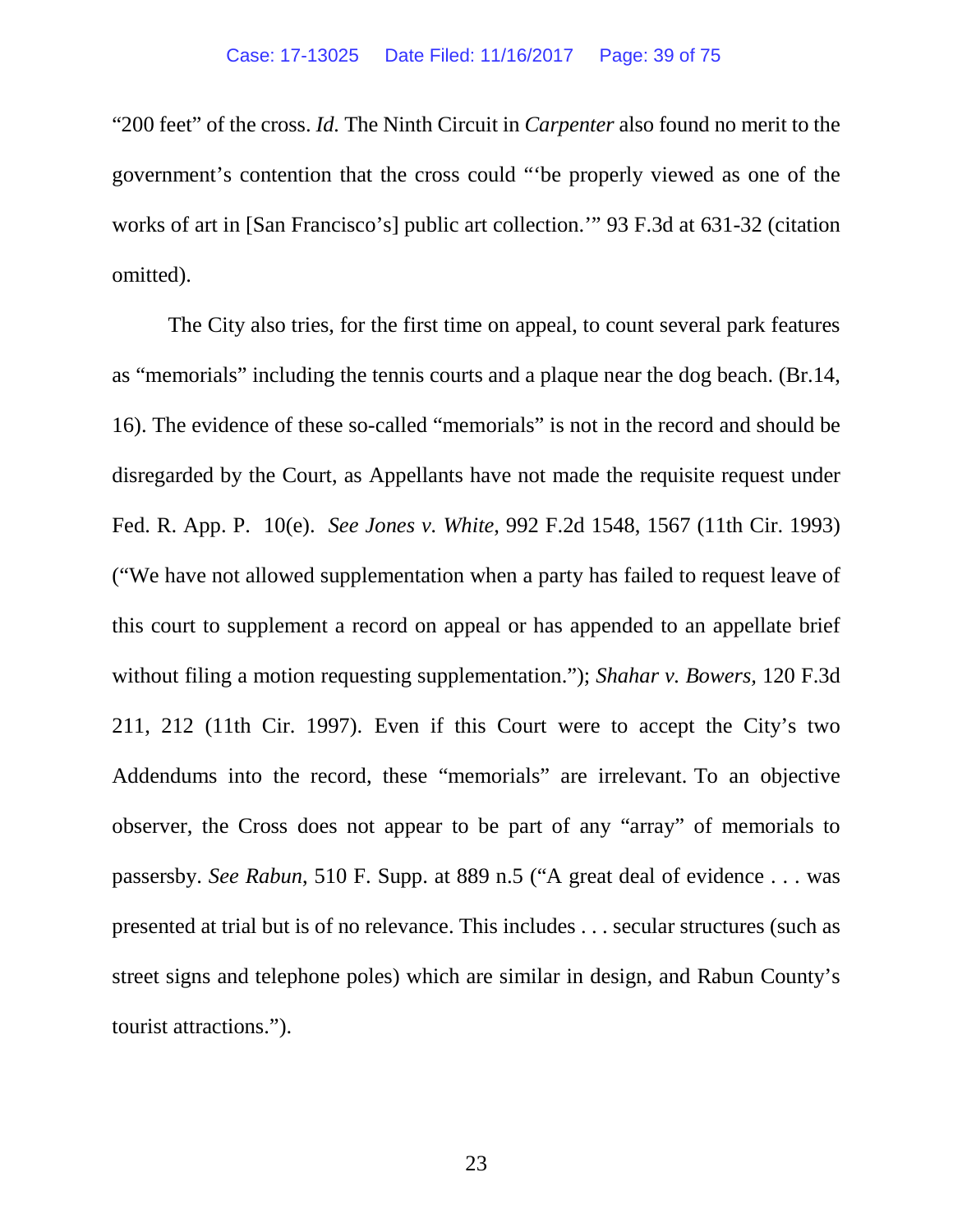# **D. The Cross is unconstitutional pursuant to Supreme Court precedent.**

The Supreme Court in *Allegheny* made clear that "the [Establishment] Clause

forbids a city to permit the permanent erection of a large Latin cross." 492 U.S. at

606-07. Justice Kennedy agreed:

I doubt not, for example, that the Clause forbids a city to permit the permanent erection of a large Latin cross on the roof of city hall . . . [S]uch an obtrusive year-round religious display would place the government's weight behind an obvious effort to proselytize on behalf of a particular religion.

*Id.* at 661 (concurring and dissenting). The Court held that a privately-donated, temporary crèche had the unconstitutional "effect of endorsing a patently Christian message." *Id.* at 597-98, 601-02. This was so despite a disclaimer and other secular decorations in the courthouse. *Id.* 

Bayview Cross is far more flagrantly unconstitutional than the small symbol of a secularized holiday in *Allegheny*. *Id.* at 599, 603 (distinguishing "a specifically Christian symbol" from "more general religious references"). Unlike a crèche, the cross cannot be "divorced from its religious significance." *Davenport*, 637 F.3d at 1122. Christmas is celebrated by "many non-Christians" but "the Latin cross has not lost its Christian identity." *St. Charles*, 794 F.2d at 271*.* And as a permanent display, Bayview Cross "brings together church and state . . . even more ardently than the unconstitutional crèche." *Harris*, 927 F.2d at 1412. *See also Eckels*, 589 F. Supp. at 235 ("There is no danger here that the government's use of these symbols [the cross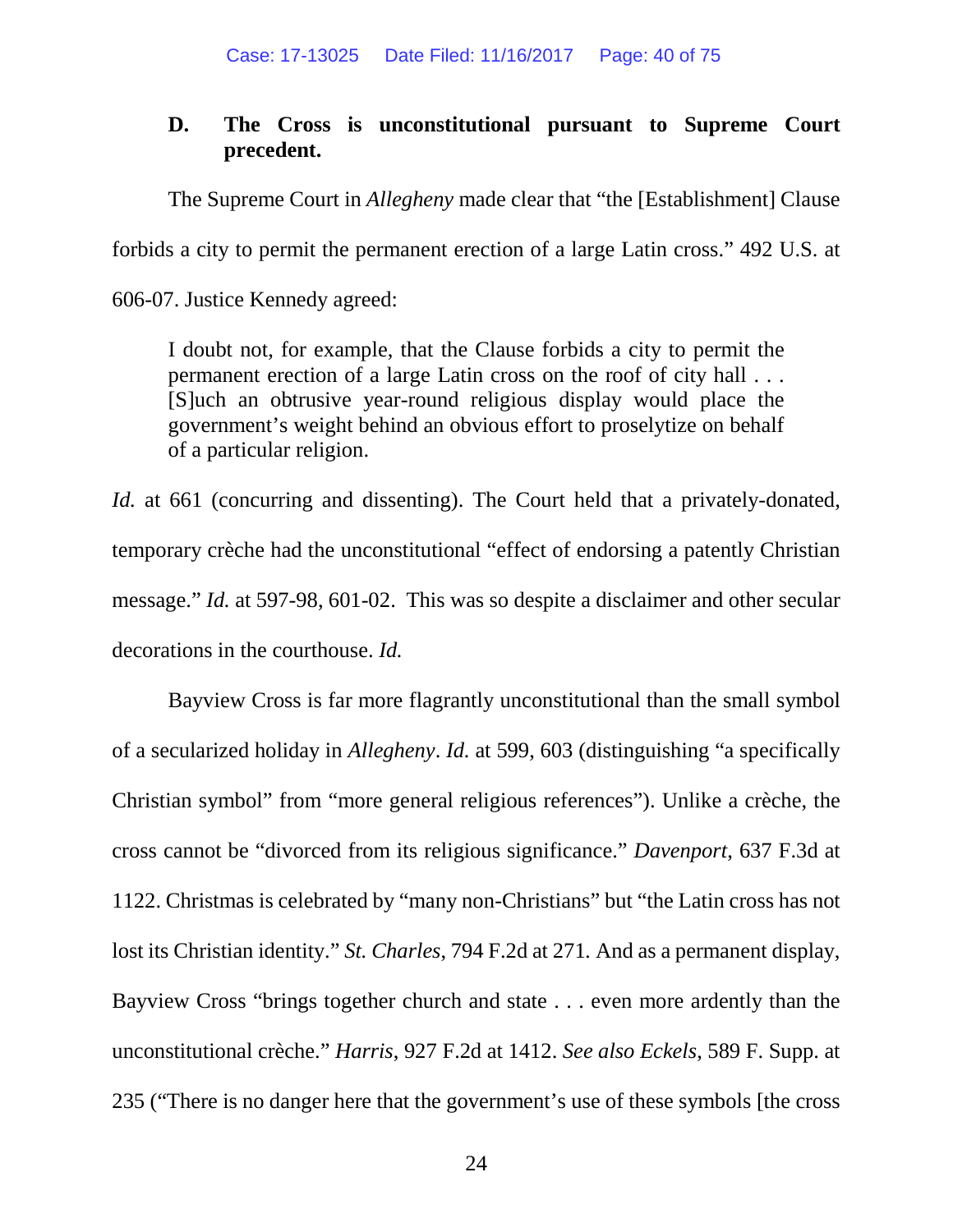and Star of David] will be mistaken as merely a temporary governmental celebration of a religious holiday that has acquired some secular flavor."). The City makes no attempt to distinguish *Allegheny*.

## **III. The Cross is unconstitutional pursuant to the** *Lemon* **test.**

Because Bayview Cross violates the Establishment Clause under controlling precedent, a full *Lemon* analysis is unnecessary. Nonetheless, Bayview Cross readily fails all three prongs of *Lemon.* 

# **A. The City lacks a primary secular purpose for owning, maintaining, funding, and displaying a massive Christian cross.**

When "a government permits religious symbols to be constructed on public property, its ability to articulate a secular purpose becomes the crucial focus under the Establishment Clause." *Rabun*, 698 F.2d at 1110 (internal footnote omitted). The "defendant [must] show by a preponderance of the evidence" that the display has a secular purpose. *Church of Scientology Flag Serv. v. City of Clearwater*, 2 F.3d 1514, 1530 (11th Cir. 1993).This secular purpose must be the "pre-eminent" and "primary" force, and "has to be genuine, not a sham, and not merely secondary to a religious objective." *McCreary*, 545 U.S. at 864.

Where, as here, the government places "'an instrument of religion'" on its property, its purpose can "presumptively be understood as meant to advance religion." *Id.* at 867 (citation omitted). A religious purpose is thus presumed here because the "cross is a universally recognized symbol of Christianity." *Rabun*, 698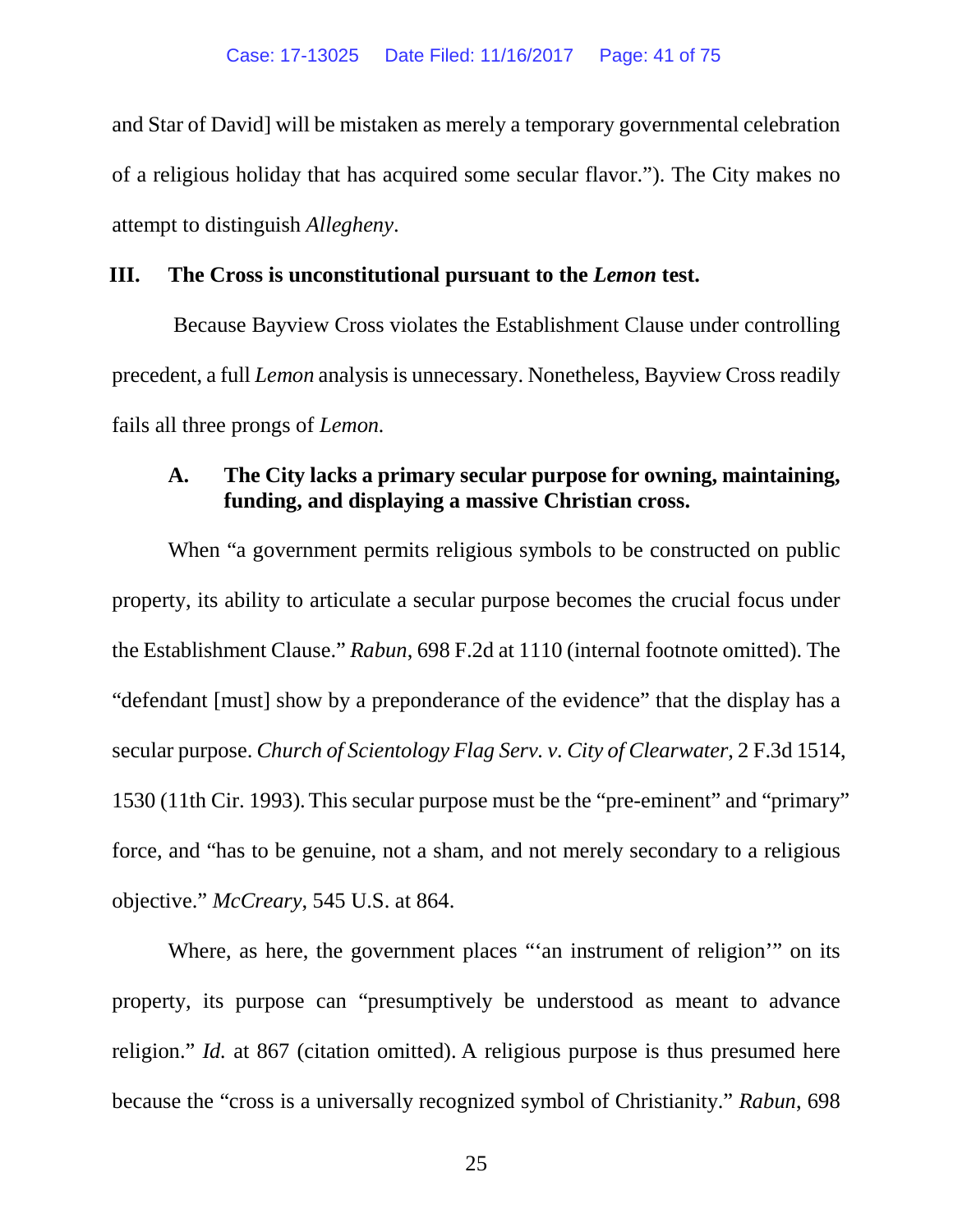F.2d at 1103. Indeed, many federal courts have found that the government's display of the cross, as a patently religious symbol, fails the purpose test. *E.g.*, *id.* at 1110- 11; *Gonzales*, 4 F.3d at 1421; *Harris*, 927 F.2d at 1414; *Lehigh*, 2017 U.S. Dist. LEXIS 160234, at \*1-2; *Davies*, 177 F. Supp. 3d at 1217-18; *Lake Elsinore*, 2014 U.S. Dist. LEXIS 25180, at \*23-24; *Starke*, 2007 U.S. Dist. LEXIS 19512, at \*14; *Mendelson*, 719 F. Supp. at 1069; *Eckels*, 589 F. Supp. 222; *Gilfillan*, 637 F.2d at 930; *Libin*, 625 F. Supp. at 399; *Mississippi State*, 652 F. Supp. at 382. *See also Glassroth v. Moore*, 335 F.3d 1282, 1296-87 (11th Cir. 2003) (finding it "'selfevident' that Chief Justice Moore's purpose in displaying the [religious] monument was non-secular.").

Apart from being "patently religious," Bayview Cross was also "erected 'out of religious stirrings.'" *Rabun*, 698 F.2d at 1110-11. Just like *Rabun*, Bayview Cross was dedicated on Easter for the purposes of Easter Sunrise Services.[43](#page-41-0) In *Rabun*, this Court held that the dedication of a cross for Easter Sunrise blatantly reflects "a religious purpose." *Id*.

The City tendered no evidence to overcome this overwhelming religious purpose. On the contrary, the City concedes the Cross was erected for the primary purpose of "Easter Sunrise Services." (R.387). The City merely proclaims it had "an obvious secular purpose for allowing the cross to be erected in 1941: to allow private

<span id="page-41-0"></span> <sup>43</sup> (R.53)(R.206)(R.374)(R.387)(DE-22, 9).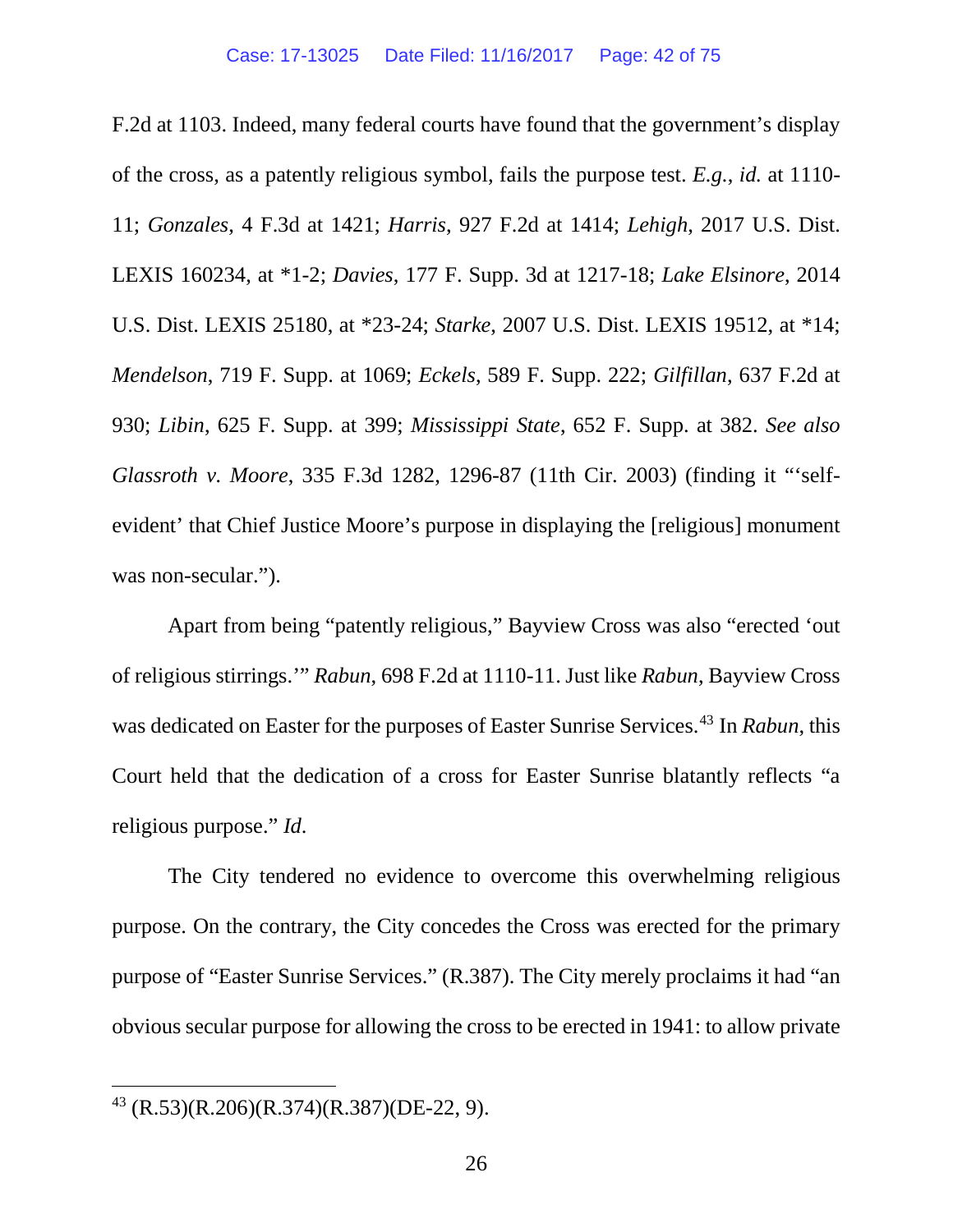citizens to gather as they saw fit during a time of national crisis," and has "an obvious secular purpose for allowing the cross to remain today: to preserve part of the city's history and culture." (Br.63). These avowals do not negate the primary Cross's primary religious purpose.

Plaintiffs already demonstrated that preservation of "history and culture" cannot satisfy *Lemon*, *supra* at 20-22. *See Rabun*, 698 F.2d at 1111. Again, attempting "to further an ostensibly secular purpose through avowedly religious means is considered to have a constitutionally impermissible purpose." *Holloman v. Harland*, 370 F.3d 1252, 1286 (11th Cir. 2004)*.* If anything, the "history of this Cross," as a holy object for Easter, "only deepens its religious meaning." *Trunk*, 629 F.3d at 1118-19, 1124.

Allowing citizens to gather for an event cannot justify the City's permanent maintenance of an enormous Christian cross either. For one, the event (Easter) was itself religious. This belies, rather than supports, any argument that the Cross has a secular purpose. *See Rabun*, 698 F.2d at 1110-11; *see also Allegheny*, 492 U.S. at 599 ("Nor does the fact that the crèche was the setting for the county's annual Christmas-carol program diminish its religious meaning . . . [T]hose carols were more likely to augment the religious quality of the scene than to secularize it."); *Gilfilan*, 637 F.2d at 927-31 (cross for pope's visit).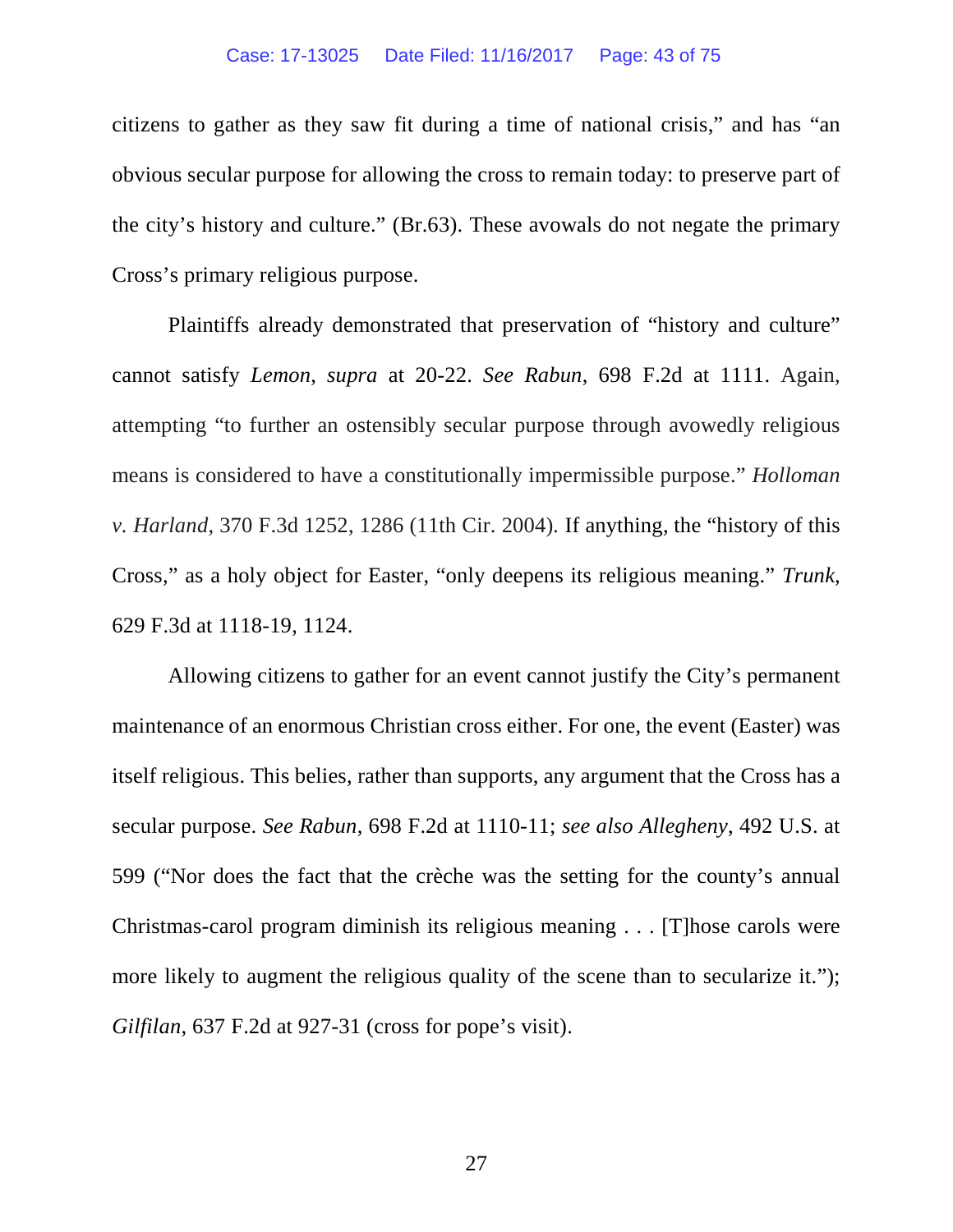Moreover, if the "stated purpose is not actually furthered" by the challenged activity, "then that purpose is disregarded as being insincere or a sham." *Clearwater*, 2 F.3d at 1527. Private citizens can gather for Easter services without the City displaying a permanent Christian symbol; indeed, they used a temporary cross in 1941 and may continue to use a temporary cross today.

The Court's inquiry could end here because the lack of secular purpose is dispositive. *Glassroth*, 335 F.3d at 1297.

# **B. Bayview Cross has the effect of endorsing Christianity.**

Independent of its religious purpose, the Cross fails *Lemon*'s effect prong. *See Allegheny*, 492 U.S. at 599 (government cross would convey "endorsement of Christianity"). The "effect prong asks whether, irrespective of government's actual purposes, the practice under review in fact would convey a message of endorsement or disapproval to an informed, reasonable observer." *King*, 331 F.3d at 1279.

There is no question that "a reasonable observer would perceive [the cross] as projecting a message of religious endorsement." *Trunk*, 629 F.3d at 1118. The Latin "cross is the preeminent symbol of Christianity." *Id.* at 1110-11 (citations omitted). Even the Supreme Court in *Allegheny* found "that erection of a cross on government property would *clearly* violate the Establishment Clause." *Lake Elsinore*, 2013 U.S. Dist. LEXIS 188202, at \*43 n.9 (citing *Allegheny*) (emphasis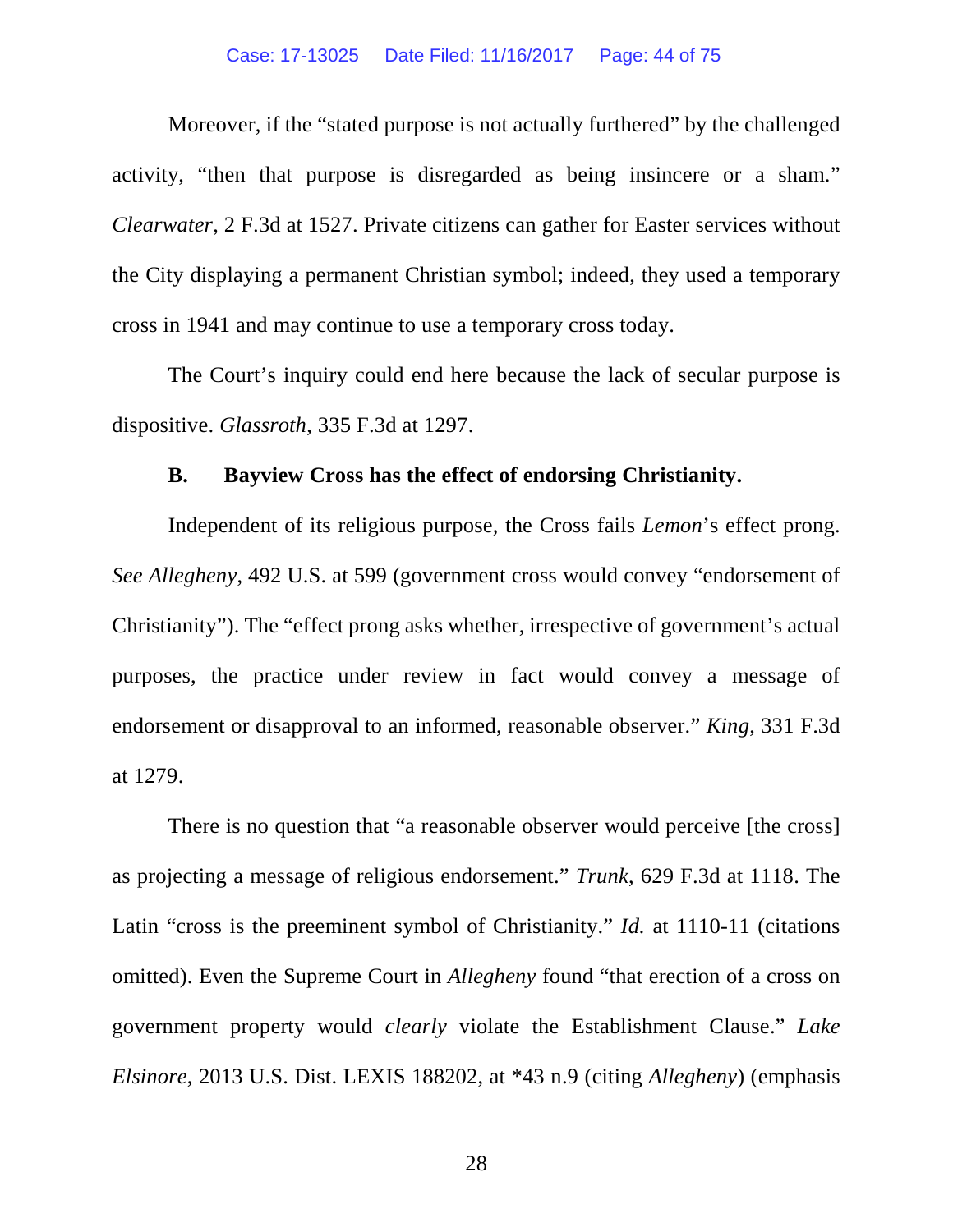added). Every cross challenged within the Eleventh Circuit has failed *Lemon*'s effect prong. [44](#page-44-0) Nearly every cross that has *ever* been challenged failed muster on the obvious grounds that it endorses Christianity. [45](#page-44-1)

Not only does a city-owned cross convey a "government endorsement of religion," it "does not convey any secular message, whether remote, indirect, or incidental." *Gonzales*, 4 F.3d at 1423. *Accord Davenport*, 637 F.3d at 1122. As this Court explained in *King*, a government's display of "exclusively religious symbols, such as a cross" will almost always render the display unconstitutional. 331 F.3d at 1285. "Size and placement are, however, factors to consider in the overall effectprong analysis." *Id.* The "size and prominence of the Cross," as a freestanding 30 foot monolith, "evokes a message of aggrandizement" and "presents a strongly sectarian picture." *Trunk*, 629 F.3d at 1116 n.18, 1123; *see also Davenport*, 637 F.3d at 1123. A "reasonable observer 'would find nothing on the monument to deemphasize its religious nature.'" *Glassroth*, 335 F.3d at 1297 (citation omitted).

<span id="page-44-0"></span> <sup>44</sup> *See Rabun*, 510 F. Supp. at 886; *Starke*, 2007 U.S. Dis. LEXIS 19512 at \*14; *Mendelson*, 719 F. Supp. at 1070-71.

<span id="page-44-1"></span><sup>45</sup> *See AHA*, 874 F.3d at 207; *Trunk*, 629 F.3d at 1110-11; *Davenport*, 637 F.3d at 1119-24; *Eugene*, 93 F.3d at 619-20; *Robinson*, 68 F.3d at 1231-32; *Gonzales*, 4 F.3d at 1421-23; *St. Charles*, 794 F.2d at 271; *Friedman*, 781 F.2d at 782; *Lehigh*, 2017 U.S. Dist. LEXIS 160234, at \*32-33; *Davies*, 177 F. Supp. 3d 1194, 1224-25; *Lake Elsinore*, 2014 U.S. Dist. LEXIS 25180, at \*23-24; *Cabral*, 958 F. Supp. 2d at 1029; *Starke*, 2007 U.S. Dist. LEXIS 19512, at \*14; *Stow*, 29 F. Supp. 2d at 851; *Granzeier*, 955 F. Supp. at 746; *Mendelson*, 719 F. Supp. at 1070-71; *Jewish War Veterans*, 695 F. Supp. at 12-14; *Mississippi State*, 652 F. Supp. at 382; *Libin*, 625 F. Supp. at 399; *Eckels*, 589 F. Supp. at 234-35.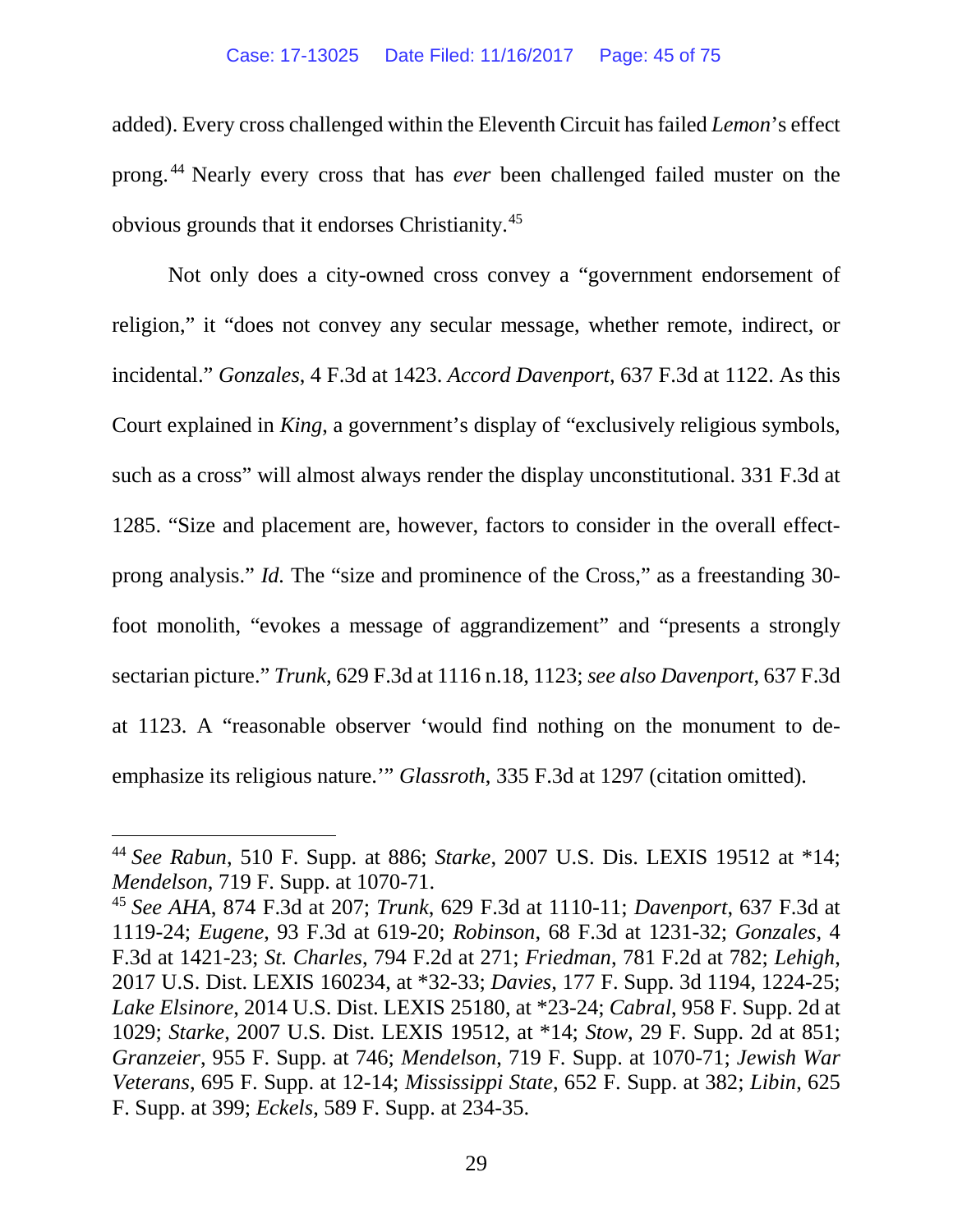Notably, however, because "of the Latin cross's strong ties to Christianity, even when a cross occupies only one part of a larger display, courts have almost unanimously held that its effect is to communicate that the display as a whole endorses religion." *Lake Elsinore*, 2014 U.S. Dist. LEXIS 25180, at \*39-40 (citations omitted) (crosses occupied 1/3 of display). *E.g.*, *Harris*, 927 F.2d at 1412- 13 (cross no more prominent than several secular images "of the community"); *accord Robinson*, 68 F.3d at 1228; *Friedman*, 781 F.2d at 779; *St. Charles*, 794 F.2d at 267; *Lehigh*, 2017 U.S. Dist. LEXIS 160234, at \*32; *Stow*, 29 F. Supp. 2d 845. Bayview Cross *is the entire display*, not just a small part of it, making this an easy case.

In a single sentence buried in a footnote, the City argues that Bayview Cross survives *Lemon*'s effect prong simply because it "is over 76 years old, is tucked away in the corner of a nondescript park, and is one of over 170 expressive displays commemorating Pensacola's history and culture." (Br.67-68). Plaintiffs already demonstrated that neither the age of the Cross (technically 48), nor its setting — a massive Christian display in a popular city park, and one of only *two* monuments in the entire park — negate its tremendous religious purpose and effect*.* 

In *Trunk*, the Ninth Circuit held that a "'historically significant war memorial'" cross, surrounded by *thousands* of "secular elements," unconstitutionally projected "a message of religious endorsement." 629 F.3d at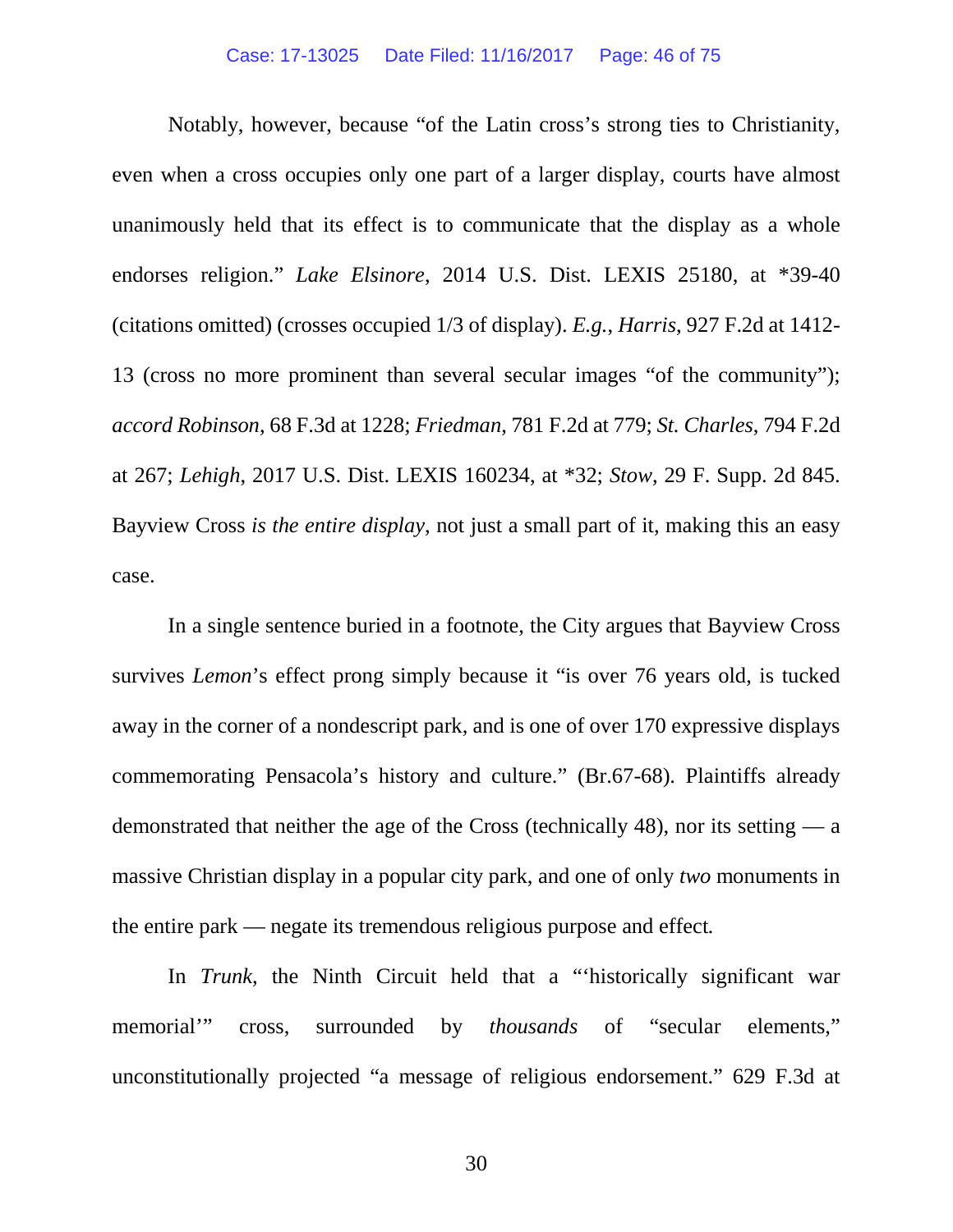1104-06, 1117-18. In *Davenport*, the Tenth Circuit held that thirteen 12-foot roadside memorial crosses for highway troopers sent a "governmental message endorsing Christianity" despite a number of "contextualizing facts." 637 F.3d at 1121-22. The crosses were privately owned and funded and included the trooper's name in large text, his picture, a plaque, and biographical information. *Id.* at 1111- 12, 1121. In *AHA*, the Fourth Circuit held that a 90-year-old World War I memorial cross donated by the American Legion that was "part of a memorial park honoring veterans" failed *Lemon*'s effect prong. 874 F.3d at 202, 209-11. The park included four other war memorials and the cross featured a "U.S." star symbol reflecting the American Legion logo, a plaque containing the names of 49 soldiers, and the words "valor," "endurance," "courage," and "devotion." *Id.* The Fourth Circuit concluded that a reasonable observer "could not help but note that the Cross is the most prominent monument in the Park and the only one displaying a religious symbol." *Id.*

Bayview Cross is not part of an array of other monuments, nor is it a small feature of an otherwise secular display. It is neither a war memorial nor a roadside marker. It is a freestanding, unadorned Christian symbol, intended exclusively for Christian services. Furthermore, the Cross "is not displayed once a year for a brief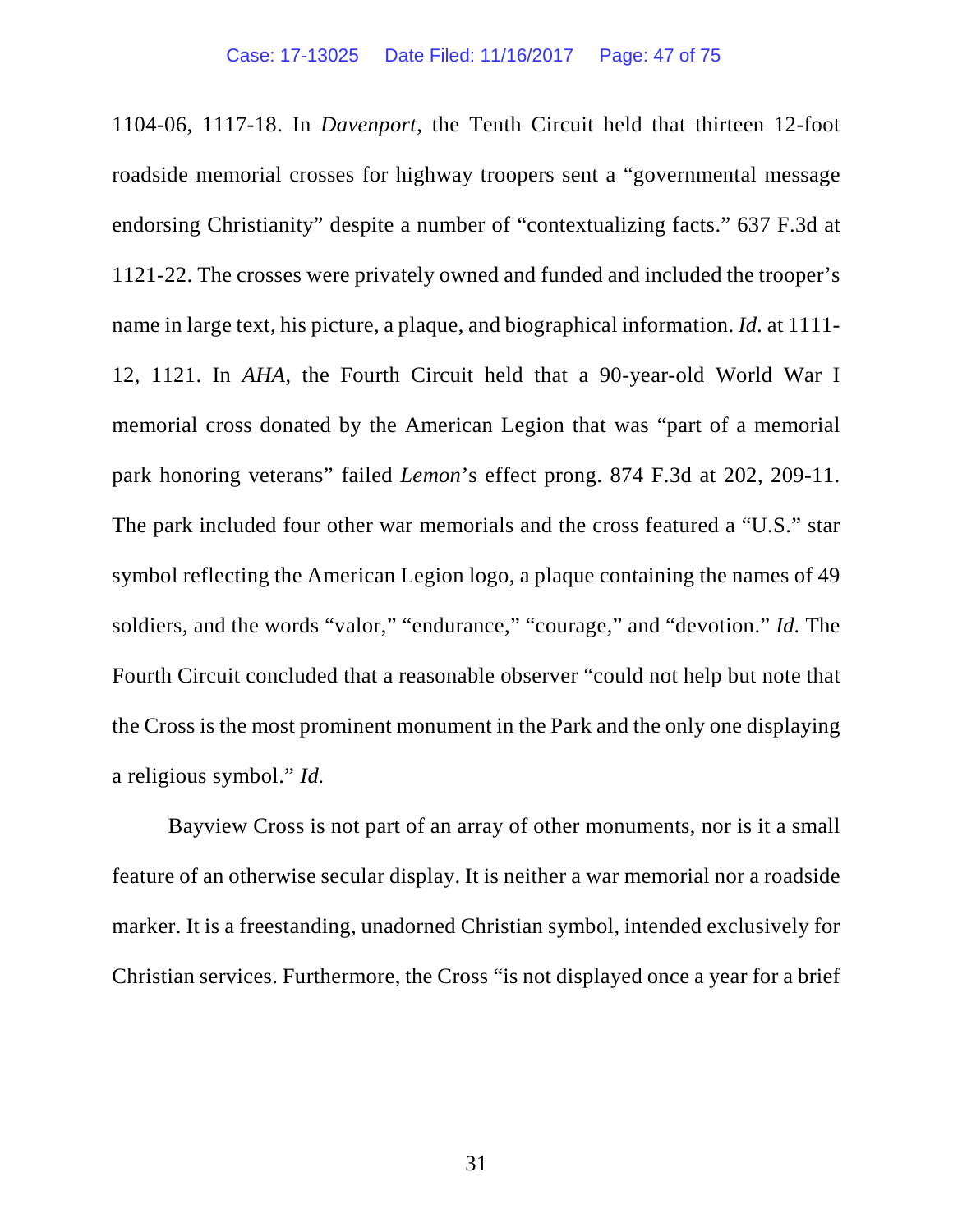period," *Friedman*, 781 F.2d at 782, making the City's endorsement more entrenched than cases finding temporary crosses unconstitutional.<sup>46</sup>

Several additional factors compound this already immense message of Christian endorsement. First, the Cross has consistently been used for religious services. *See Trunk*, 629 F.3d at 1121 ("[T]hat the effect of the symbols' presence is religious is evidenced by what the site has been used for since the [cross was] constructed [including Easter sunrise services]."). Second, the Cross stands near a plaque that explicitly refers to the Easter services.[47](#page-47-1) *See Allegheny*, 492 U.S. at 600. Third, the City's involvement in the Easter services contributes to the overall impression it is endorsing Christianity. [48](#page-47-2) *Id.* at 599 ("It is as if the county had allowed the Holy Name Society to display a cross on the Grand Staircase at Easter, and the county had surrounded the cross with Easter lilies."); *McCreary*, 545 U.S. at 869; *Gilfillan*, 637 F.2d at 931. "A religious service under governmental auspices necessarily conveys the message of approval or endorsement." *Doe v. Crestwood*, 917 F.2d 1476, 1478-79 (7th Cir. 1990). Fourth, the "Cross's importance as a religious symbol has been a rallying cry." *Trunk*, 629 F.3d at 1119-20 & n.19.[49](#page-47-3) The

<span id="page-47-0"></span> 46 *See St. Charles*, 794 F.2d 265 (one-month); *Gilfillan*, 637 F.2d at 930 (single event); *Cabral*, 958 F. Supp. 2d at 1022-27 (only "a two-week period"); *Granzeier*, 955 F. Supp. at 746; *Libin*, 625 F. Supp. at 399.

<span id="page-47-1"></span> $^{47}$  (R.18)(R.52)(R.145-147)(DE-30-1, 50)(R.375).

<span id="page-47-2"></span> $^{48}$  (R.92)(R.258-65)(R.278)(R.284)(R.366)(R.380)(DE-22, 3).

<span id="page-47-3"></span> $49$  (R.43-47)(R.250-252).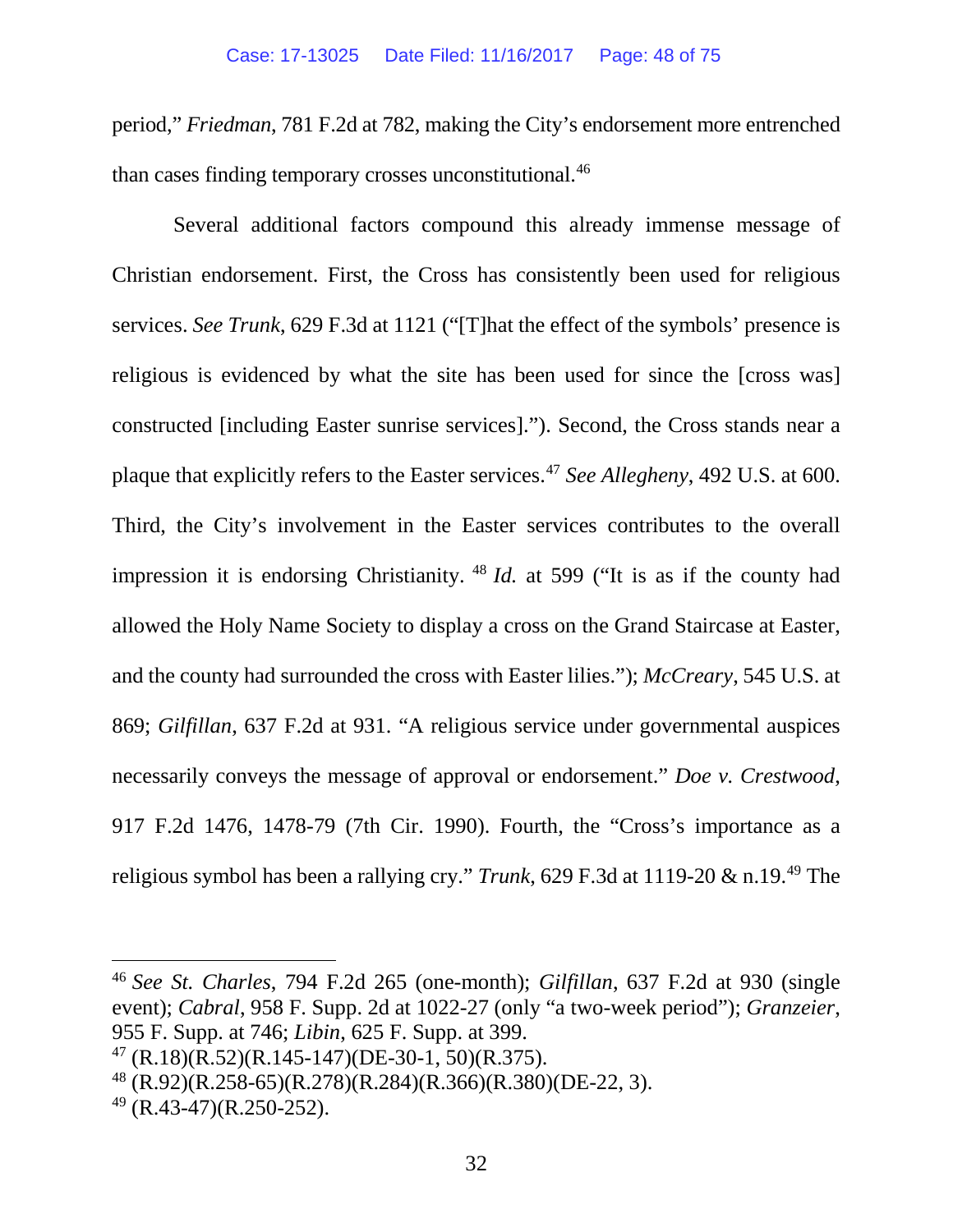"starkly religious message of the Cross's supporters would not escape the notice of the reasonable observer." *Id*.

## **C. The Cross fosters excessive entanglement with religion.**

The City's monitoring, maintenance, illumination, and funding of an enormous Christian cross fosters excessive entanglement with religion, contravening *Lemon*'s third prong. Every cross challenged within the Eleventh Circuit failed this prong. In *Mendelson*, the court held that the city "is entangled with religion because it funded the illumination of the cross." 719 F. Supp. at 1071. In *Starke*, the court likewise found entanglement where, "the Cross has been maintained through City work orders and illuminated by the City." 2007 U.S. Dist. LEXIS 19512, at \*18-19. The court pronounced: "If ever there were a clear case of 'excessive governmental entanglement' with religion, this is it." *Id. See also Rabun*, 510 F. Supp. at 891-92. The Fourth Circuit in *AHA* also held that a cross failed this prong both because of government funding and because it was "displaying the hallmark symbol of Christianity in a manner that dominates its surroundings and not only overwhelms all other monuments at the park, but also excludes all other religious tenets." 874 F.3d at 212 (citation omitted).

As in the above cases, Bayview Cross is maintained through City work orders, is illuminated by the City, and dominates its surroundings.<sup>[50](#page-48-0)</sup> The City offers no

<span id="page-48-0"></span> <sup>50</sup> (R.316-344)(R.371)(R.385)(R.397)(DE-22, 13).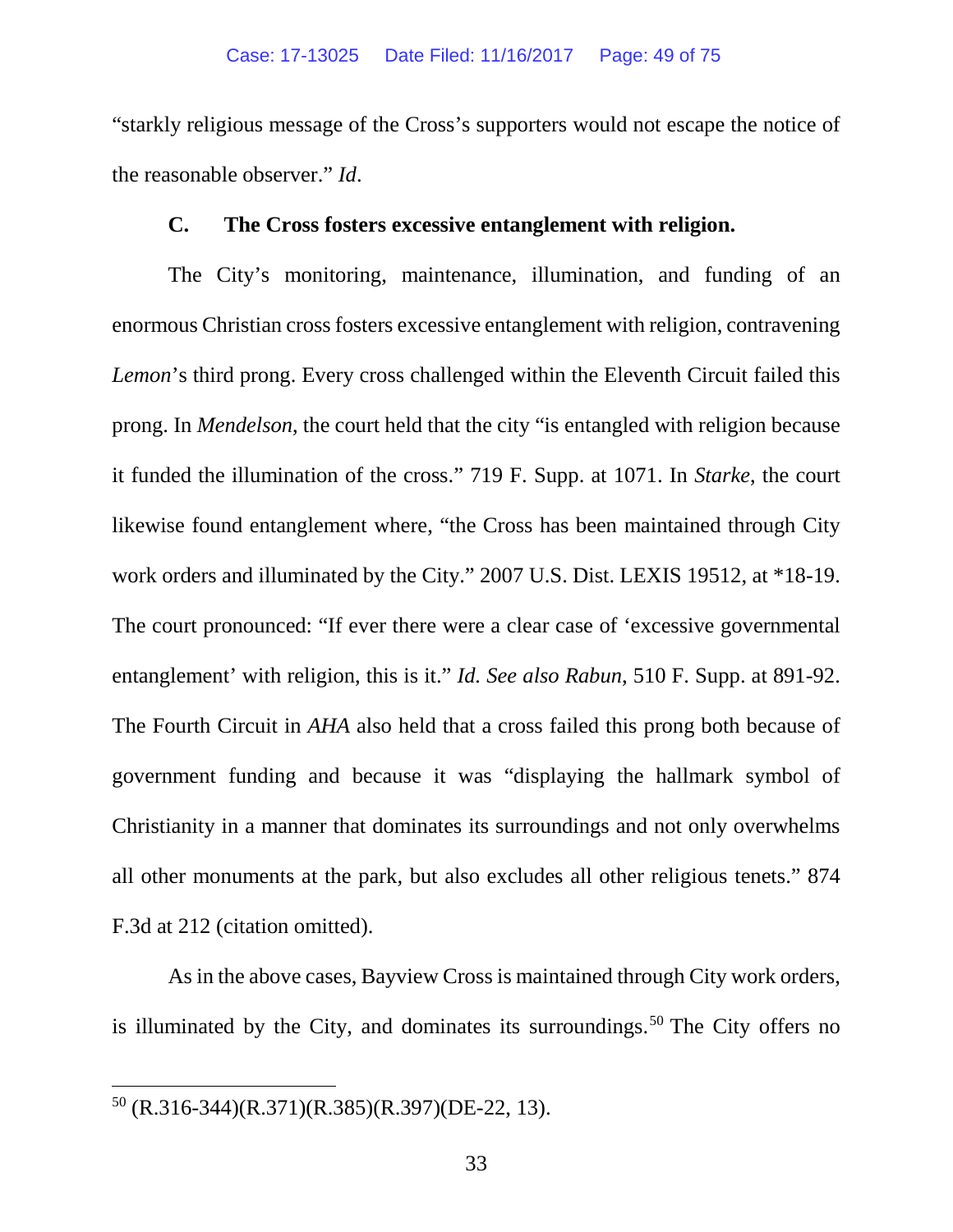contrary authority but simply contends the Cross satisfies *Lemon*'s third prong because it "was donated to the city by a private organization, and Pensacola allows anyone to hold activities at the park on a religion-neutral basis." (Br.68). The crosses found unconstitutional above were also donated by private entities, and the city's event-use policy is entirely irrelevant to whether its Christian cross fosters excessive entanglement. In fact, because the City has co-sponsored Easter services with religious entities, its entanglement exceeds that of other cross cases. *See Gilfillan*, 637 F.2d at 931 (the "relationship between the City and the Archdiocese constituted entanglement").

## **IV. The** *Lemon* **test and** *Rabun* **are controlling in cross cases and have not been overruled.**

Apparently unconvinced by its own argument that Bayview Cross survives *Rabun* and *Lemon*, the City resorts to arguing that the "Supreme Court has abandoned the *Lemon* test" and that *Rabun* is therefore overruled. (Br.36). In support, the City relies on:

- 1. *Town of Greece v. Galloway*, 134 S. Ct. 1811 (2014) (Br.25, 35- 36, 41-42, 45-46, 49-53, 57)
- 2. Justice Breyer's concurrence in *Van Orden* (Br.40-44, 47-48, 58- 62)
- 3. *Salazar v. Buono*, 559 U.S. 700 (2010) (plurality) (Br.5, 40, 46- 48, 56, 60, 64)

To be sure, the *Lemon* test has not been overruled.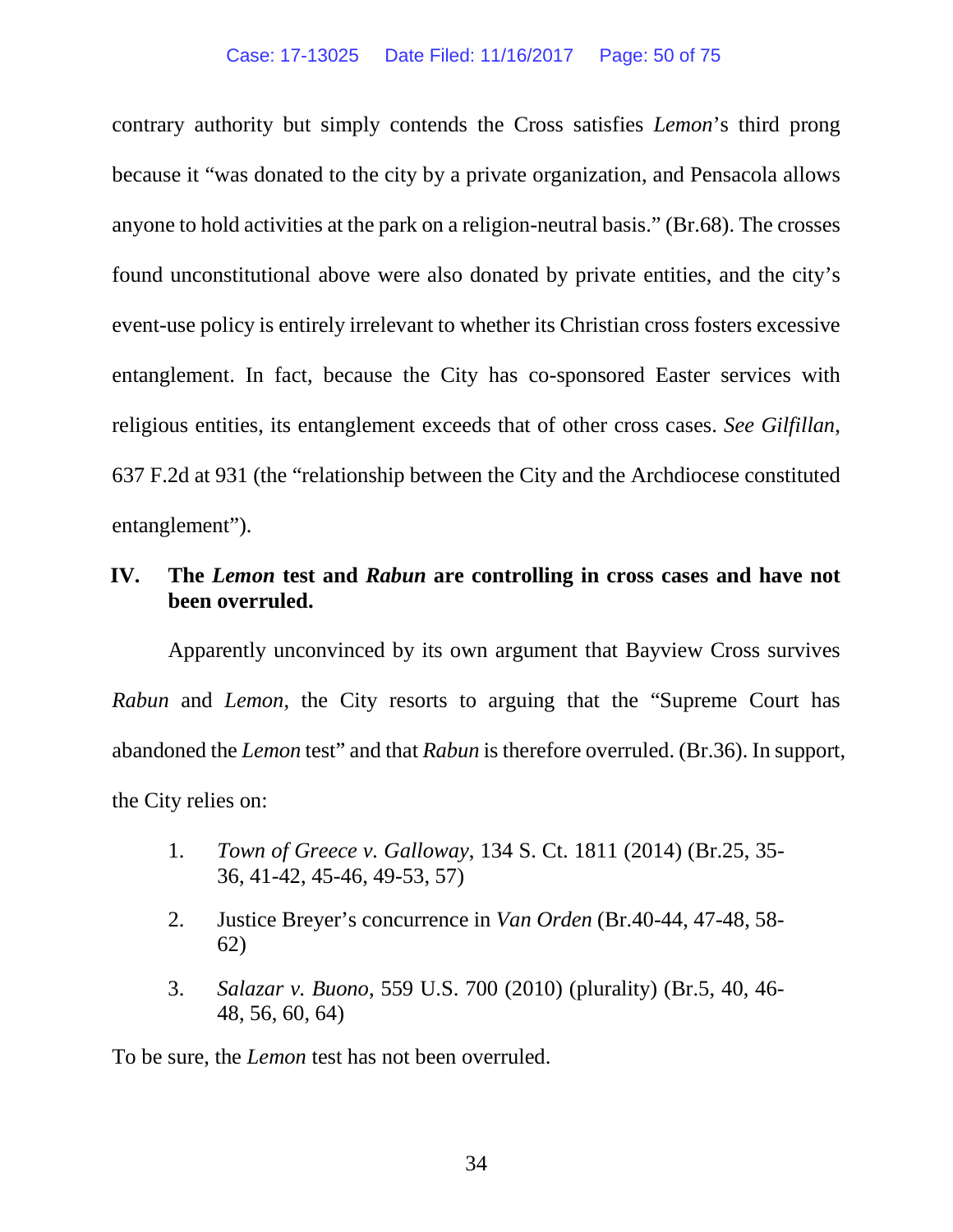### **A.** *Galloway* **did not overrule** *Lemon* **and is inapt***.*

The City argues that *Galloway* overruled *Lemon* and this "case is controlled by" *Galloway*. (Br.36, 45). These contentions are beyond meritless, to the point of being frivolous.

*Galloway* simply applied the longstanding legislative-prayer exception to *Lemon* carved out in *Marsh v. Chambers*, 463 U.S. 783 (1983). 134 S.Ct. at 1818. As Justice Alito summarized: "All that the Court does today is to allow a town to follow a practice that we have previously held is permissible for Congress and state legislatures." *Id.* at 1834 (concurring). Just as *Marsh* did not overrule *Lemon*'s application to religious displays in creating the exception, neither did *Galloway* in applying it to towns. Instructively, not a single cross case decided after *Galloway* applied the legislative-prayer exception*. See AHA*, 874 F.3d 195; *Am. Atheists, Inc. v. Port Auth*., 760 F.3d 227, 238 (2d Cir. 2014); *Lehigh*, 2017 U.S. Dist. LEXIS 160234; *Davies*, 177 F. Supp. 3d at 1215; *Hewett*, 29 F. Supp. 3d at 629-30.

The legislative-prayer exception is categorically inapplicable to display cases. *See McCreary*, 545 U.S. at 860 n.10; *Allegheny*, 492 U.S. at 604 n.53. This Court in *Glassroth* expressly refused to extend the exception to displays, admonishing: "That there were some government acknowledgments of God at the time of this country's founding" does "not justify under the Establishment Clause a 5280-pound granite monument placed in the central place of honor in a state's judicial building."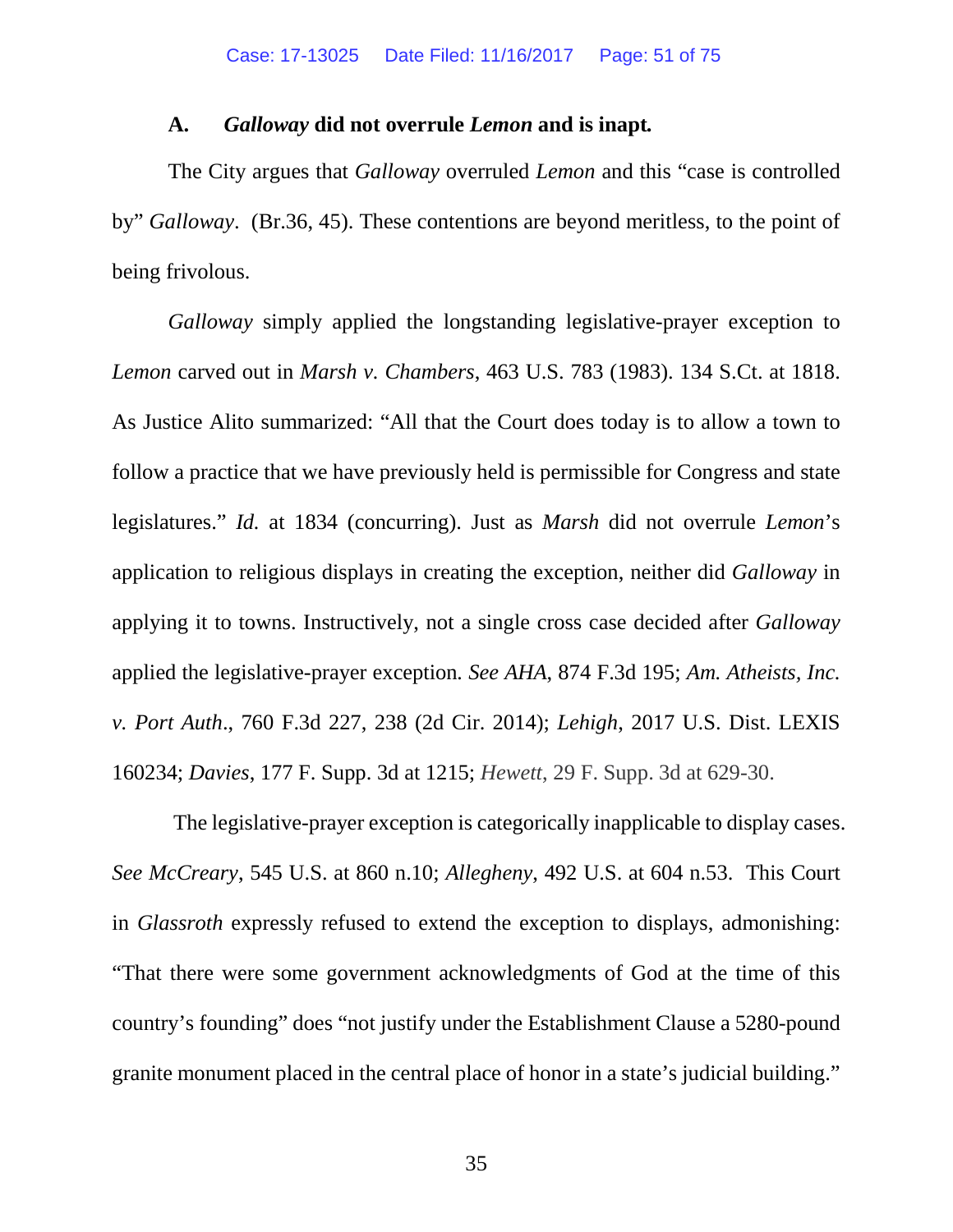335 F.3d at 1297-98. And in *Pelphrey*, this Court reiterated that, like the Supreme Court, "we too have distinguished between legislative prayers and religious monuments." 547 F.3d at 1276.

Flouting decades of controlling precedent, the City still insists Bayview Cross is constitutional under the legislative-prayer exception because other crosses exist in various parts of the country. (Br.51-57). Of course, the "mere fact that the cross is a *common* symbol used in . . . memorials does not mean it is a *secular* symbol." *Davenport*, 616 F.3d at 1162. Even if the legislative-prayer exception could theoretically extend beyond non-prayer practices, "there is a complete lack of evidence that our founding fathers were aware of the practice of placing crosses . . . in public parks." *Eckels*, 589 F. Supp. at 237.

Additionally, most of the crosses in the City's "Addendum 2" (improperly filed without leave of Court, *supra*) are in cemeteries such as Arlington, and are "parts of much larger secular or multi-faith complexes." *Trunk*, 629 F.3d at 1114, 1124 (distinguishing the "Argonne Cross and the Canadian Cross of Sacrifice"); *Hewett*, 29 F. Supp. 3d at 625, n.24 ("in Arlington National Cemetery, the faith emblems (speech) would be readily attributable to the individual graves and not necessarily the Government."). Arlington "is a designated area for commemorating and memorializing veterans who have passed away." *AHA*, 874 F.3d at 211. Bayview Cross is a not even a memorial, much less a war memorial.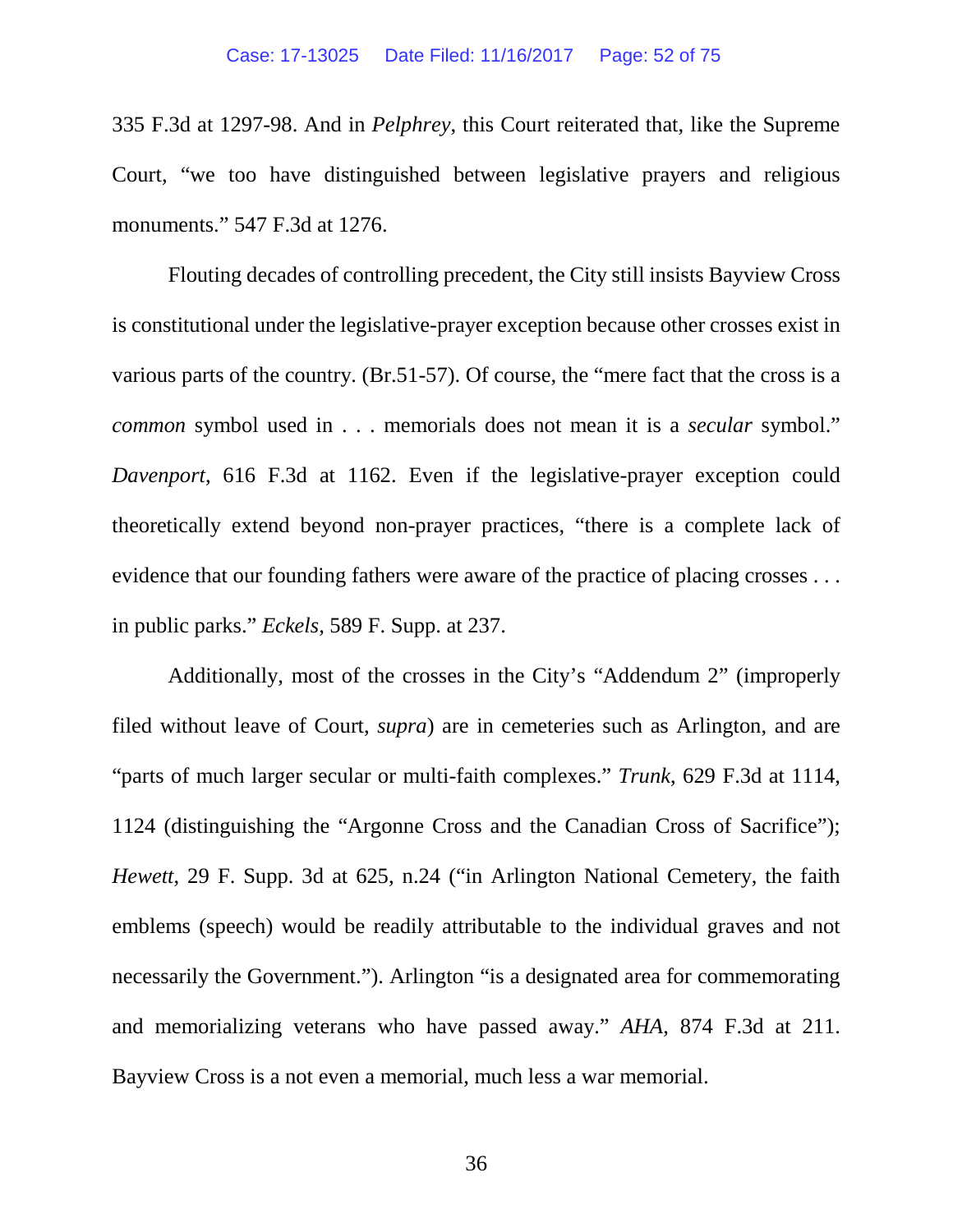#### Case: 17-13025 Date Filed: 11/16/2017 Page: 53 of 75

The size and prominence of Bayview Cross further distinguishes it from these other crosses. The crosses in Arlington "are much smaller than the [3]0-foot tall monolith at issue here." *Id*. "And, significantly, Arlington National Cemetery displays diverse religious symbols, both as monuments and on individual headstones. Contrast that with the Cross here. There are no other religious symbols present on the Cross or in the entirety of the . . . Park. Christianity is singularly — and overwhelmingly — represented." *Id.* [51](#page-52-0)

One of the crosses in the City's "Addendum 2" has already been struck down. *Id*. The City also mentions four crosses within Georgia and Florida, erected in the early and late 1900s, to support its conclusion that Bayview Cross is constitutional under *Galloway*'s legislative-prayer exception. (Br.56). None of these crosses have been challenged, however, and might well be unconstitutional. But affirmance by this Court does not thereby render them so. In *AHA*, the government also equated the challenged cross to crosses in "similar locations," arguing that a ruling against it "would jeopardize other memorials across the Nation." *Id.* at 211. The Fourth Circuit found "[a]ny such concern is misplaced. Establishment Clause cases are factspecific." *Id.* [52](#page-52-1)

<span id="page-52-0"></span> <sup>51</sup> *Accord Trunk*, 629 F.3d at 1124.

<span id="page-52-1"></span><sup>52</sup> Notably, the Augusta cross is approximately 2-feet tall, and the other two referenced Georgia monuments are ethnic Irish Celtic symbols rather than Latin crosses, and stand approximately 10-feet tall. (Addendum 2, at 18, 20, 32).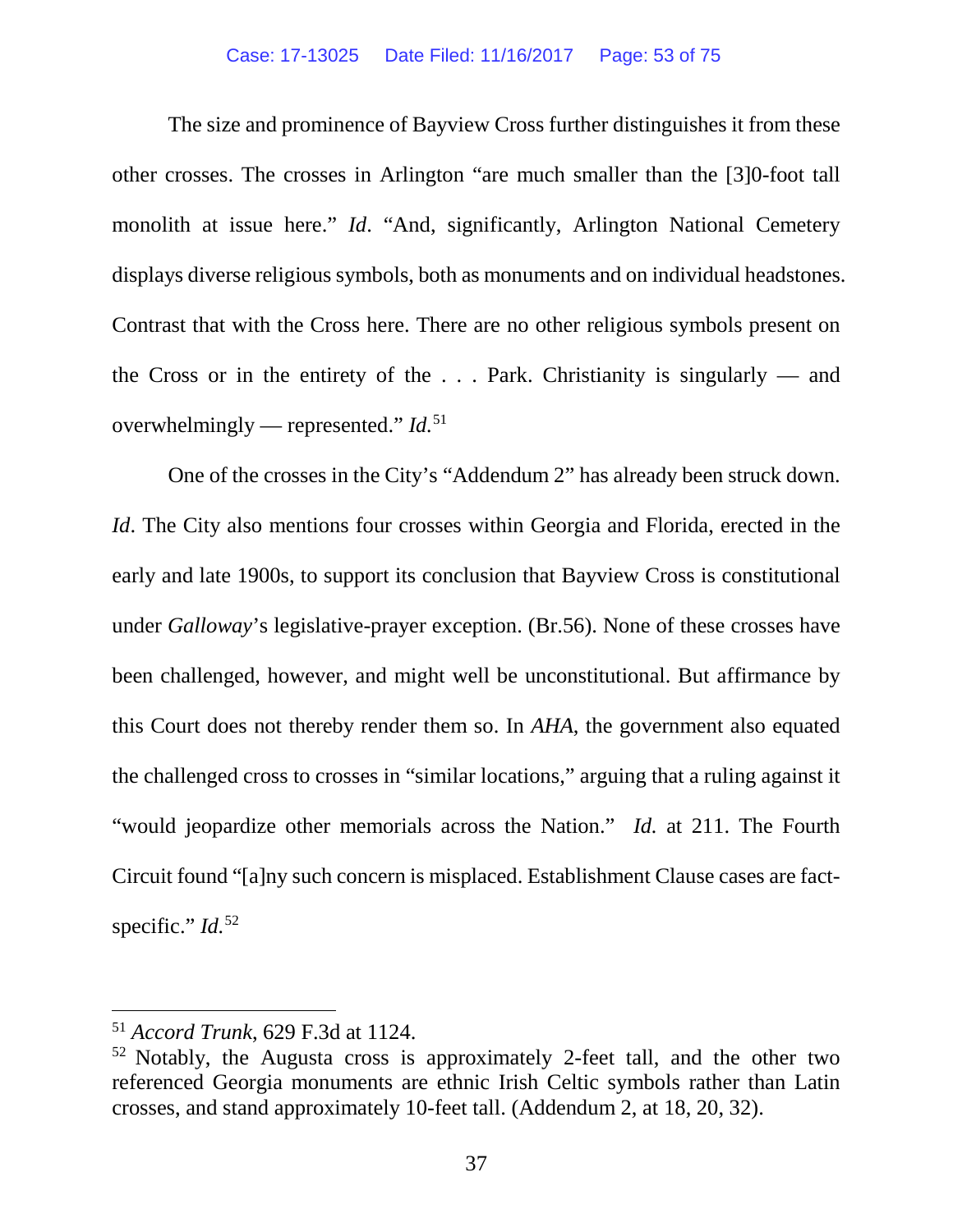# **B.** *Van Orden* **did not overrule** *Lemon***, and is irrelevant to the constitutionality of a freestanding Christian cross used for religious worship.**

### **1. This Court cannot disregard** *Lemon.*

The City implores this Court to abandon *Lemon* and apply the "legal judgment test" formulated by Justice Breyer's *Van Orden* concurrence. (Br.58). According to the City, *Van Orden* overruled *Lemon* at least with respect to "displays*.*" (Br.48-49). But the Supreme Court never overruled *Lemon* and has consistently applied it in display cases including *McCreary*, *supra*, *Allegheny*, *supra*, *Lynch v. Donnelly*, 465 U.S. 668, 683 (1984), and *Stone v. Graham*, 449 U.S. 39 (1980).

In his concurring opinion in *Van Orden*, Justice Breyer declared that in difficult "borderline cases" involving longstanding Ten Commandments monuments placed among an array of secular displays in a museum-like setting, and where the secular aspects clearly "predominate," there is "no test-related substitute for the exercise of legal judgment." 545 U.S. at 699-702. However, Justice Breyer essentially applied *Lemon* anyway, finding that "the Texas display- -serving a mixed but primarily nonreligious purpose, not primarily 'advanc $\lceil \text{ing} \rceil$ ' or 'inhibit[ing] religion,' and not creating an 'excessive government entanglement with religion'" could survive *Lemon*. *Id.* at 700, 703-04. Moreover, Justice Rehnquist's plurality relied in part on *Lemon*'s purpose prong. *Id.* at 686.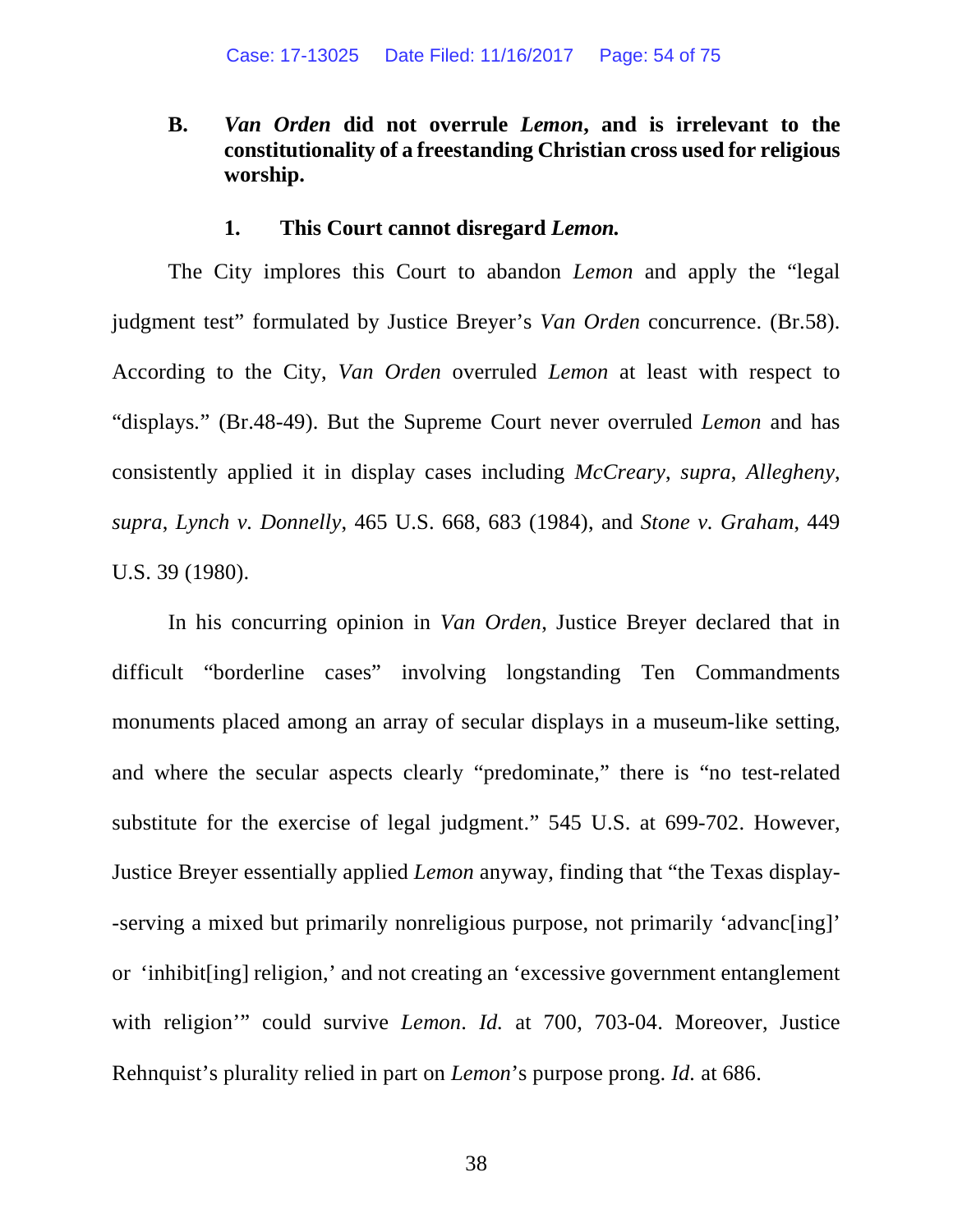Although Justice Breyer described a legal-judgment test for borderline Ten Commandments cases, the Supreme Court never overruled *Lemon*. Much to the contrary, on the very same day *Van Orden* was decided, the Court in *McCreary* applied *Lemon* to a different Ten Commandments display and found it unconstitutional. 545 U.S. at 859-64. The Court even specifically rejected the county's request to abandon the test. *Id.* Furthermore, Justice Breyer joined the majority in *McCreary*, and went out of his way in *Van Orden*, at 704, to express his disagreement with Justice Scalia's dissent in *McCreary*, at 902-03, which argued *Lemon* should be "abandoned."

"The controlling *Van Orden* decision thus did not overrule *Lemon*" and *Lemon*  must still be applied in "religious display cases." *AHA*, 874 F.3d at 205. While "'the Supreme Court may be free to ignore *Lemon*, this court is not.'" *Green v. Haskell Cnty. Bd. of Comm'rs*, 568 F.3d 784, 797 n.8 (10th Cir. 2009) (citation omitted). Unlike *McCreary*, *Van Orden* is not binding on any court because a majority could not be reached on the applicable standard. [53](#page-54-0) Even in *Ten Commandments* cases, "'[m]ost courts of appeals have concluded that the *Lemon* tripartite test" still applies. *Id.* (citations omitted).<sup>[54](#page-54-1)</sup>

<span id="page-54-0"></span> <sup>53</sup> *See ACLU v. Mercer Cnty*., 432 F.3d 624, 636 & n.11 (6th Cir. 2005); *see also* John E. Nowak, *CONSTITUTIONAL LAW* 1570 (8th ed. 2010) ("it is difficult to understand how anyone other than Justice Breyer could apply his analysis").

<span id="page-54-1"></span><sup>54</sup> *E.g*., *Felix v. City of Bloomfield*, 841 F.3d 848, 856-57 (10th Cir. 2016), *reh'g denied*, 847 F.3d 1214 (10th Cir. 2017), *petition for cert. filed* (July 6, 2017) (No.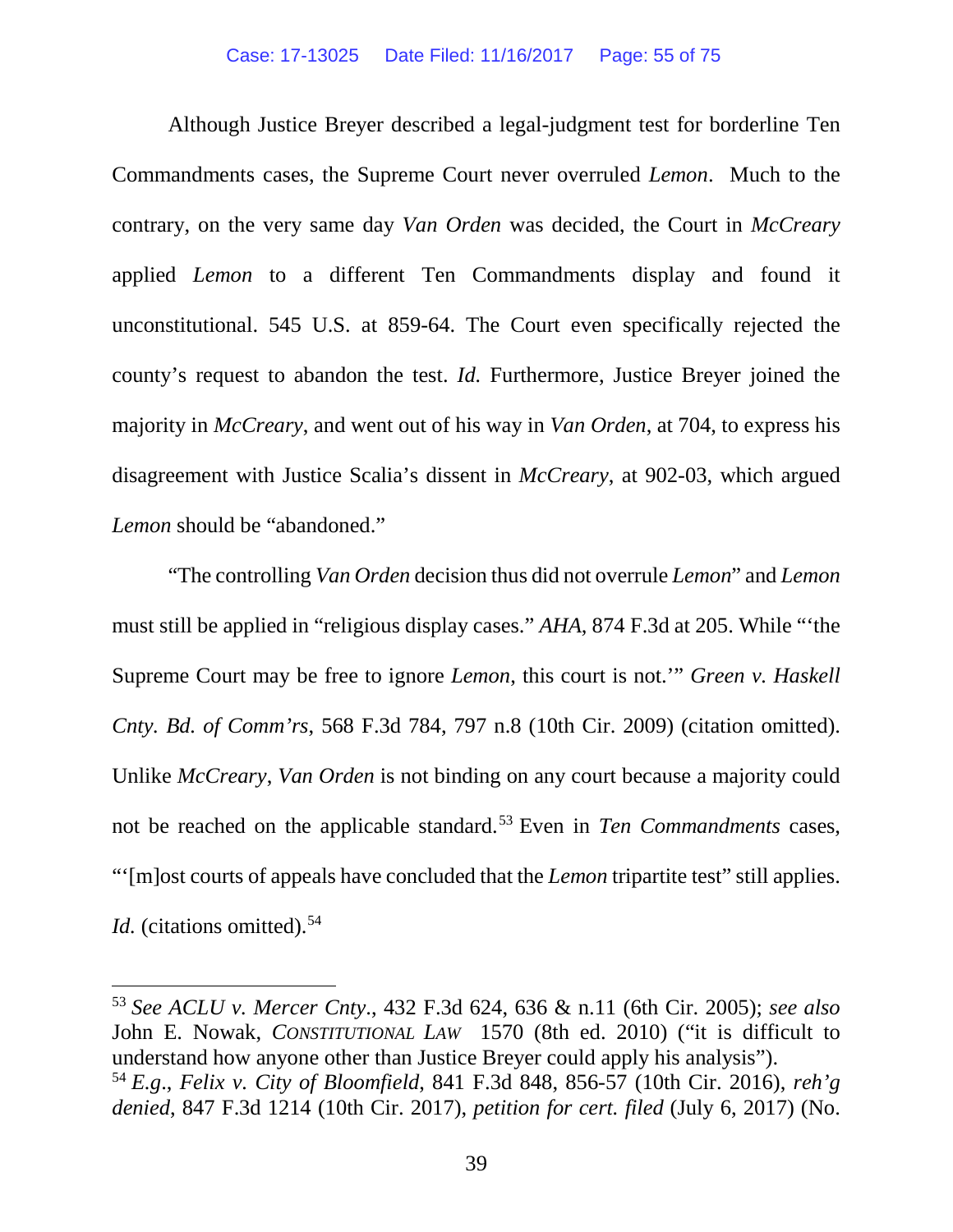More importantly, every single *cross* case decided since *Van Orden* found *Lemon* controlling. In other words, *every* court that has considered a cross case after *Van Orden* applied *Lemon*, including the Second, Fourth, Ninth, and Tenth Circuits, and district courts in California, Florida, Indiana, North Carolina, South Carolina, and Pennsylvania:

- *AHA*, *supra*
- *Davenport*, 637 F.3d 1095
- *Am. Atheists, Inc. v. Port Auth*., 760 F.3d 227, 238 (2d Cir. 2014)
- *Weinbaum v. City of Las Cruces*, 541 F.3d 1017 (10th Cir. 2008)
- *Lehigh*, 2017 U.S. Dist. LEXIS 160234, at \*27-28
- *Davies*, 177 F. Supp. 3d at 1215
- *Starke*, 2007 U.S. Dist. LEXIS 19512
- *Lake Elsinore*, 2014 U.S. Dist. LEXIS 25180
- *Hewett*, 29 F. Supp. 3d at 611
- *Cabral*, 958 F. Supp. 2d 1018

 $\overline{a}$ 

• *Summers*, 669 F. Supp. 2d at 658

<sup>14-2149);</sup> *ACLU of Ohio Found. v. Deweese*, 633 F.3d 424, 430-35 (6th Cir. 2011); *accord ACLU of Fla. Inc. v. Dixie Cty*., 797 F. Supp. 2d 1280, 1287-88 (N.D. Fla. 2011), *vacated on standing grounds*, 690 F.3d 1244 (11th Cir. 2012)*.*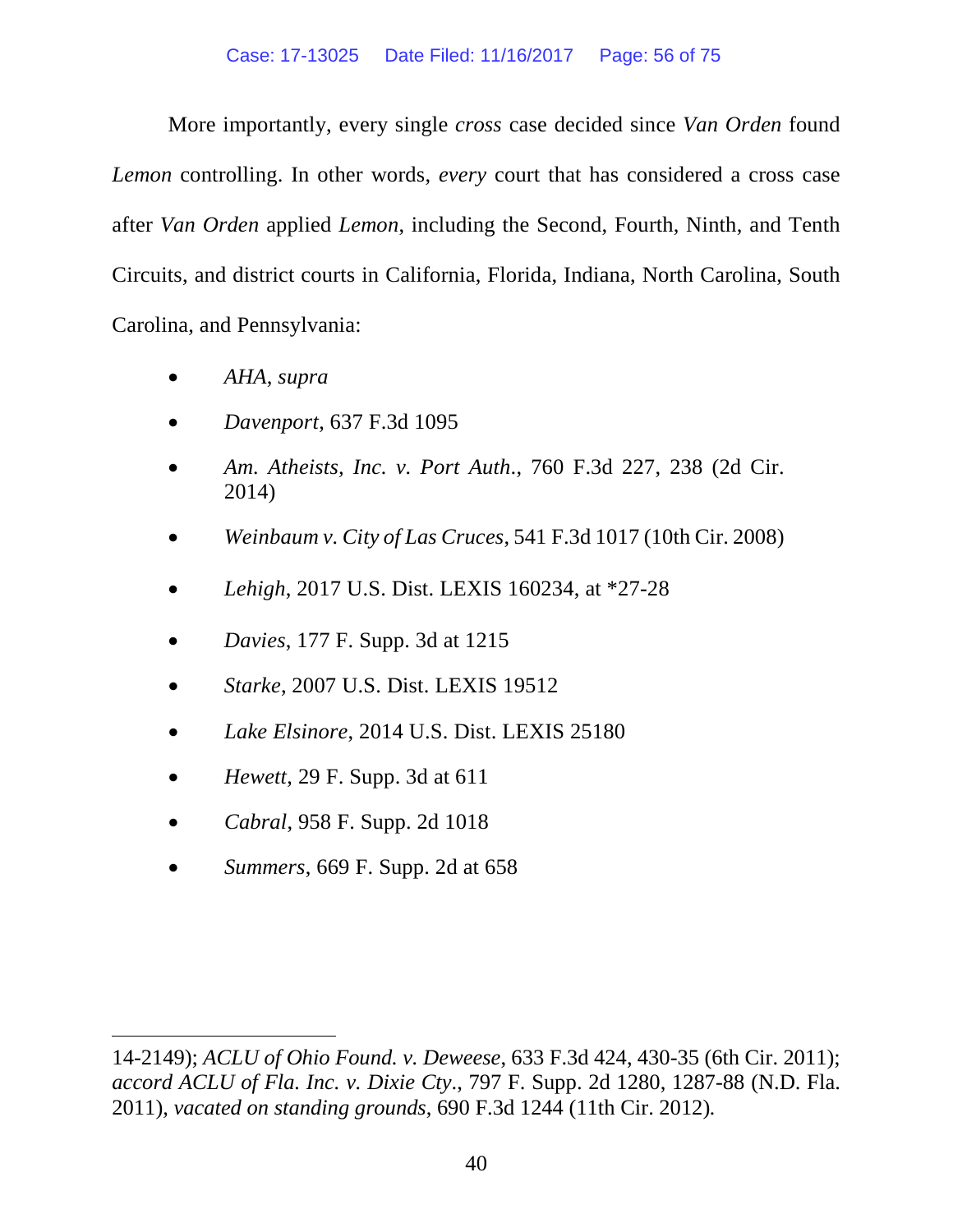Thus, the City's argument crosses are "controlled by *Van Orden*" rather than *Lemon* is farcical. (Br.36). If *Lemon* is not the test, then every single court in the country that has decided a cross case since *Van Orden* was wrong.

## **2.** *Rabun* **remains binding in this circuit.**

Because *Lemon* has not been overruled, *Rabun* remains controlling. This Court has not adopted *Van Orden*'s disregard of *Lemon* and the only time it even mentioned *Van Orden* was in *Pelphrey* where it *reiterated* that "religious monuments" are *not* exempt from *Lemon*. 547 F.3d at 1276.

The City nonetheless argues that this Court abrogated *Lemon*, asserting that since "*Van Orden*, this Court has issued only two published decisions addressing the merits of an Establishment Clause claim; both recognized that *Lemon* is not controlling." (Br.42). The City cites *Pelphrey* and *Atheists of Fla., Inc. v. City of Lakeland*, 713 F.3d 577 (11th Cir. 2013), which involved the legislative-prayer exception. "The Eleventh Circuit has consistently applied the *Lemon* test outside of cases involving legislative prayer." *Hunter v. Corr. Corp. of Am*., 2016 U.S. Dist. LEXIS 105035, at \*13 (S.D. Ga. Aug. 9, 2016).

The City also conspicuously omits *Smith v. Governor for Ala*., 562 F. App'x 806, 816 (11th Cir. 2014), which applied *Lemon.* Likewise, this Court in *Selman v. Cobb Co. Sch. Dist.*, 449 F. 3d 1320 (11th Cir. 2006), implicitly (if not explicitly) affirmed the district court's application of *Lemon* in a display case after *Van Orden.*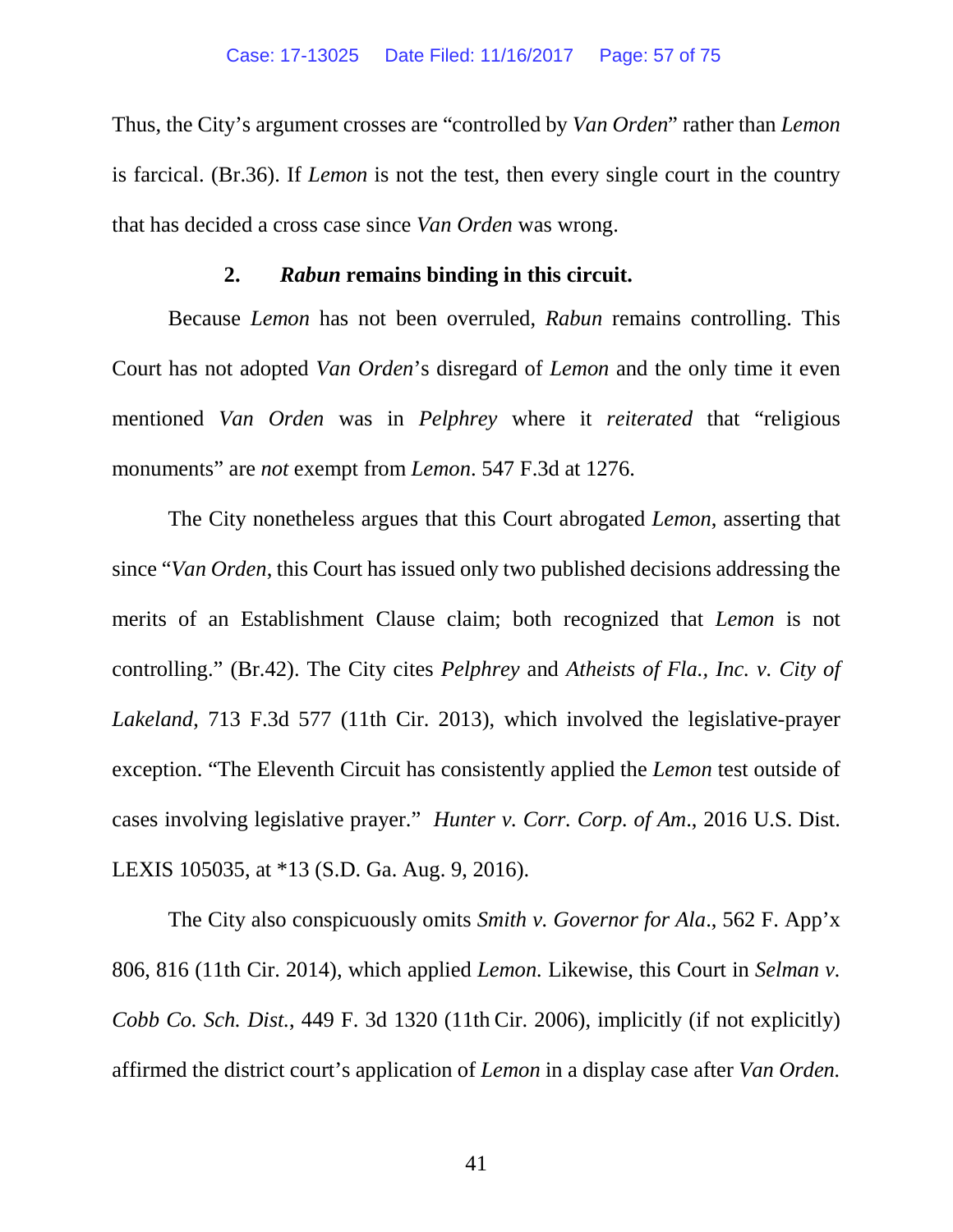The district court declared that "Supreme Court and Eleventh Circuit precedent direct the Court to apply the three-prong test articulated in *Lemon*." 390 F. Supp. 2d 1286, 1289 (N.D. Ga. 2005) (citations omitted). The court then held that the challenged sticker failed *Lemon*'s effect prong. *Id.* at 1311-12. This Court reversed —*not because the court applied the incorrect legal standard* — but merely because of "unfilled gaps in the record" and issues with the court's "factfindings." 449 F.3d at 1322. The Court remanded "to conduct new evidentiary proceedings and enter a new set of findings," but not to abandon *Lemon*. *Id.* at 1322, 1338.

## **3. This is not a difficult borderline case.**

Justice Breyer's legal judgment test would only be relevant, *if at all*, if this were a difficult borderline case. To be such a case, at least two elements must be present: (1) the display must possess a dual secular meaning; and (2) the secular meaning must predominate. 545 U.S. at 701; *Davenport*, 637 F.3d at 1123. As the District Court summarized, *Van Orden* "applies to 'borderline' dual purpose (and arguably *only Ten Commandment*) cases." (DE-41, 20) (emphasis added). [55](#page-57-0)

The Courts of Appeals have uniformly adhered to *Lemon* in cross cases post-*Van Orden*, even in museum-like contexts*.* The Second Circuit in *Port Authority*, for

<span id="page-57-0"></span> <sup>55</sup> Contrary to the City's argument that Justice Breyer did not intend to create a separate standard for borderline cases (Br.47), the courts have understood his concurrence as intending to create an "'exception' to the *Lemon* test in certain borderline cases." *Trunk*, 629 F.3d at 1107. *See also Myers v. Loudoun Cty. Pub. Sch*., 418 F.3d 395, 402 (4th Cir. 2005).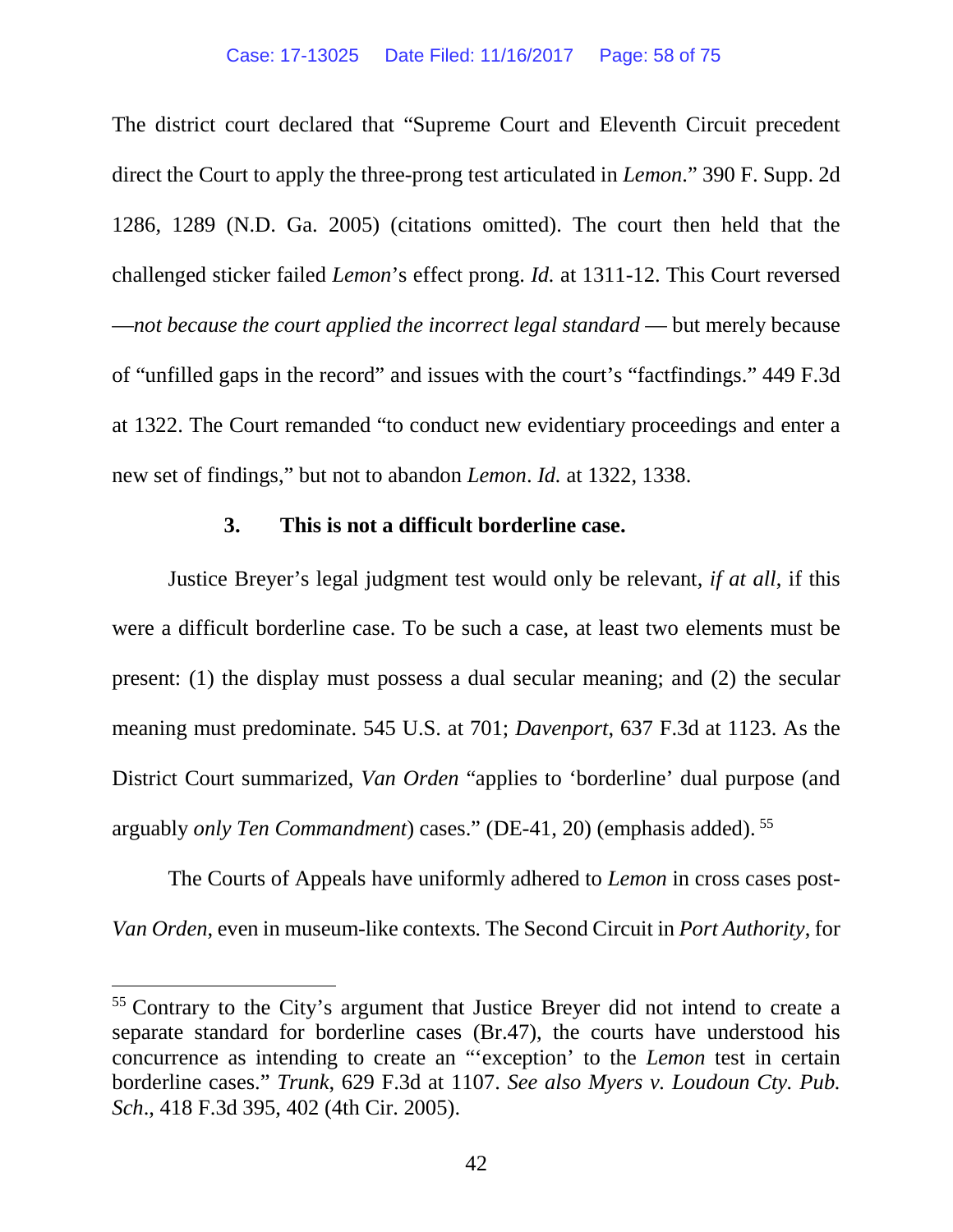#### Case: 17-13025 Date Filed: 11/16/2017 Page: 59 of 75

instance, held that *Lemon* alone governed an "artifact recovered from World Trade Center debris" shaped as a cross in an actual museum (the "September 11 Memorial and Museum") placed amid "hundreds of other (mostly secular) artifacts." 760 F.3d at 238, 232-36, 243-44. In *Davenport*, the Tenth Circuit held that *Lemon* alone applied to memorial crosses adorned with secular features, finding that they "cannot be meaningfully compared to the Ten Commandments display . . . in *Van Orden*." 637 F.3d at 1123.

The Ninth Circuit in *Trunk* refused to replace *Lemon* with *Van Orden,* reasoning that "the Supreme Court has never overruled" *Lemon* and the "wide recognition of the Cross as a religious symbol" distinguished *Van Orden*. 629 F.3d at 1106, 1120. Significantly, the court concluded that the result would be the same under *Lemon*'s effect prong *and* Justice Breyer's concurrence and considered both to illustrate this point. *Id.* at 1107. The Fourth Circuit also held that *Lemon* was controlling to a 90-yearold cross, and found that *Van Orden* did not change the outcome. 874 F.3d at 205.

The City made no attempt to distinguish *Davenport* and completely ignored *Port Authority* and *Trunk.* As shown in more detail below, *Van Orden* is inapplicable and otherwise distinguishable.

## **a) A Christian cross does not possess a dual secular meaning.**

In *Van Orden*, the plurality found that "the Ten Commandments have an undeniable historical meaning" tied to the foundations of lawmaking. 545 U.S. at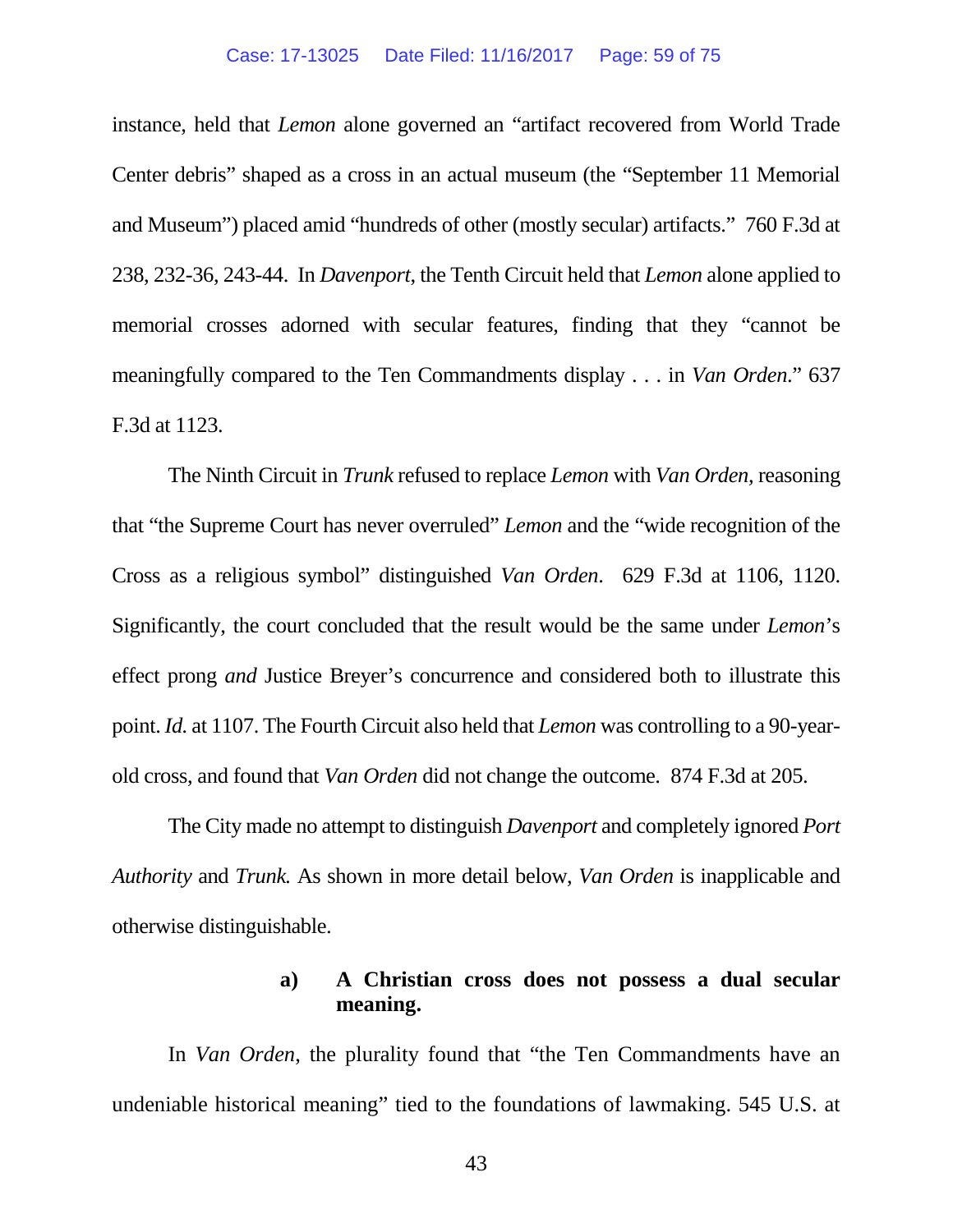688-90*.* It reasoned: "Moses was a lawgiver as well as a religious leader." *Id*.Justice Breyer agreed that the Commandments can convey "a secular moral message" about "standards of social conduct" or a message "about a historic relation between those standards and the law." *Id*. at 701. He then concluded that because the display was one small part of a historical presentation of legal and cultural displays on the state capitol grounds, the "nonreligious aspects of the tablets' message [] predominate[d]." *Id.*

Unlike the Ten Commandments, the cross does not have a dual "secular meaning that can be divorced from its religious significance." *Davenport*, 637 F.3d at 1122 (finding *Van Orden* irrelevant). In *AHA*, the Fourth Circuit emphasized that "a Latin cross differs from other religious monuments, such as the Ten Commandments or the motto 'In God We Trust.' Those symbols are well known as being tied to our Nation's history and government," but the cross has no "similar connection." 874 F.3d at 208. The Supreme Court in *Allegheny* also distinguished "a specifically Christian symbol" such as a cross from "more general religious references." 492 U.S. at 602-03, 606-07.

This Court in *King* likewise recognized that "*exclusively religious symbols, such as a cross*, will almost always render a governmental seal unconstitutional." 331 F.3d at 1285-86 (emphasis added) (citations omitted). But it found that a small Ten Commandments tablet on a seal, without any religious text, displayed in a legal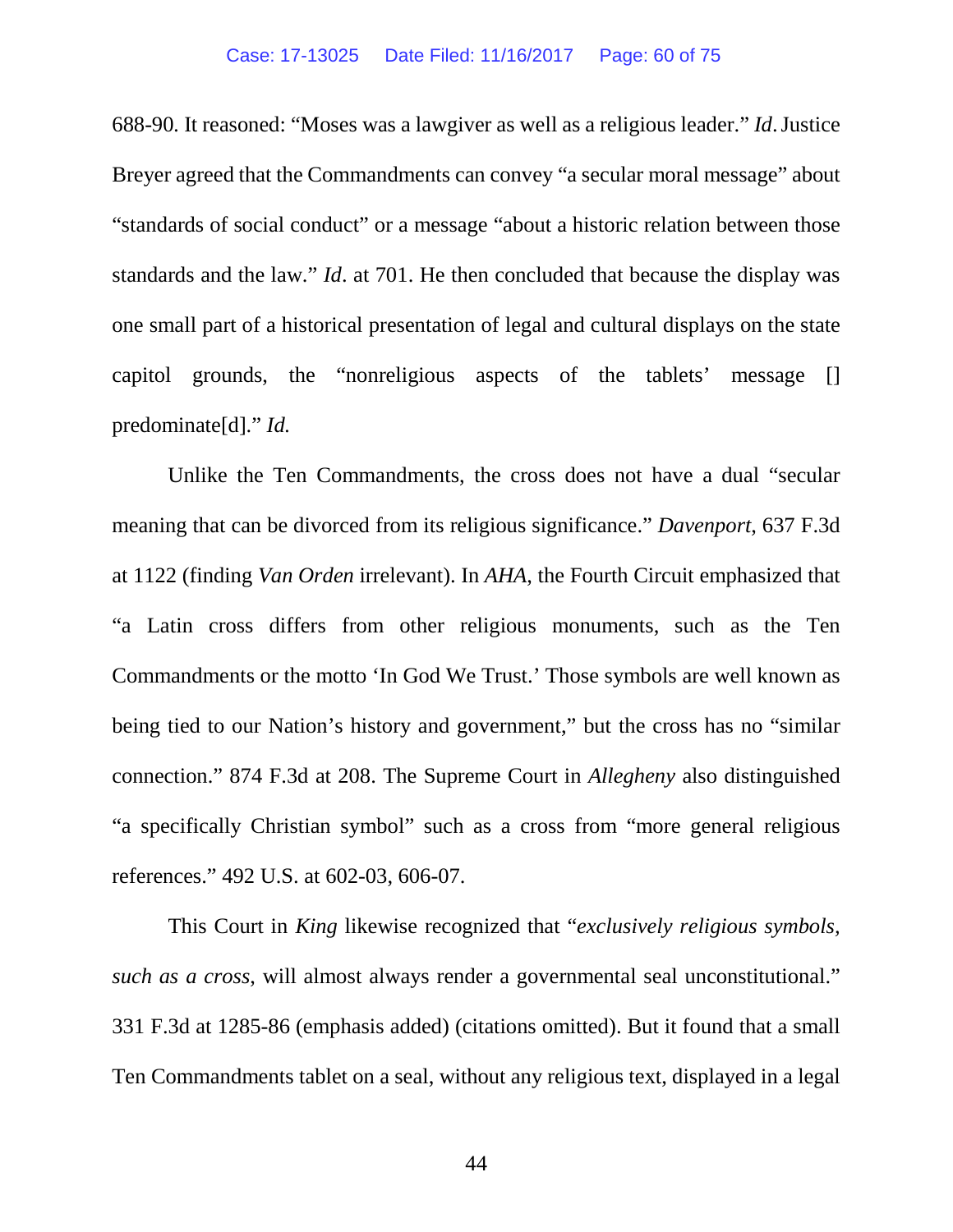#### Case: 17-13025 Date Filed: 11/16/2017 Page: 61 of 75

historical context, did not endorse religion. *Id*. The absence of "religious aspects" coupled with the tablets' placement adjacent to a symbol of law made it such that a reasonable observer would "infer that the government is using the Ten Commandments to symbolize the force of law." *Id*.

Conversely, in *Glassroth*, this Court held a freestanding Ten Commandments display unconstitutional where it contained text from the King James Bible and was unaccompanied by "another symbol of law." 335 F.3d at 1298-99. The Court added that unlike in *King*, "[this] monument sits prominently and alone in the rotunda of the Judicial Building." *Id.*

A large Christian cross does not "simply" have "religious content" or promote a secular message "consistent with a religious doctrine." (Br.50). It is an "exclusively religious symbol." *King*, 331 F.3d at 1285; *Trunk*, 629 F.3d at 1111. To "hold that the Latin cross symbolizes anything other than Christianity may be deemed offensive to Christians." *AHA*, 874 F.3d at 207 n.9.

## **b) Bayview Cross is a standalone Christian display, unmitigated by any secular features.**

Even if this Court reached the unprecedented conclusion that the Christian cross — particularly one used for Christian worship services — possesses a dual secular meaning, the secular meaning must *predominate*. *Van Orden*, 545 U.S. at 701; *Davenport*, 637 F.3d at 1123. *Van Orden* is not even applicable to freestanding Ten Commandments. *See McCreary*, 545 U.S. at 869 ("When the government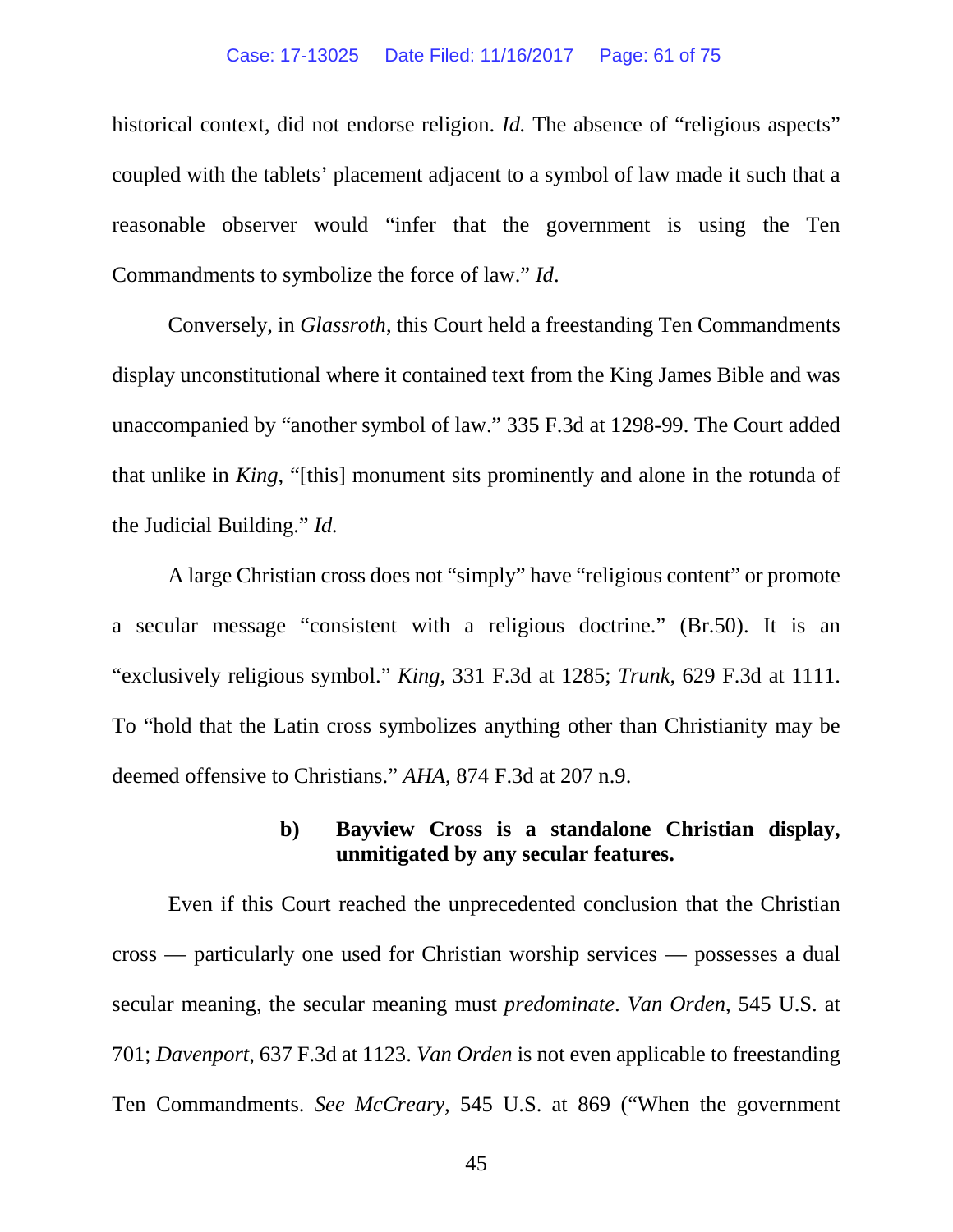initiates an effort to place this statement *alone in public view, a religious object is unmistakable.*") (emphasis added).

Necessarily then, a freestanding Christian cross does not constitute a "borderline" case either. *See Davenport*, 637 F.3d at 1121, 1123 (*Van Orden* was further inapplicable because "the crosses stand alone."). Since the Latin cross is exclusively religious, the courts have made clear that it need not dominate its surroundings to send an unconstitutional religious message, *supra* at 19, 30-31.

This case involves a 30-foot, standalone, exclusively Christian cross. There is only one other monument in the entire park but it is not connected with the Cross. *See Allegheny*, 492 U.S. at 581 ("[t]he creche, with its fence-and-floral frame, however, was distinct and not connected with any exhibit in the gallery forum [near the staircase]."). Moreover, the Cross is by far the largest and most prominent of the two displays and was proposed, approved, and installed in isolation. *See Trunk*, 629 F.3d at 1103 (*Van Orden* was distinguishable in part because "the Cross stood alone" for much of its history). In *Van Orden*, the reverse was true. The 6-foot-tall display was placed among "17 monuments and 21 historical markers" of similar size and theme on Texas capital grounds as part of a historical and legal presentation. 545 U.S. at 681, 701.

The circuits that evaluated crosses included in larger veterans' memorials found that *Van Orden,* even when considered, did not alter their fate. For instance,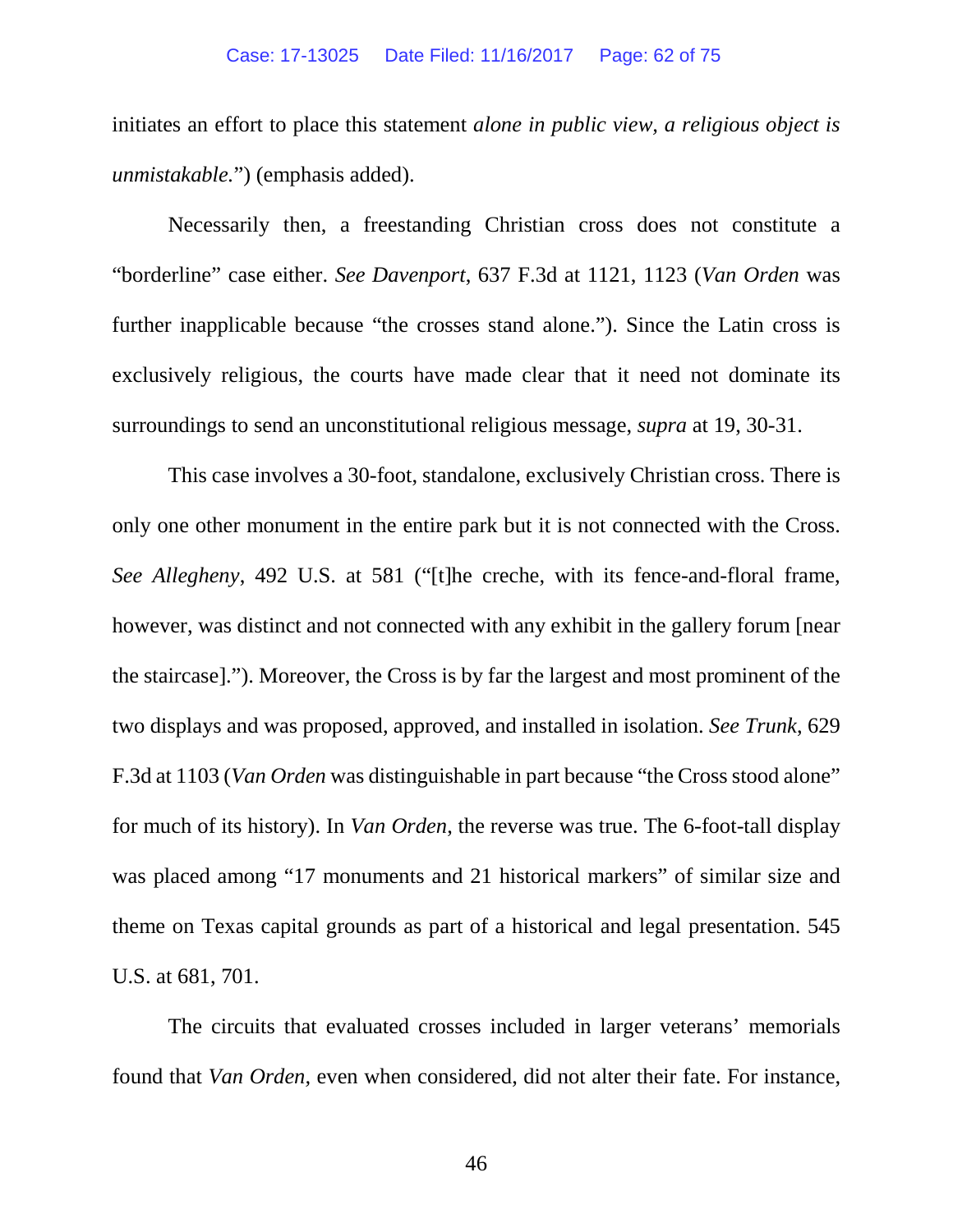#### Case: 17-13025 Date Filed: 11/16/2017 Page: 63 of 75

the cross in *Trunk* did "not stand alone. Instead, it [wa]s the overwhelming centerpiece of a memorial that now consists of approximately 2,100 plaques, six concentric stone walls, twenty-three bollards, and an American flag." 629 F.3d at 1117. *See also AHA*, 874 F.3d at 202, 209-210. Bayview Cross is not just one part of a multifaceted veterans' display; it *is the entire display*. Nor does the cross itself bear any secular trappings such as the crosses in *Davenport*, 637 F.3d at 1111. Therefore, not only is *Van Orden* not controlling here, it is also completely irrelevant.

### **c) Bayview Cross was installed for a religious purpose.**

*Van Orden* also has no bearing on displays motivated by a religious purpose. *See McCreary*, 545 U.S. at 864-67. In *Van Orden*, the display was always intended to depict "the state's political and legal history." 545 U.S. at 701-02. Bayview Cross, by contrast, was always intended to function as a holy object for Easter services, casting "serious doubt on any argument that it was intended as a generic symbol, and not a sectarian one." *Trunk*, 629 F.3d at 1124.

## **d) Bayview Cross has consistently been used for religious worship.**

Finally, Bayview Cross "is not only a preeminent symbol of Christianity, it has been consistently used in a sectarian manner." *Id.* In *Van Orden*, Justice Breyer emphasized: "to determine the message the text conveys, we must examine how the text is *used*." 545 U.S. at 701-02. He deemed it critical that the "setting does not readily lend itself to meditation or any other religious activity." *Id.* Significantly, the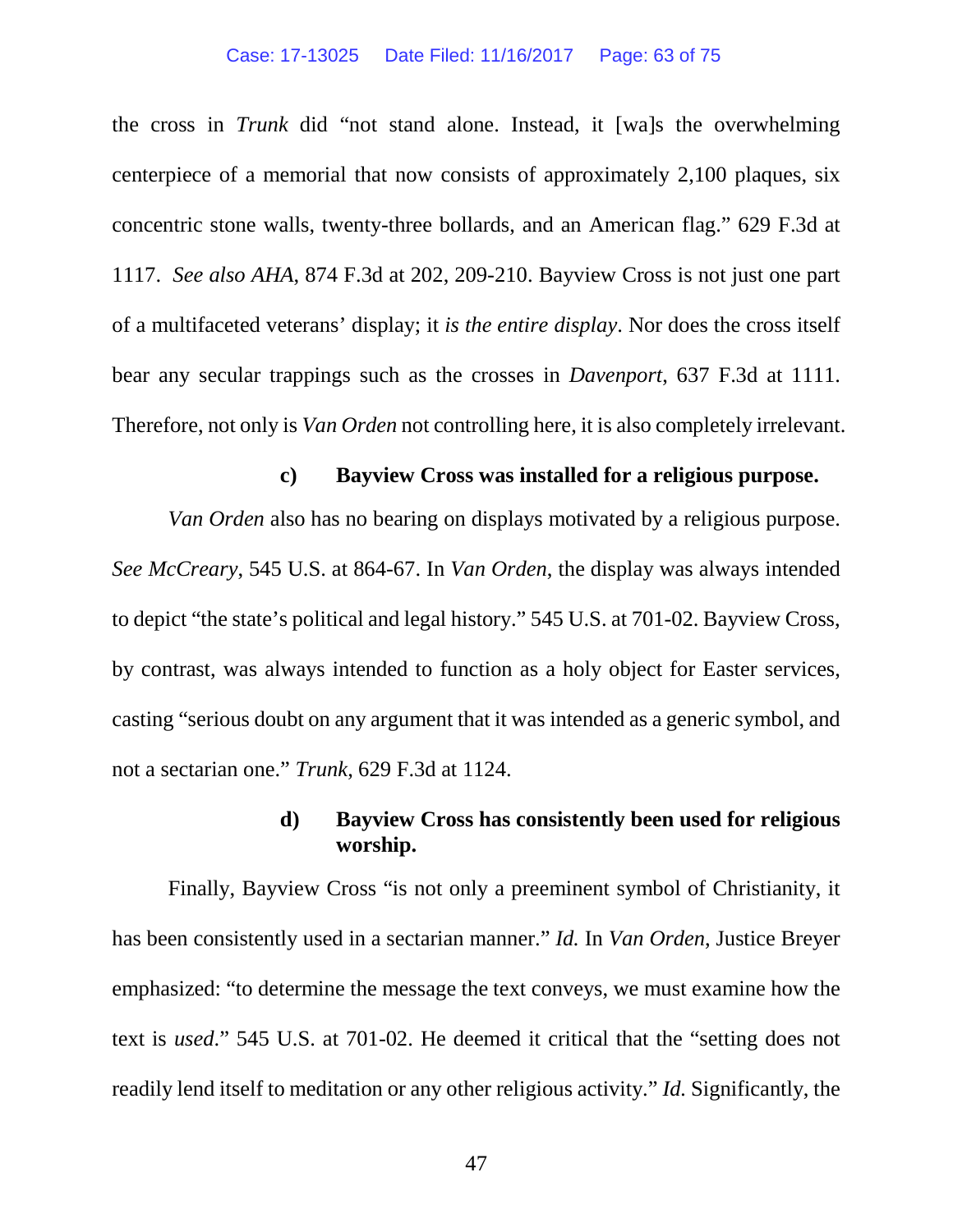Court in *McCreary* found that display unconstitutional in part because of its

religious usage:

at the ceremony for posting the framed Commandments in Pulaski County, the county executive was accompanied by his pastor, who testified to the certainty of the existence of God. The reasonable observer could only think that the Counties meant to emphasize and celebrate the Commandments' religious message.

545 U.S. at 869. To a far greater extent than *McCreary*, the

wide recognition of the Cross as a religious symbol and its long "and stormy" history of religious usage distinguishes the [Cross] from the displays in *Van Orden* and *Card.* The Ten Commandments monuments at issue in those cases passed muster in part because they were *not* used as religious objects—they simply adorned the grounds of their respective government buildings in the company of other monuments.

*Trunk*, 629 F.3d at 1120-21. By contrast, a reasonable observer of Bayview Cross

would "know that it functioned as a holy object, a symbol of Christianity, and a

place of religious observance." *Id.*

While the City argues Bayview Cross survives Justice Breyer's analysis because it has "stood unchallenged for over 75 years" (Br.61) — which is not even true<sup>[56](#page-63-0)</sup> — the argument "that the longevity and permanence of the Cross" diminishes its effect has no traction." *Id.* at 1122. *See also AHA*, 874 F.3d at 208 (rejecting argument that longevity "reinforces its secular effect" as "too

<span id="page-63-0"></span> <sup>56</sup> The permanent Cross has stood for 48 years, and the City received repeated objections to *this Cross* including one almost 20 years ago. (R.25-37)(R.39- 40)(R.247-52)(DE-22, 12)(DE-39-2, 2).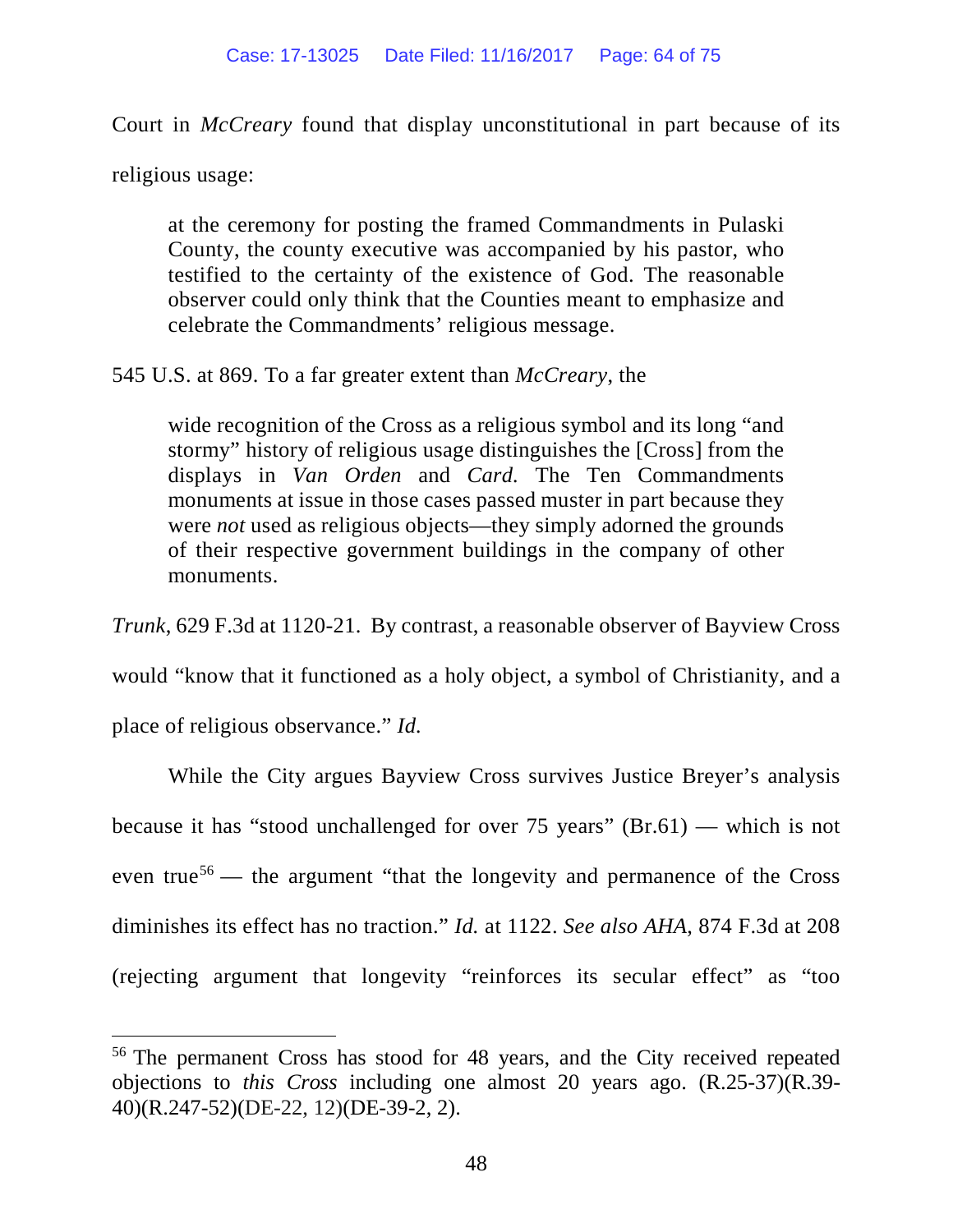simplistic."). In fact, "the longer a violation persists, the greater the affront to those offended." *Id.*

Justice Breyer merely believed that the fact that the Ten Commandments had gone unchallenged for forty years, *without any religious usage*, bolstered his conclusion that the dual-meaning display was not perceived as religious. 545 U.S. at 701. The City even acknowledged that the "absence of any indication that Texas was making any religious use of it" was a pivotal factor in his reasoning. (DE-30, 30). Such reasoning clearly does not hold here because the Cross has consistently been used for religious Easter services.

And besides, controlling Eleventh Circuit precedent requires a city to remove a Latin cross in a park, notwithstanding "'historical acceptance.'" *Rabun*, 698 F.2d at 1111. The City has not cited a single case in which the passage of time rendered a *cross* constitutional*.* The cross cases are decidedly against the City's position, *supra* at 17-18. The Supreme Court has also long held that "no one acquires a vested or protected right in violation of the Constitution by long use." *Walz v. Tax Comm'n*, 397 U.S. 664, 678 (1970). "The rights of such citizens do not expire simply because a monument has been comfortably unchallenged for twenty years, or fifty years, or a hundred years*.*" *Pitts v. City of Kankakee*, 267 F.3d 592, 596 (7th Cir. 2001).

Finally, the City erroneously argues that other circuits have "abandoned *Lemon*," citing only *Myers*, 418 F.3d at 402, and *ACLU Nebraska Foundation v.*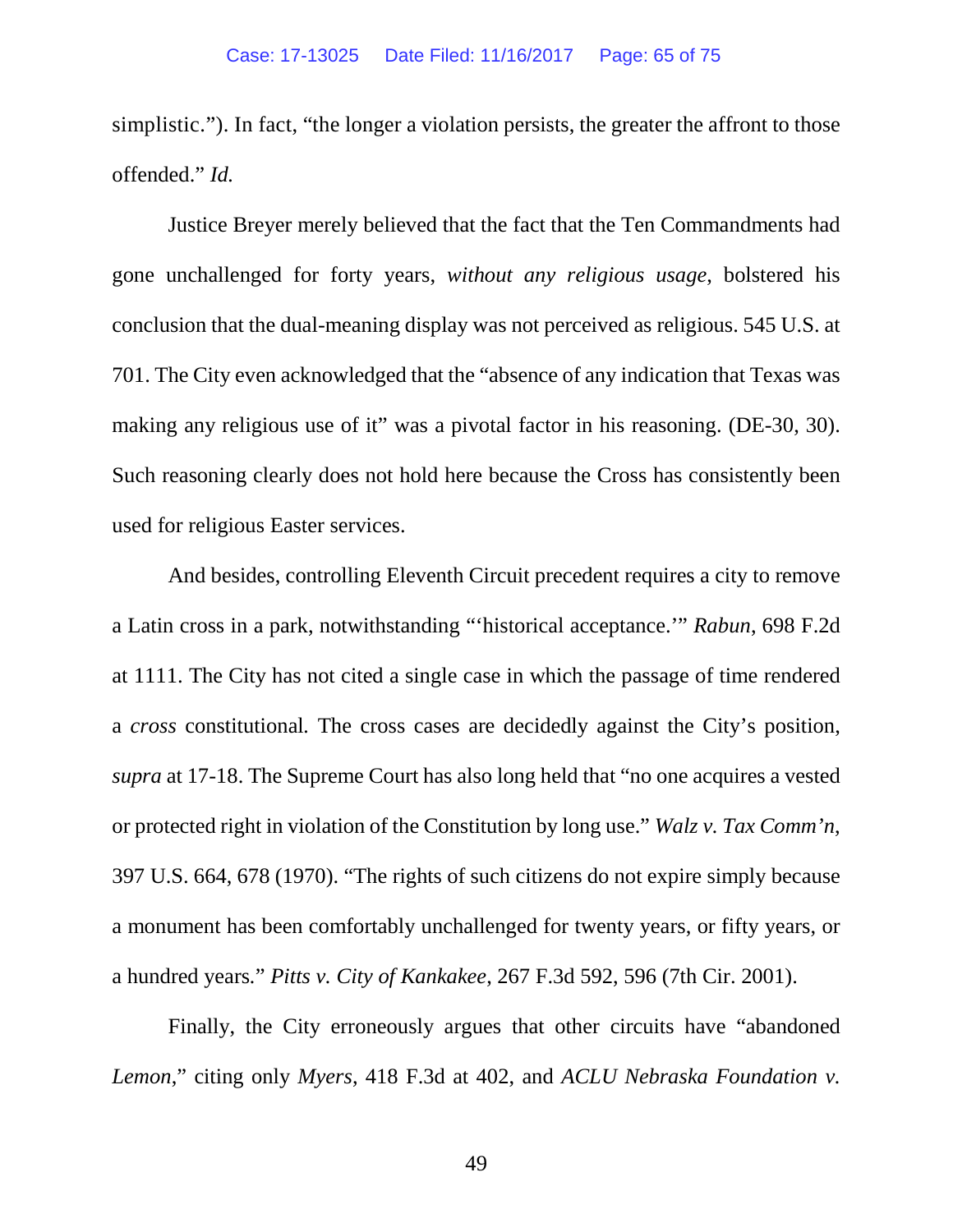*City of Plattsmouth*, 419 F.3d 772 (8th Cir. 2005). (Br.43-44). *Myers* involved the Pledge of Allegiance, and the Fourth Circuit made clear in *AHA* that *Lemon* controls cross cases, *supra*. Likewise, the Eighth Circuit in *Plattsmouth* evaluated a Ten Commandments display but adhered to *Lemon* in subsequent Establishment Clause challenges*. E.g.*, *Roark v. S. Iron R-1 Sch. Dist*., 573 F.3d 556, 563 (8th Cir. 2009).

### **C.** *Buono* **did not overrule** *Lemon***.**

The City's reliance on *Buono* to support its argument that *Lemon* has been overruled (Br.40, 46), is seriously misplaced. This is evidenced alone by the sheer fact that *seven* courts found crosses unconstitutional after *Buono* and each adhered to *Lemon. E.g.*, *AHA*, 874 F.3d 195; *Trunk*, 629 F.3d 1099; *Davenport*, 637 F.3d 1095; *Lehigh*, 2017 U.S. Dist. LEXIS 160234; *Davies*, 177 F.Supp.3d 1194; *Lake Elsinore*, 2014 U.S. Dist. LEXIS 25180; *Cabral*, 958 F. Supp. 2d 1018.

The City claims that the Supreme Court in *Buono* "considered an Establishment Clause challenge," "upheld" a cross, and "rejected *Lemon*." (Br.40, 46, 56). But the Supreme Court did not *uphold a cross* in *Buono*, nor did it reject *Lemon.* 559 U.S. at 706. The plurality did not even address the merits of an "Establishment Clause challenge," but rather "a later procedural development." *Davenport*, 637 F.3d at 1113 n.5 (describing *Buono*).

*Buono* initially involved a challenge to a World War I memorial cross on federal land. 559 U.S. at 705-06, 723-24. The Ninth Circuit held that the cross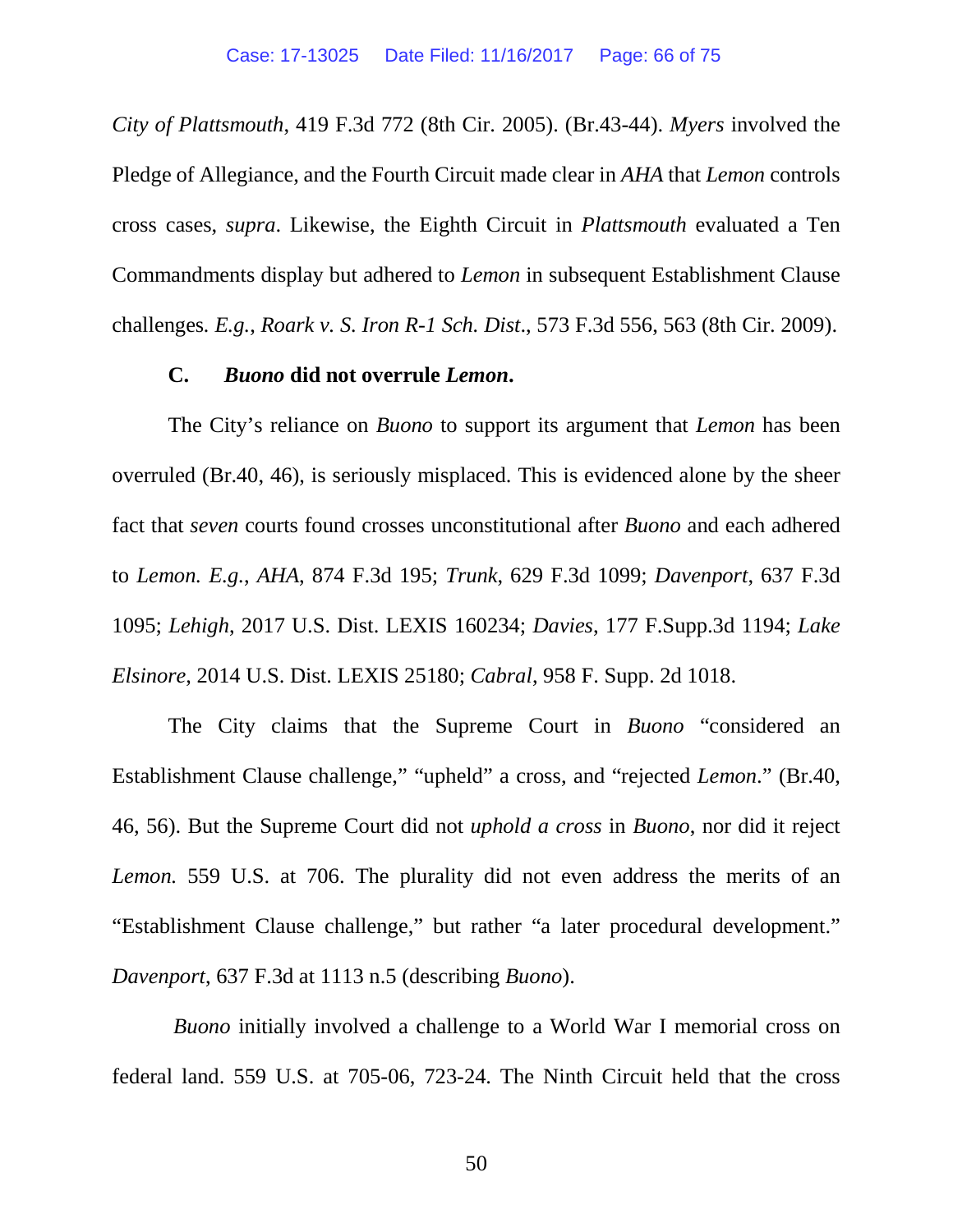violated the Establishment Clause,<sup>[57](#page-66-0)</sup> a decision the government did not appeal. *Id.* at 708-09. That decision *is still good law*. [58](#page-66-1) As a curative measure, Congress enacted a statute to transfer the property to a private entity. *Id.* at 706. The plaintiff sought to enforce the injunction. The *only* issue before the Supreme Court was whether the court erred in enforcing the injunction.

The plurality merely held that the lower court improperly modified the injunction without a hearing as to the changed facts (the transfer). *Id.* at 721-22 (Kennedy) (remanding for hearing without "making sweeping pronouncements" because "this case is ill suited for announcing categorical rules"). Two other justices concurred in the remand because they concluded the plaintiff lacked standing. *Id.* at 728. Consequently, anything Justice Kennedy said about crosses not only failed to garner a majority, but was clearly *dicta* as well. *Id.* at 718, 716. Indeed, Justice Kennedy expressly admonished that his opinion should not be cited for "sweeping pronouncements" or "categorical rules" in other cases. *Id.* at 722. The City nonetheless relies heavily on such *dicta*. (Br.64). And even as *dicta*, his pronouncements have no *factual* relevance here.

First, Justice Kennedy alluded to the conceivable constitutionality of a congressional land transfer *statute* allowing a *war memorial* to be situated on *private*

<span id="page-66-0"></span> <sup>57</sup> 371 F.3d at 545-46.

<span id="page-66-1"></span><sup>58</sup> *See Trunk,* 629 F.3d at 1111; *Davenport*, 637 F.3d at 1120.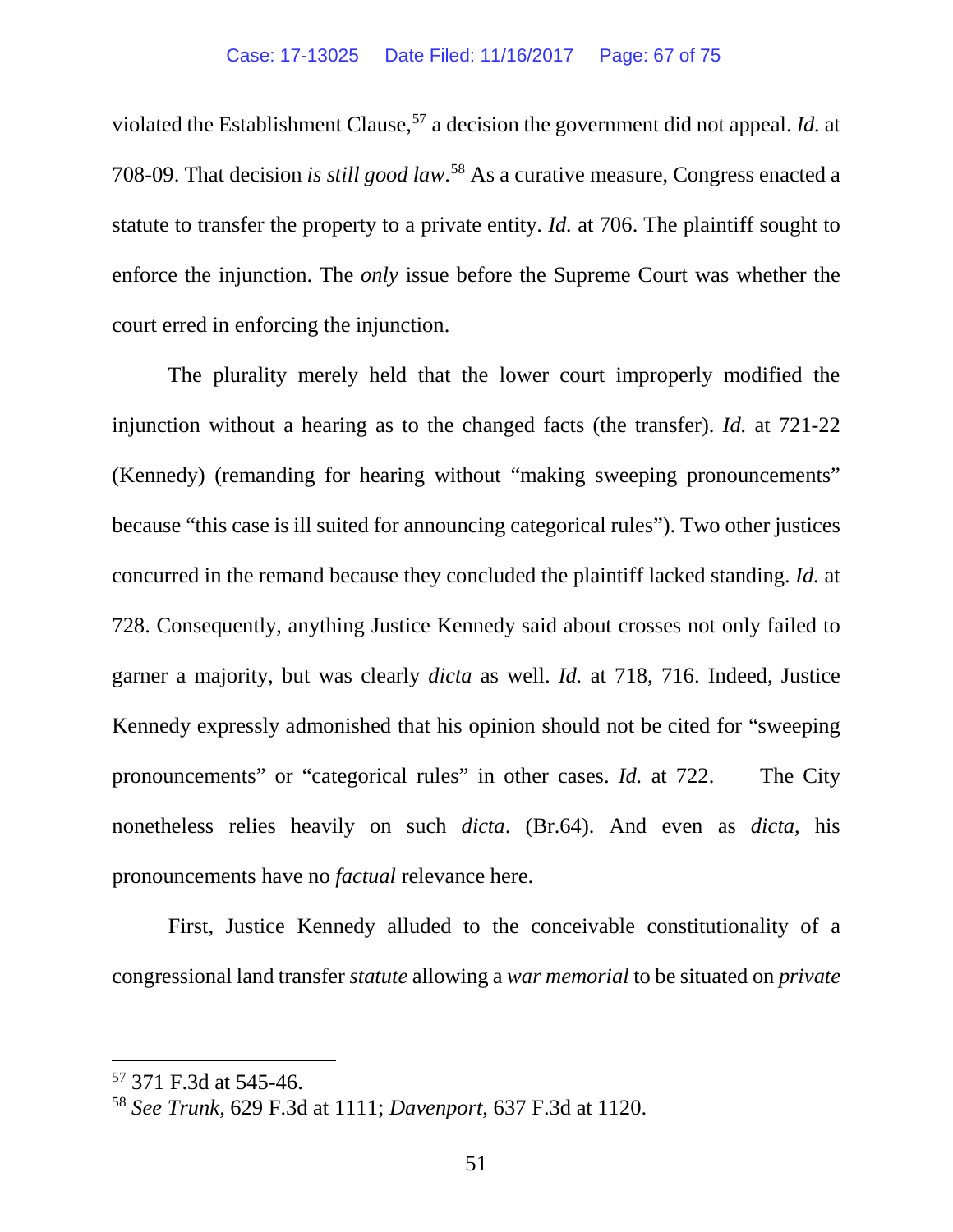property. *Id.* at 706 ("The Court is asked to consider a challenge, *not to the first placement of the cross* . . . but to a statute that would transfer the cross and the land on which it stands to a private party.") (emphasis added). The statute did not even require the continued presence of the cross. *Id*. at 727 (Alito, J., concurring).

Second, Bayview Cross stands 30-feet tall in popular city park whereas the small cross in *Buono* was literally in the middle of the desert. The "cross was seen by more rattlesnakes than humans." *Id.* at 725. Justice Kennedy emphasized that the cross was "less than eight feet tall." *Id.* at 707. In contrast to the small "cross in the desert," the "size and prominence of [Bayview] Cross evokes a message of aggrandizement and universalization of religion." *Trunk*, 629 F.3d at 1116 n.18. *See Allegheny*, 492 U.S. at 661 (Kennedy, J., concurring and dissenting) ("the Clause forbids a city to permit the permanent erection of a *large* Latin cross.") (emphasis added).

Third and critically, *Buono* involved a World War I memorial. Justice Kennedy's quote relied upon by the City refers to the "cross *and the cause it commemorated*." 59 U.S. at 716 (emphasis added). Bayview Cross has no secular commemorative purpose. It has always served as a holy object for Easter services. (DE-41, 1-2). The City asserts *Buono* "recognized that there can be a variety of secular reasons for erecting a cross," but Justice Kennedy only suggested that certain *war memorials* could serve memorialization purposes. (Br.64). Though the City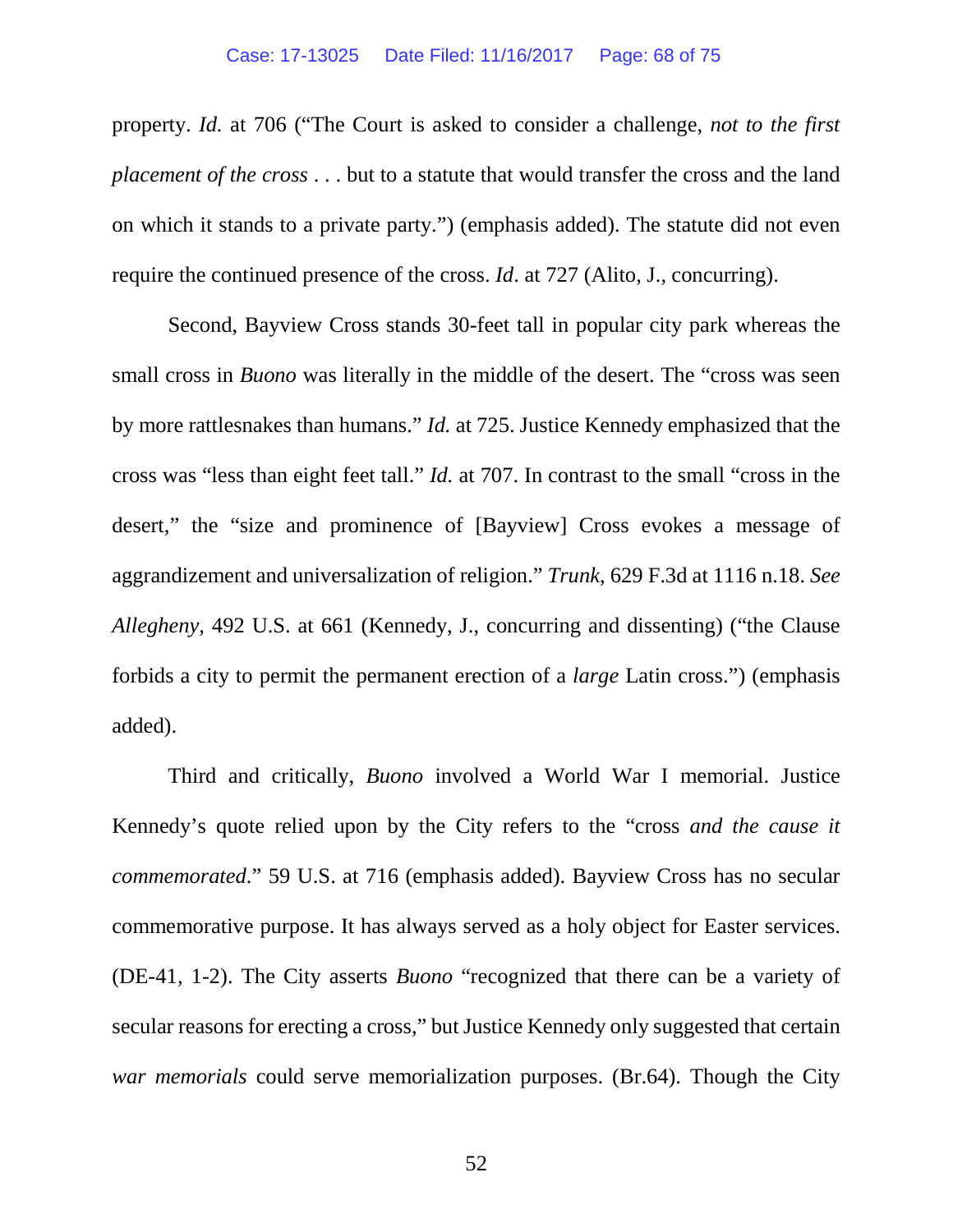#### Case: 17-13025 Date Filed: 11/16/2017 Page: 69 of 75

claims the Cross has also occasionally been the site for "other events, such as Veterans Day and Memorial Day events" (Br.22), it offers no details about these events including how many have been held, whether they continue, and whether they are even secular. *See Hewett*, 29 F. Supp. 3d at 596, 635-36 (city's participation in veterans' "commemorative" events unconstitutionally endorsed religion because of "the religious activities that are part of the annual ceremonies."). Nor, of course, would secular events near the Cross transform it into a memorial or negate its primary religious purpose and its overwhelming religious effect. *See Glassroth*, 335 F.3d at 1295 ("Use of the Ten Commandments for a secular purpose, however, does not change their inherently religious nature").<sup>[59](#page-68-0)</sup>

The Fourth, Ninth and Tenth Circuits subsequently determined, after due consideration of Justice Kennedy's *dicta* and a more thorough review of the use of crosses as memorials, that the Latin cross possesses no secular meaning as a nonreligious memorial. The Tenth Circuit in *Davenport* delayed issuing its opinion "awaiting the Supreme Court's decision." 637 F.3d at 1113 n.5. It concluded that memorial status does not nullify a cross's "religious sectarian content because a memorial cross is not a generic symbol of death; it is a Christian symbol of death that signifies or memorializes the death of a Christian." *Id.* at 1122. The Ninth Circuit

<span id="page-68-0"></span> <sup>59</sup> *See also AHA*, 874 F.3d at 203 (war memorial cross "primarily used for veterans' events"); *Trunk*, 629 F.3d at 1121 (same); *Eugene*, 93 F.3d at 625 n.9 (O'Scannlain J., concurring) (same).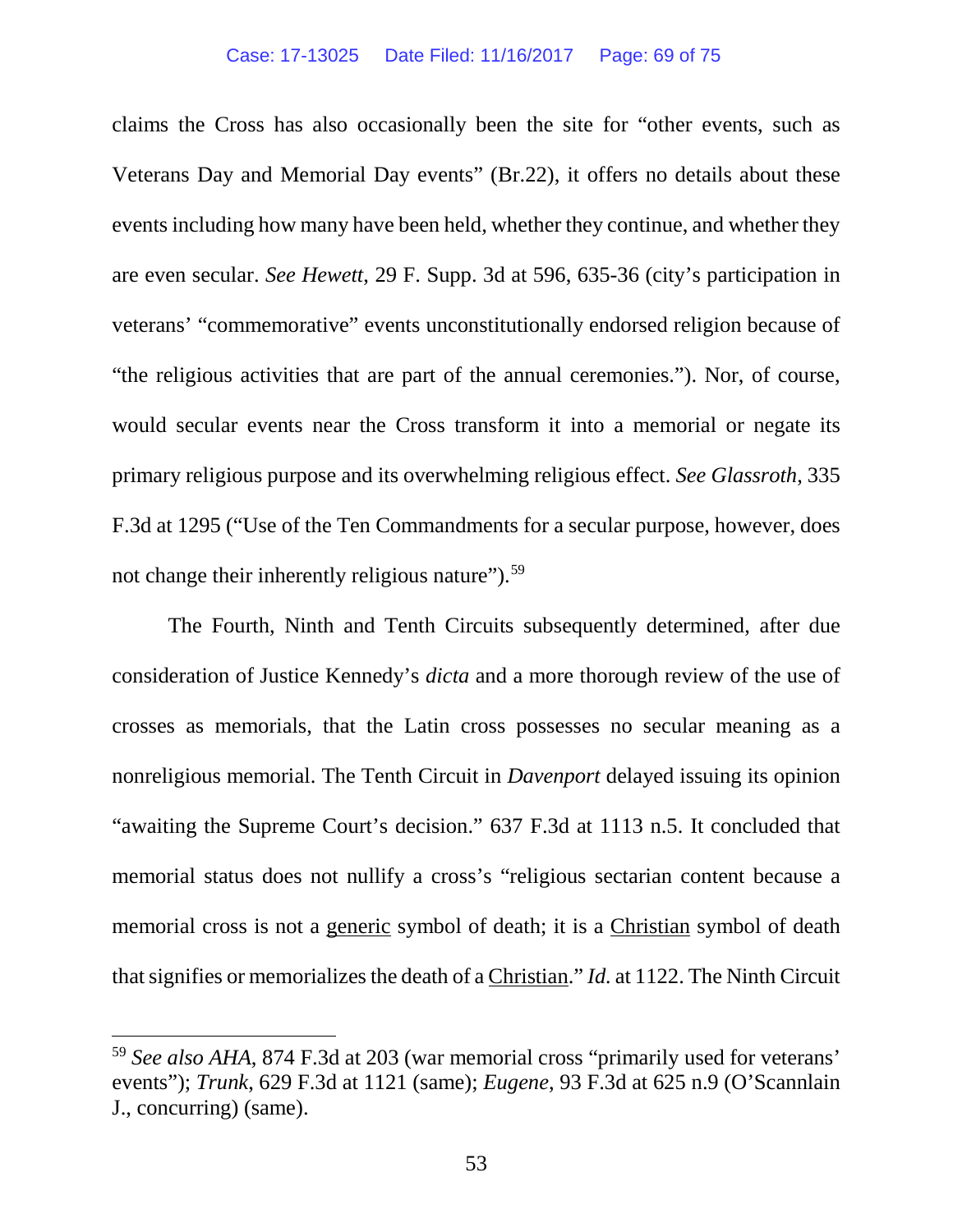#### Case: 17-13025 Date Filed: 11/16/2017 Page: 70 of 75

in *Trunk* held that a "historically significant war memorial" unconstitutionally endorsed religion, 629 F.3d at 1108, notwithstanding Justice Kennedy's *dicta* relied upon by the City, that a lone "Latin cross in the desert evokes far more than religion. It evokes thousands of small crosses in foreign fields marking the graves of Americans[.]" 559 U.S. at 721. (Br.48). The court concluded, "the cross remains a Christian symbol, not a military symbol." 629 F.3d at 1113-14. The Fourth Circuit joined the Ninth and Tenth Circuits in ruling that the cross "only holds value as a symbol of death and resurrection because of its affiliation with the crucifixion of Jesus Christ." *AHA*, 874 F.3d at 207.

### **D. Dissents and concurrences did not overrule** *Lemon.*

Undeterred by the lack of precedent, the City rests the balance of its argument on dissents and concurrences criticizing *Lemon.* (Br.38-41). In *King*, however, this Court held that "even though some Justices and commentators have strongly criticized *Lemon*, both the Supreme Court and this circuit continue to use *Lemon*'s three-pronged analysis." 331 F.3d at 1276 (footnote omitted); *accord Glassroth*, 335 F.3d at 1295-96.

The City claims Justice Kennedy is one of *Lemon*'s most "forceful critics," quoting his concurrence in *Allegheny* as its only support (Br.38), while omitting a critical part: "I am content for present purposes to remain within the *Lemon* framework." 492 U.S. at 655. Additionally, Justice Kennedy subsequently joined the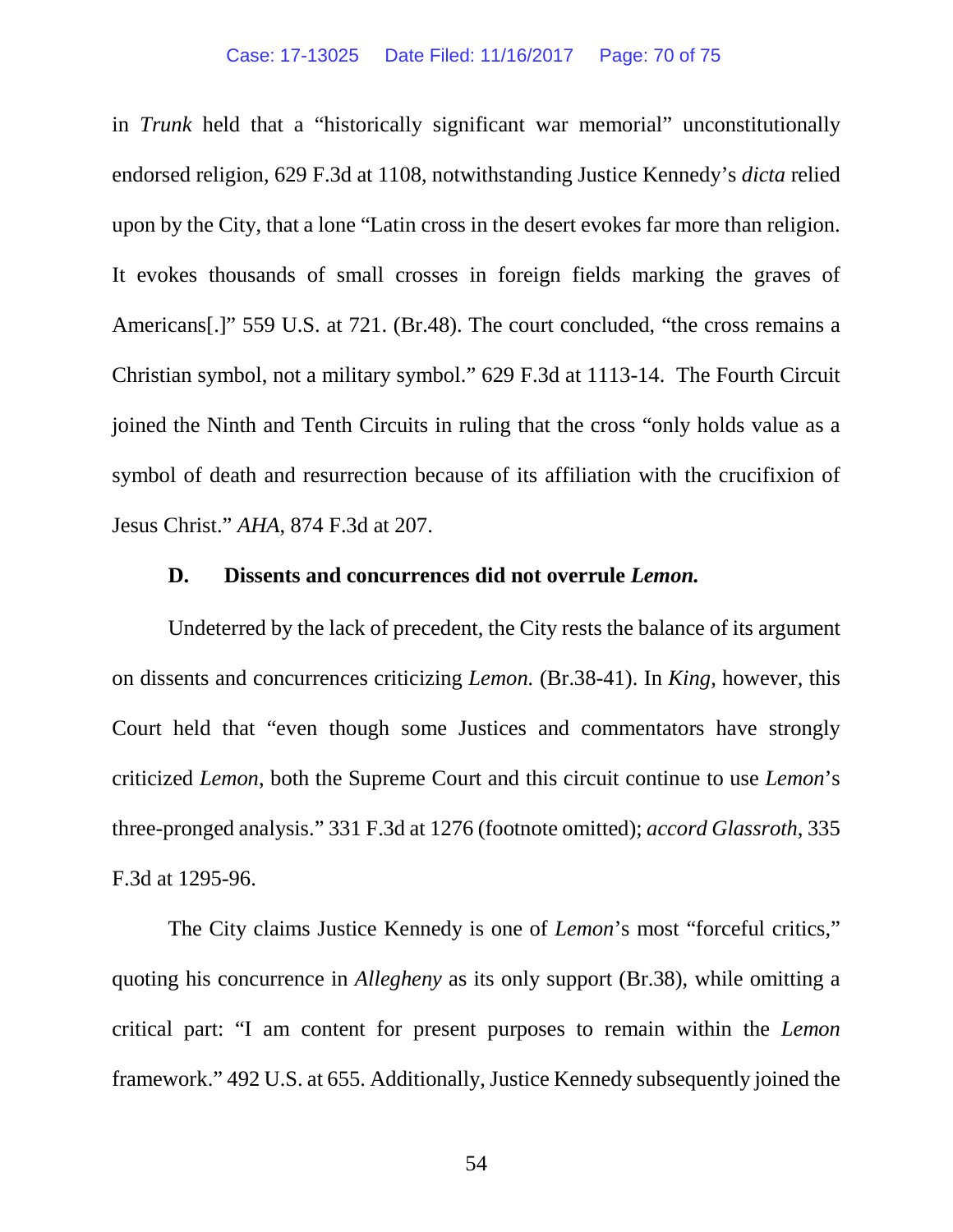majority in *Santa Fe Indep. Sch. Dist. v. Doe*, 530 U.S. 290, 314 (2000), which applied *Lemon*.

The City further contends that in "the last 16 years," the Supreme Court "has applied the *Lemon* test only once" (citing *McCreary*), and "has decided *six*  Establishment Clause cases that either ignored the *Lemon* test or expressly declined to apply it." (Br.39). This is misleading. For one, it arbitrarily focuses on the last "16 years," likely because *Santa Fe* was 17 years ago*. Zelman v. Simmons-Harris*, 536 U.S. 639, 648-49 (2002), *did* apply the *Lemon* test, and specifically the effect prong. *Good News Club v. Milford Cent. Sch*., 533 U.S. 98, 118 (2001) was not an "Establishment Clause case." Rather, a religious organization sued under the *Free Speech Clause*, arguing that a school's exclusion from an open forum constituted viewpoint discrimination. *Id. Hosanna-Tabor Evangelical Lutheran Church & Sch. v. EEOC*, 565 U.S. 171 (2012) was not an Establishment Clause case either, but instead hinged on the ministerial exception rooted in the First Amendment generally. In *Cutter v. Wilkinson*, 544 U.S. 709 (2005), plaintiff inmates argued that the state violated RLUIPA by failing to accommodate their religious exercise. *Id.* The Court found RLUIPA "compatible with the Establishment Clause because it alleviates exceptional government-created burdens on private religious exercise." *Id.* at 720. Finally, as discussed above, *Van Orden* essentially applied *Lemon*, and *Galloway*  relied on the legislative-prayer exception*.*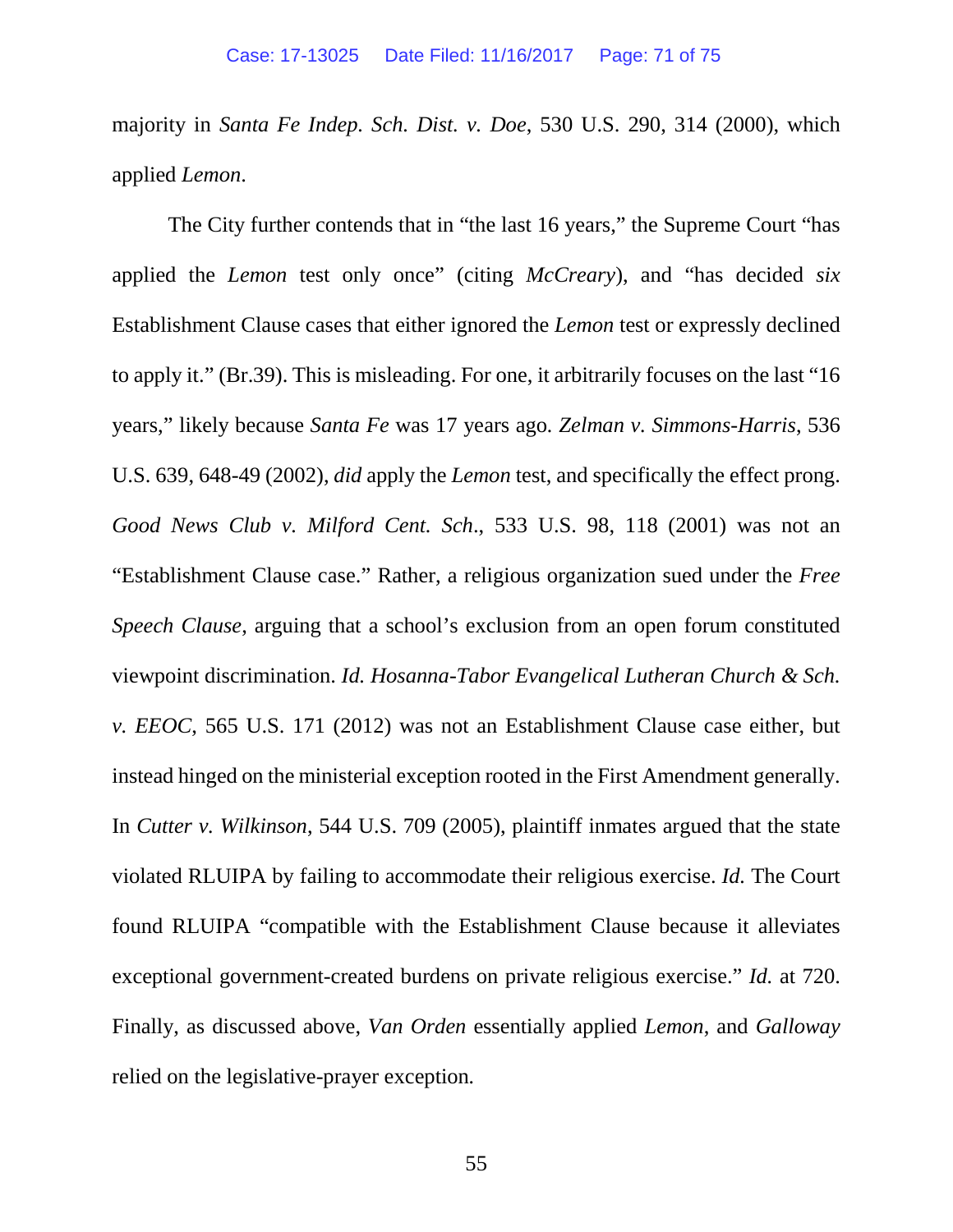### **CONCLUSION**

Because Bayview Cross has the purpose and "effect of demonstrating the government's endorsement of Christian faith, then it necessarily follows that the practice must be enjoined to protect the constitutional rights of those citizens who follow some creed other than Christianity." *Allegheny* 492 U.S. at 612-13. Contrary to the City's argument (Br.1, 61-62, 67), the District Court's decision "does not represent a hostility or indifference to religion but, instead, the respect for religious diversity that the Constitution requires." *Id*. Plaintiffs therefore respectfully request that the Court affirm the District Court's opinion granting their motion for summary judgment.

Respectfully submitted,

Dated: November 16, 2017

/s/ Monica L. Miller MONICA L. MILLER American Humanist Association 1821 Jefferson Place NW Washington, DC, 20036 Phone: 202-238-9088 Email: mmiller@americanhumanist.org CA Bar: 288343 / DC Bar: 101625

MADELINE ZIEGLER Freedom From Religion Foundation PO Box 750, Madison, WI 53701 Phone: 608-256-8900 Email: mziegler@ffrf.org WI Bar Number: 1097214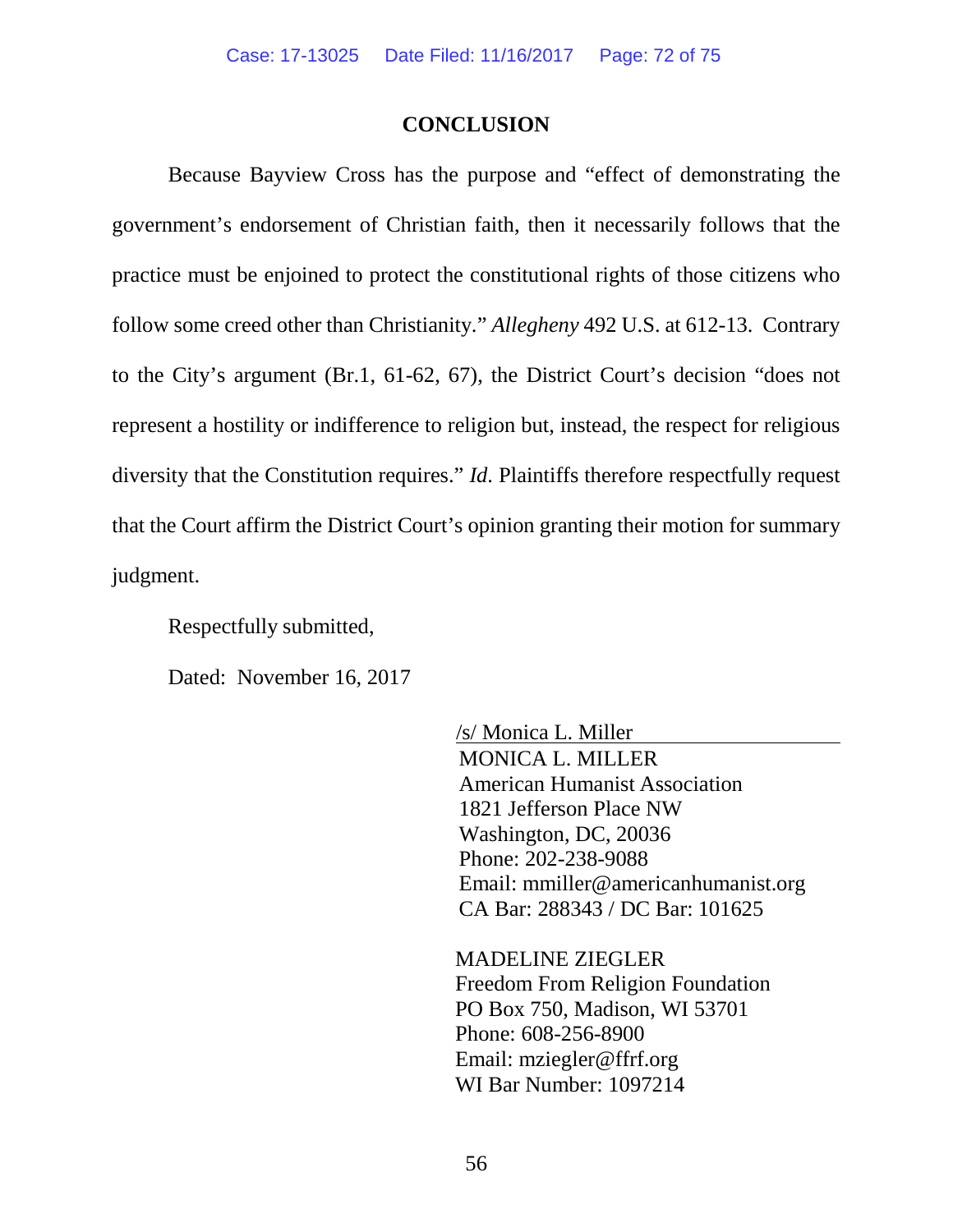DAVID A. NIOSE American Humanist Association 1821 Jefferson Place NW Washington, DC, 20036 Phone: 202-238-9088 Email: dniose@americanhumanist.org MA Bar: 556484/ DC Bar 1024530

REBECCA S. MARKERT Freedom From Religion Foundation PO Box 750, Madison, WI 53701 Phone: 608-256-8900 Email: rmarkert@ffrf.org WI Bar Number: 1063232

*Counsel for Plaintiffs-Appellees*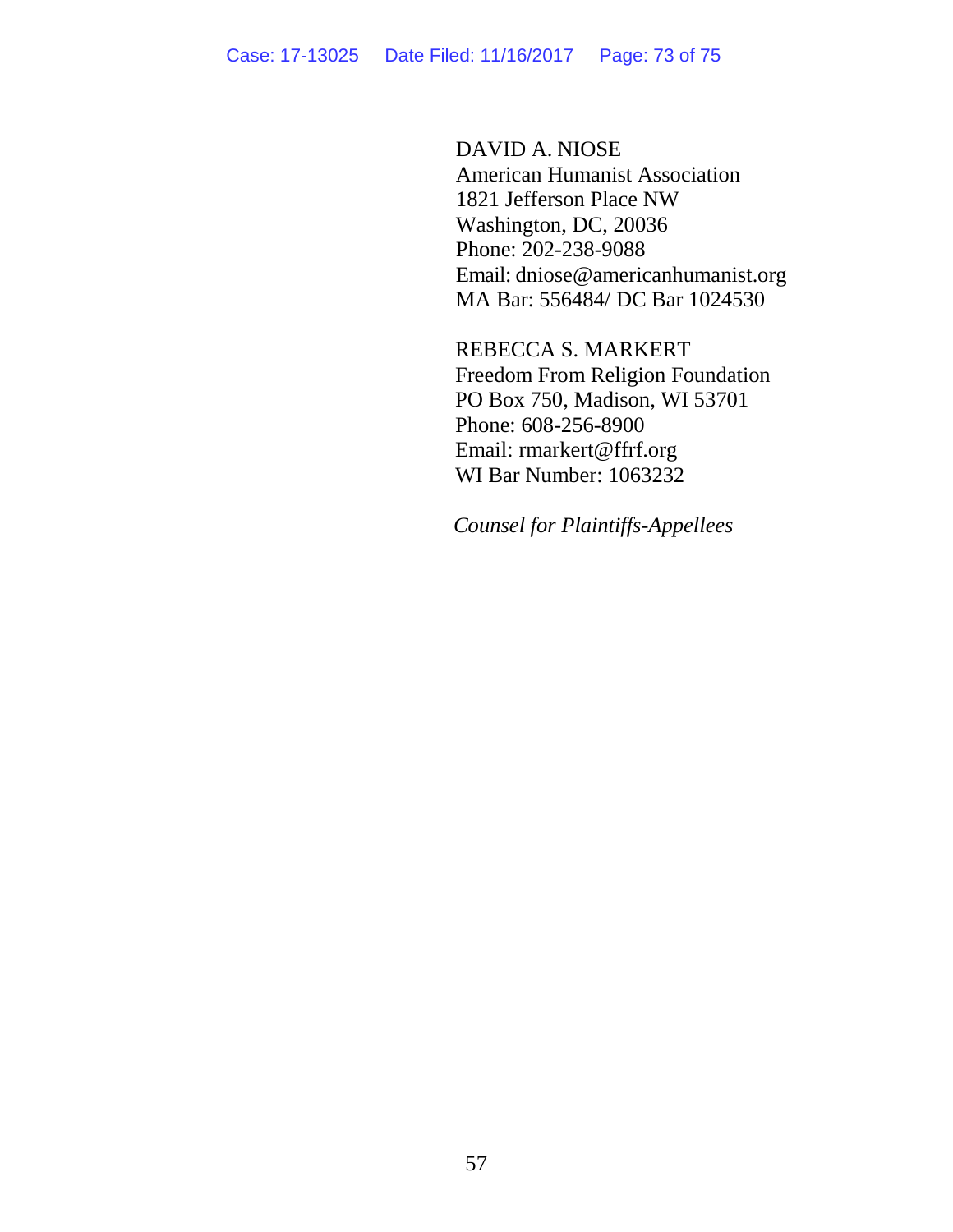## **CERTIFICATE OF COMPLIANCE WITH RULE 32(a)**

1. This brief complies with the type-volume limitation of Fed. R. App. P.  $32(a)(7)(B)$  because:

this brief contains 12,964 words, excluding the parts of the brief exempted by Fed. R. App. P. 32(a)(7)(B)(iii).

2. This brief complies with the typeface requirements of Fed. R. App. P.

 $32(a)(5)$  and the type style requirements of Fed. R. App. P.  $32(a)(6)$  because:

this brief has been prepared in a proportional-spaced typeface using Microsoft Word in 14 point Times New Roman.

Dated: November 16, 2017

/s/ Monica L. Miller MONICA L. MILLER

*Counsel for Plaintiffs-Appellees*